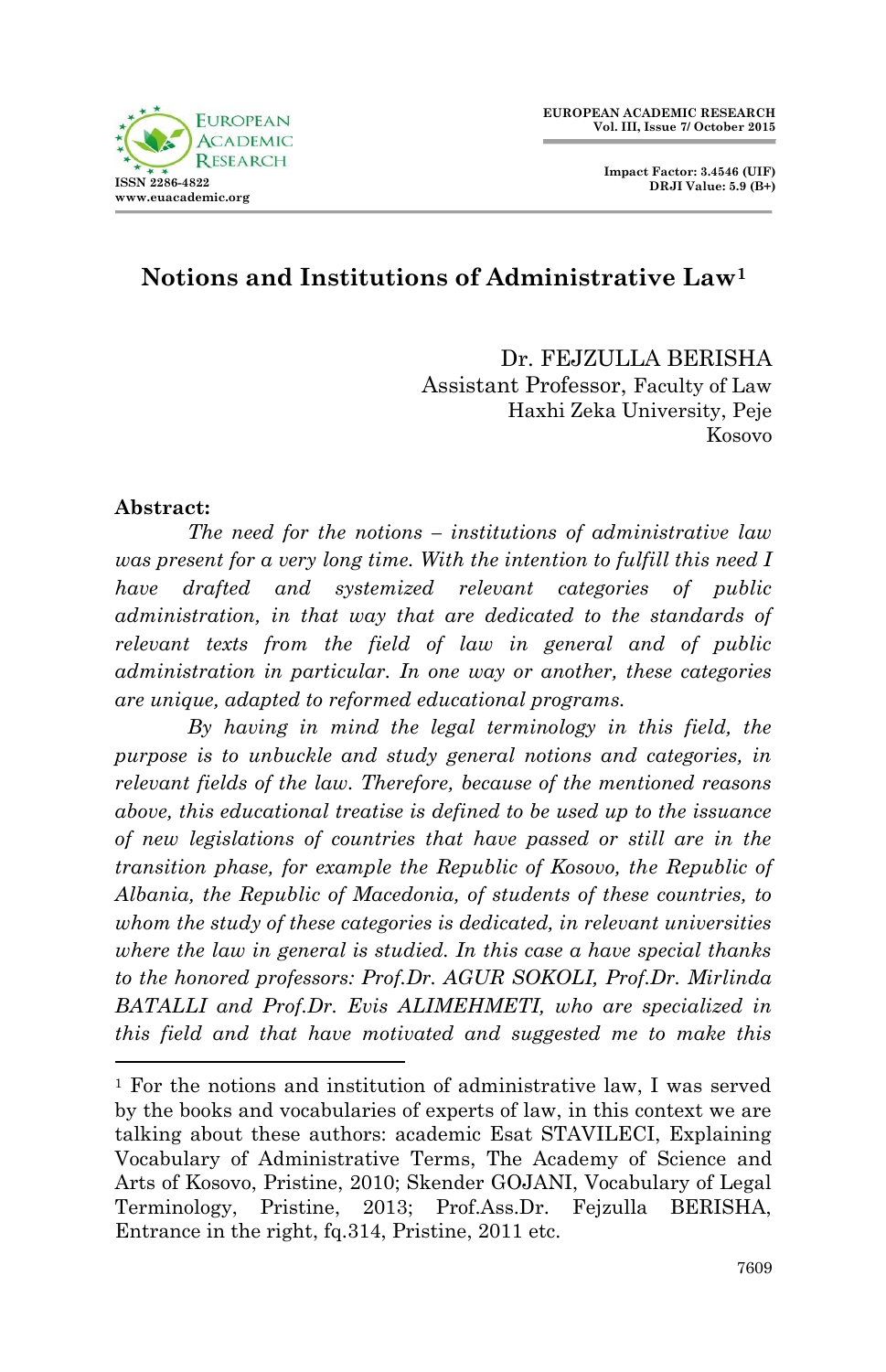*treatise as complete as possible. I address special thanks to academic ESAT STAVILECI, who supported me morally in the structure of this treatise. I will accept every professional remarks and honest suggestion that will help me in further increasing my professional level with the occasion of restating this treatise.*

**Key words:** administrative law, public administration, transition, Republic of Kosovo, the Republic of Albania, the Republic of Macedonia

# **I. Administration**

The central notion in which administrative law is based is defined by the character of the political – social regulation of a country – administration. In the legal administrative literature today it is defined based on the empirical content of the relevant social occurrence, so that later, based on that definition, to be able to implement rigorous measures of formal derivative disciplines, especially of law, and even though law may be able to give perfect formal definitions of administration, the impression that definitions can"t respond to the requests of a formal discipline still remains. Etymologically, the word 'administration' originates from old Latin ("ad minister") which was used by the Romans to show the activity that was developed under someone's subjection, under someone's direction. The theoretical definition of administration is based on the character of a certain political-social system, within which it executes its function. The word "administration" has several meanings. By defining the main meaning of administration we take a look at the context in which the notion is given. In the everyday vocabulary, administration means an organizational unit of a sector, the governing body of a unit, offices of an enterprise or institution etc. The word 'administration' is linked with the verb 'administrate'. The administration extends in the public and private works and is based in the force with which someone limits an unlawful will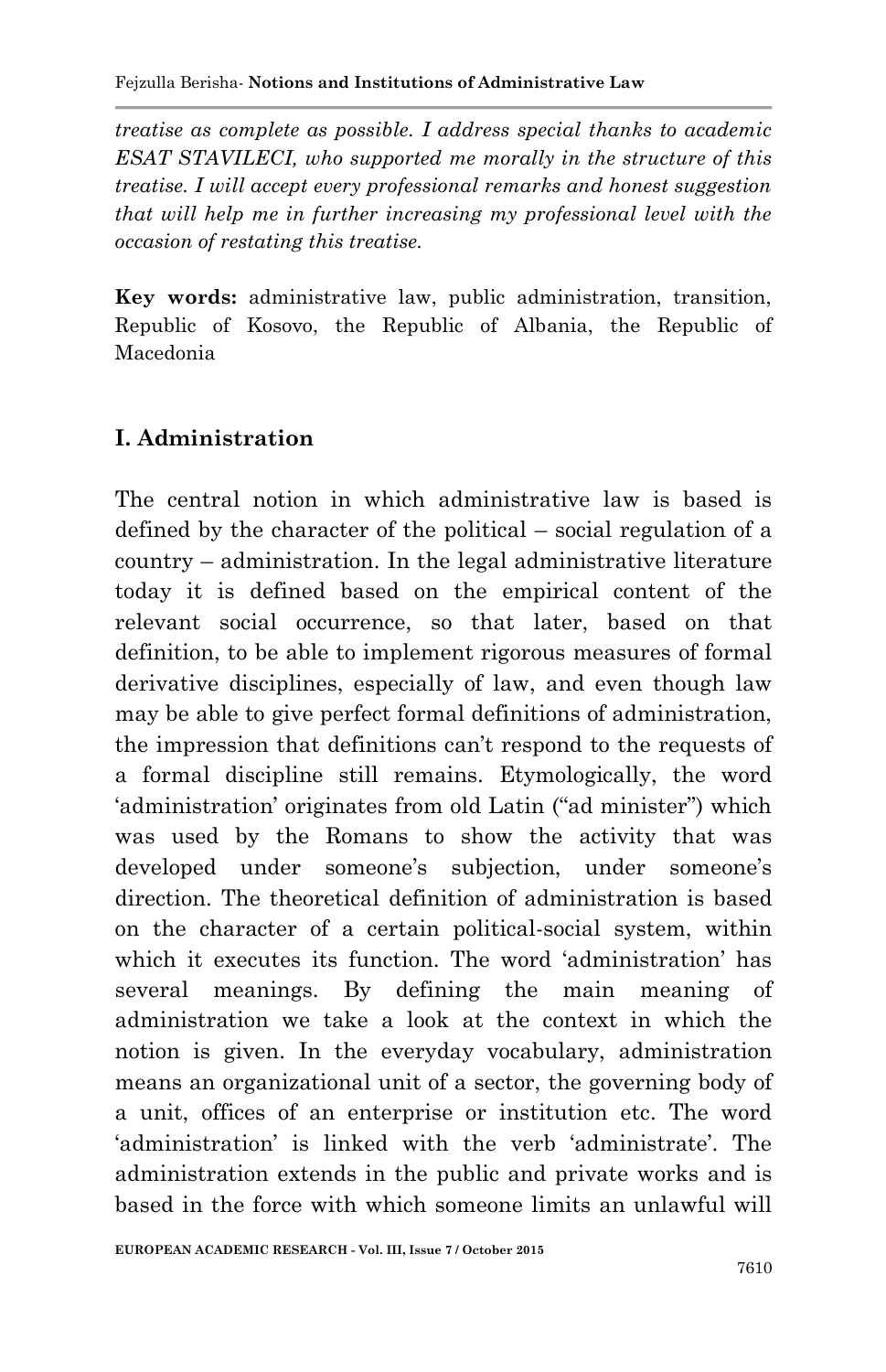or behavior. Depending on if we talk about administration as a type of organization or administration as some kind of activity, in the theory of administrative law we encounter two definitions of administration: the organizational or subjective definitions, and the functional or objective definitions of administration, which define the administration by the activities that are executed from a certain organization. In the theory of administrative law, two main meanings of administration dominate: according to the organizational or formal meaning, the administration presents the entirety of bodies, an apparatus that carries certain functions, while according to the functional or material sense, the administration presents the entirety of functions, a certain activity. In the organizational or formal meaning, the administration is an entirety of bodies with authority, having a variety of general interest tasks that belong to the state. In the functional or material meaning, the administration is the entirety of functions that belong to the administrative activity. The notion of administration, seen from these two viewpoints, is defined in a positive and negative way; defined as negative, this notion entails that activity which is not legislative nor juridical, but what is left from them, while defines as positive, this notion entails legal acts, the means of administrative activities, the function of administration that is expressed through legal acts issued by them and through its administrative activities.

Remark: the efforts to define the administration as an expression of its form, organization and function have been more successful, in the basis of seeing the administration separate from other state bodies' organization and function.

# **II. Administration**

An organizational unit of a sector in a "certain branch", "leading body" of an organizational unit of a sector "along with the relevant apparatus", the offices of an institution or service,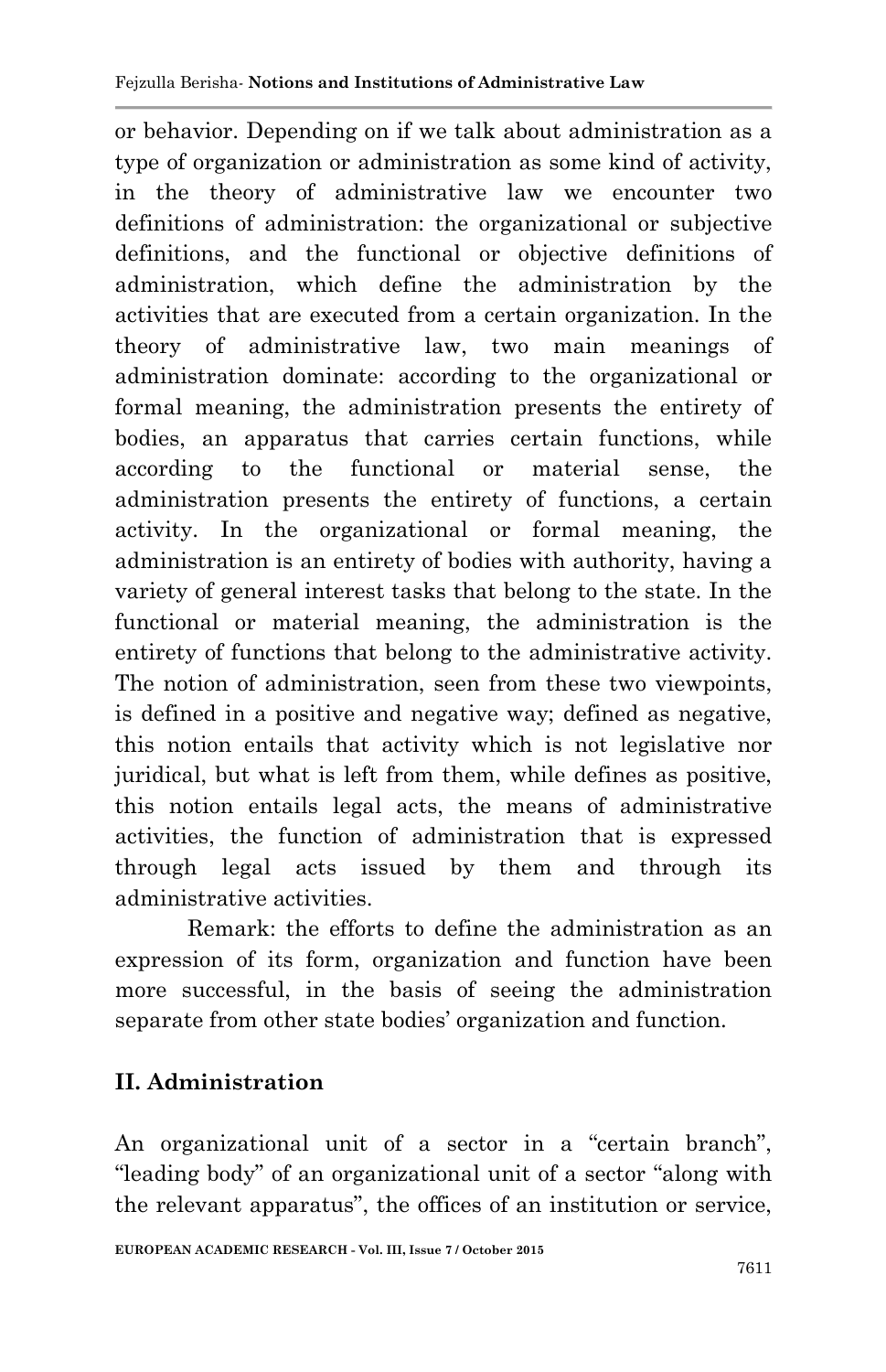the building of a body or institution, the entirety of employees that perform in an organizational unit.

#### **Municipal administration**

A label for the form and organization of the administration in municipalities, as the basic unit of the local self-government; according to the Law for Self-Governing of Kosovo (2008), the municipal administration is organized in directorates, every municipal administration has a staff leader, and every municipal directorate is managed by the director.

### **Public administration**

A notion that is given with special terminological difficulties; there are differences in defining the public administration. Traditionally, the label "public" sends us to the difference between the 'public' and 'private' sphere, even of 'public law' and "private law" even though it doesn"t have reasonability – at least not absolute. The definition of the notion of public administration, similar to defining the notion of administrative activity, is done in different ways and by different authors. Public administration belongs to notions that are used in a variety of cases, by different theoretical viewpoints that put its meaning to question. It has a more general meaning than the one of administration, by lying not only in the bodies of state administration, but in other bodies and organizations that exercises administrative work. The most general definition of public administration could be the one that would present the public administration as an entirety of public administrative work and institutions of public administration. According to the Political Vocabulary of Oxford, public administration has to do with the institutions of state bureaucracy, organizational structures that built the basis of implementing decisions, and rules, based on which public services are done. Public administration is built by two essential elements: "public body" and 'general interest'; according to Bertrand and Lang, public administration is different from other governing forms because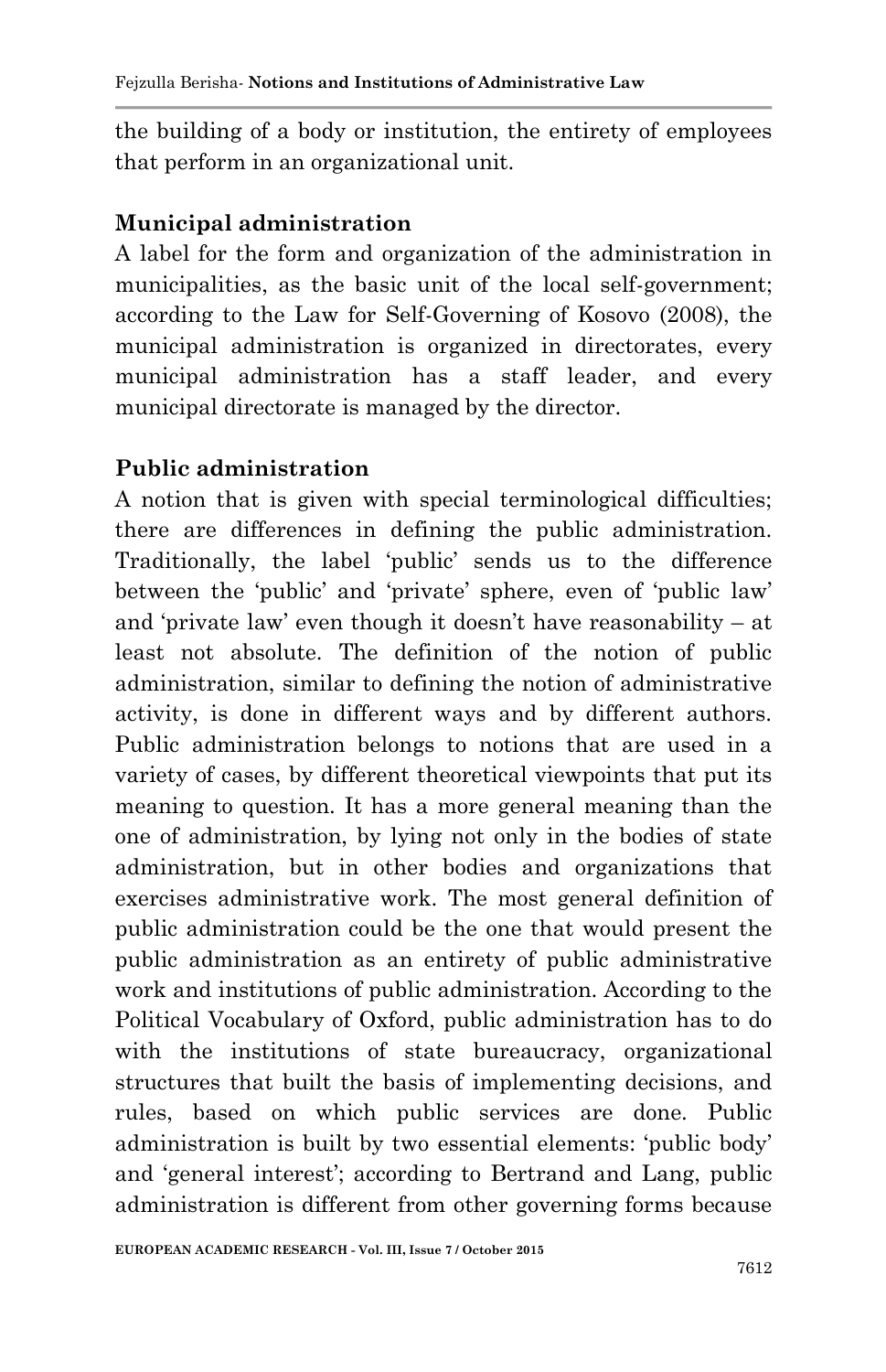of its competence and because of the fact that its last purpose is the general interest; the Code of Administrative Procedures of Albania, considers these as bodies of public administration: the bodies of state power that execute administrative functions, the bodies of armed forces, and every other structure, whose employees enjoy the military status, for as long as they execute administrative functions.

#### **State administration**

In a more general sense, state administration presents the entirety of employees that work in the state apparatus or in organizational units of state, the system of state bodies that execute the state power in the form of state activity. The state administration is considered as one of the instruments of state apparatus through which the state executes its activities, broad and versatile, an activity that lies in different social spheres, political and economic, and which cannot be exercised in a single form but in a variety of special forms, by which as more important are: first, the state administration in the form of a state instrument and the state administration and second, the state administration in the form of state activity. The first term is known as a formal or organizational meaning of state administration, while the second term is known as material or functional meaning of state administration. Despite the existence of these two special meanings of state administration, first as a certain system of administrative organizations and second as a certain system of functions, the two meaning cannot be separated from each-other and be independently treated. Those two meanings of state administration fulfill each-other because they appear as plaited and inseparable. The science of administrative law studies them beside each-other.

#### **Administration**

The direction and leading of work according to rules and laws, the care for a property or value that is well-used based on rules or needs, governance, management, usage.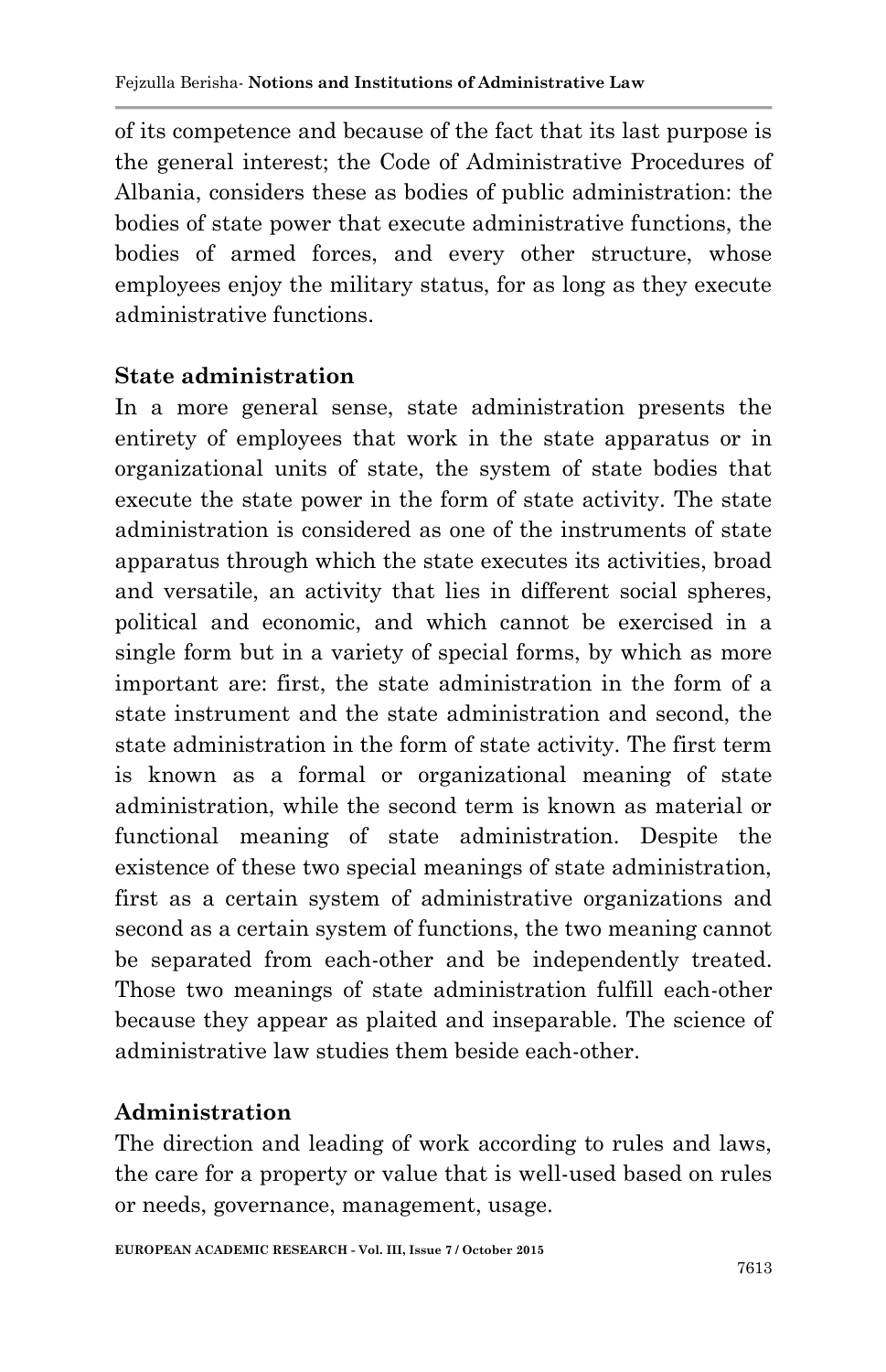# **Public administration**

The study of public administration through institutional description and political evaluation, and of the analyze of intergovernmental relations; a theory of public sector's organization; a branch of political sciences. To understand the nature and the purpose of the administration of public sector, we have to explain and unbuckle its content. In this case, a number of questions arise: Is the science of public administration a static or dynamic concept?, Where lies this science?, Is the public administration a serious field for studies?, How can it be summarized in such a way that includes its variety of structures? etc. The reviews about the relations political science and public administration are important. It is worth mentioning that the organization of public administration came as a result of the awareness of political researchers. Later, some kind of retreat happened, while today, many political researchers seem to be bringing it back in the political sciences by talking about the problems and issues of public administration.

# **The act**

1. A simultaneous action of people which is done for a certain purpose; 2. A legal decision with state and social validity, official letter, a document that represents a decision of a judicial body which proves that a certain action was officially done; 3. A term which is used in international relations for multilateral agreements concluded in international congresses or conferences.

# **I. Administrative act**

From many meanings, first we emphasize: the administrative act as an essential concept of administrative law, the origin of which is related to the French term "acte administratif"; secondly, as an act that regulates in details the activity of the subjects in the relations they create; thirdly, as an act that has legal consequences; fourthly, as a legal act. The administrative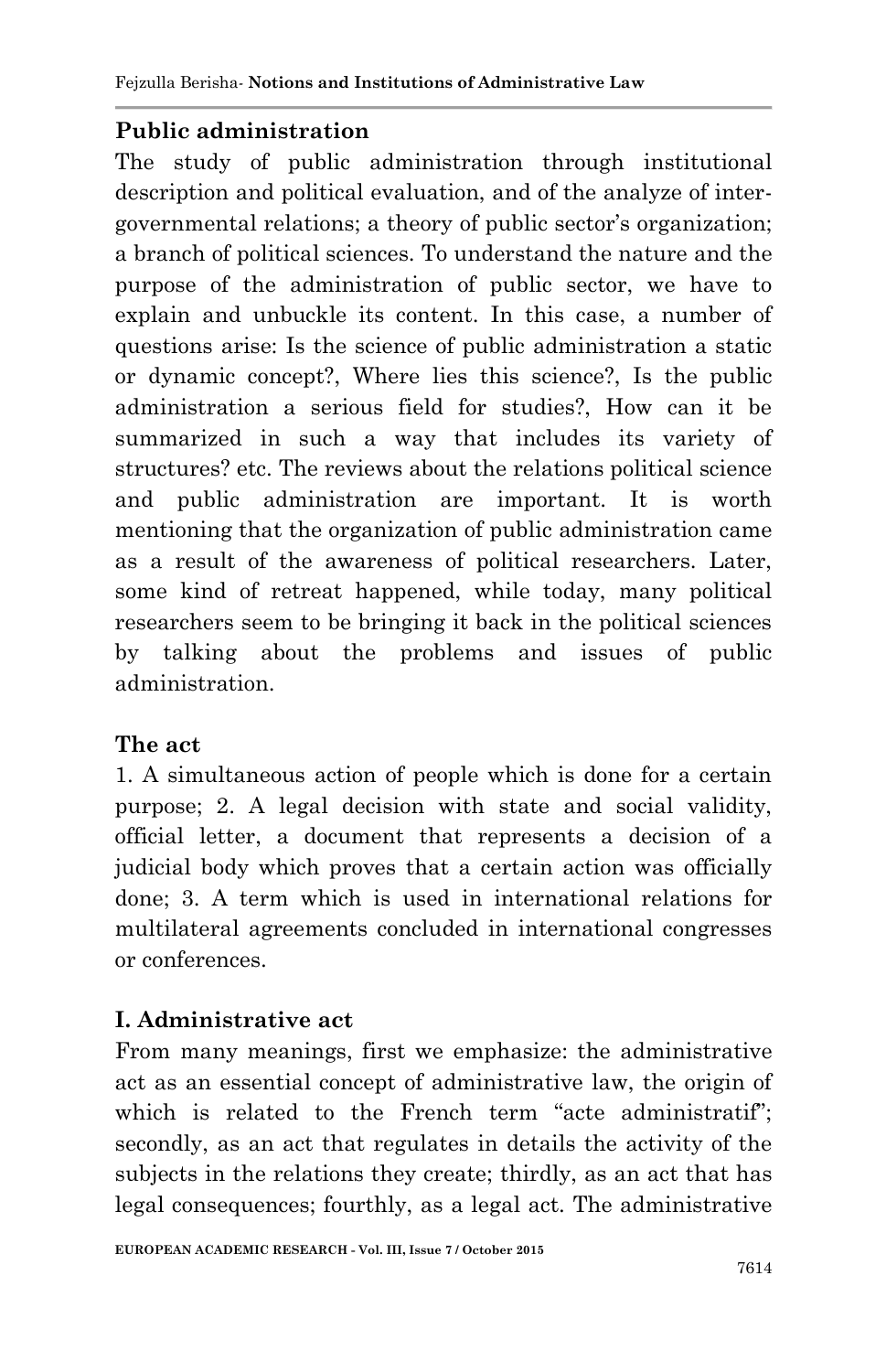act is expressed with different names: decision, order, regulation, ordinance, permission, license, diploma etc. The constituent elements of the administrative act are: authority, its legal nature and its concreteness. For the full understanding of the administrative act it is important to mention the reviews about the form and content, the purpose, reason, and its characteristics in general: first, the administrative act is a legal act; second, the administrative act is a unilateral act; third, it is an administrative activity, and fourth, the administrative act is a subordinate law.

#### **II. Administrative act**

It is a formal expression of state will for the regulation of a certain legal relation, which are issued by state administration bodies, defined with constitution and laws. They are also acts that are issued by the organizations and communions that are charged with administrative legal relations in exercising public authorizations. It is mostly defined as a legal act by the help of which decisions are taken related to concrete cases. The administrative act covers the majority of the activities of administrative authorities by which they impact the legal interests of the subjects of law. Every order, decision or other activity executed by administrative authorities for the regulation of a concrete case or general ones in the sphere of public law is called an administrative act. They can create rights, privileges, responsibilities and duties, or they can change and terminate them. The terms that qualify the administrative act as a source of law receive different designations, such as: decision, order, ordinance, regulation, to the terms that are usually used by the bodies of administration, such as: permission, protocol, letter, testimony, license. The administrative act must be defined as a declaration of the clear will of state power in the activity of public administration, issued in full compliance with the constitution and laws in general, to create, change or terminate relevant legal consequences, implemented by the free will of subjects to which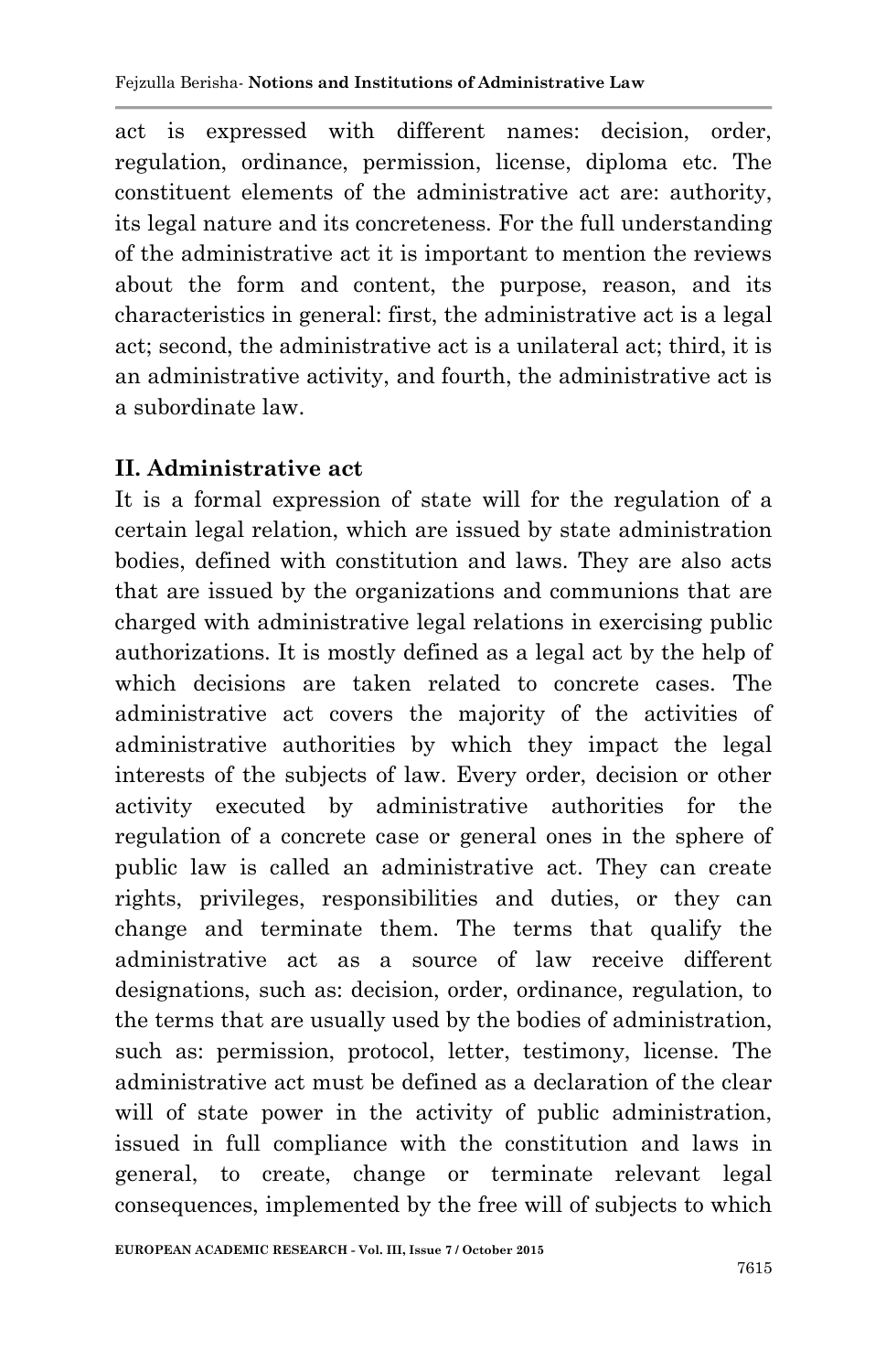it is directed, or by the coercive power of state. We can say that the administrative act is one of the main forms in the executive and decision-making activity of public administration. The entire executive activity of every public administration body is finally materialized in the moment of the issuance of the act, because it is the administrative act the one that created new legal relations for the subjects it is directed to, that changes former relations by making them more perfect or by terminating them.

### **Relatively invalid administrative act**

It is the kind of act issued against the law; an act that is not entirely invalid, that produces the effects of a valid and regular administrative act for as long as it is not an object of administrative or judicial appeal within the deadlines set by the law, or if it is not revoked nor repealed by the competent administrative body; unlike the absolute invalidity, which is a condition that procures nullity from the moment of its issuance, the relative invalidity brings legal consequences. In reality, the relatively invalid administrative act causes the legal consequences that are required by the interested subject. It represents the legal power of a valid act up to the moment that the administrative body or court declare its invalidity. From this moment, the administrative act ceases to exist. An act can be considered relatively invalid in a variety of cases: if its content does not comply with the content of the law; if its content does not comply with the purpose of law; if the will of the body is partial (when there is a lack of will due to the error or deception of the administrative body); if there is a lack of will as a result of fraud by the interested party; if there is a lack of will due to the incapacity of the administrative body etc. (Sokol Sadushi, ibid).

#### **Legal act**

Human action, a decision by which law is created; an action, the purpose of which is to create legal norms and to regulate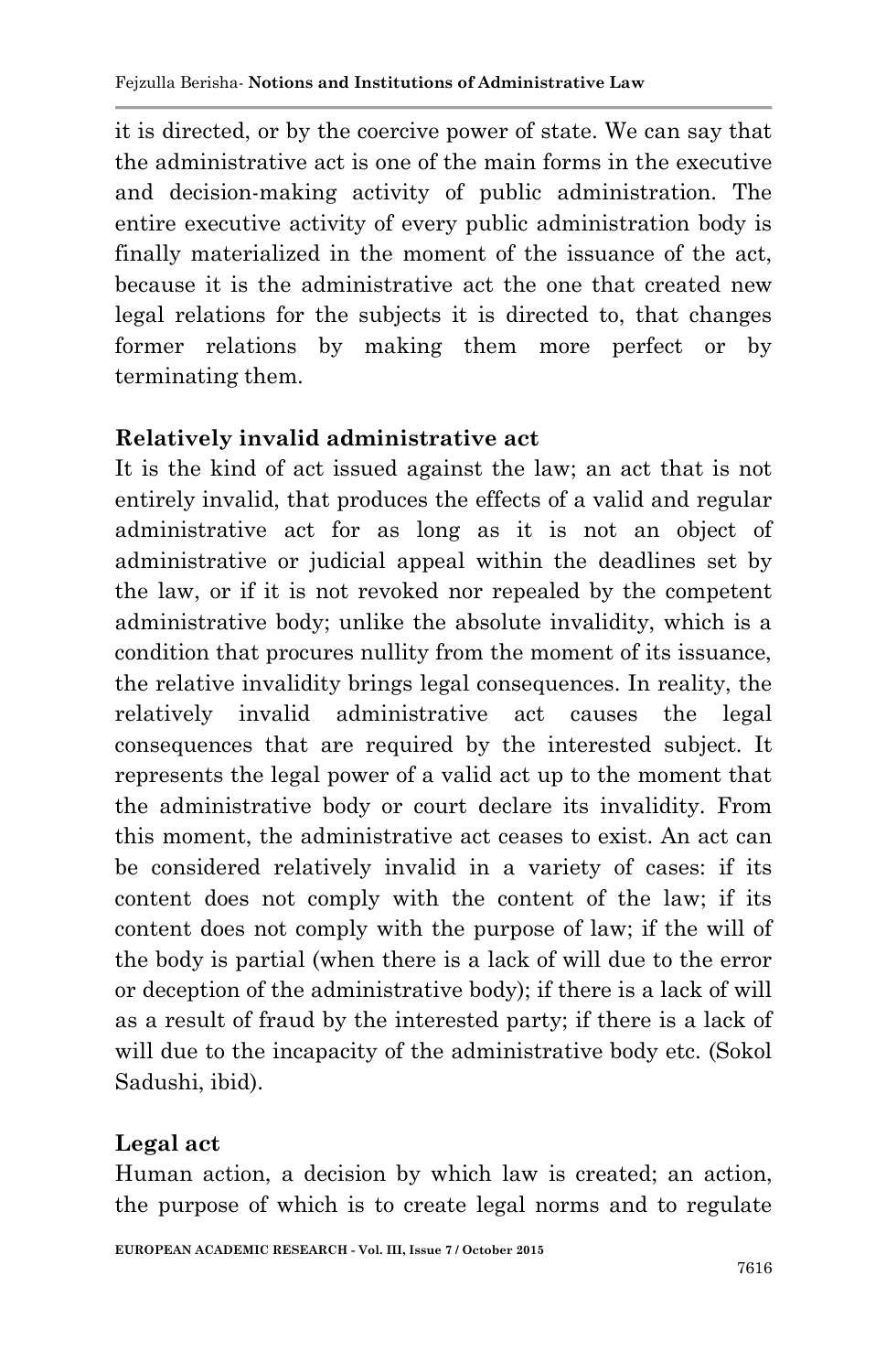social relations. Legal acts can be: general legal acts and individual legal acts. The first ones create general legal norms that regulate certain social relations, for example a general legal norm is a norm that obliges all citizens that realize revenues to pay taxes. The second ones create individual legal norms. The individual act is issued based on a general norm and with the purpose to implement it. With the same example, the individual legal norm defines precisely the amount of the tax for every person.

#### **Binding administrative acts**

They are types of administrative acts, characterized by the effects they bring to the subjects to whom they are directed to, with the obligation that is usually prescribed in the form of performing certain actions that require the realization of the purpose they were created for, an obligation that in the meantime can be presented in the opposite direction, i.e. by not doing those actions. In case the requests of the subjects are not accepted, in the administrative act there exists the binding element. In the practice of Albania, giving a fine to a vehicle driver is an administrative act, that obliges you to perform the concrete action – to pay the fine. If you fail to perform the order, more serious measures are taken, while, for example, the order for the suspension of constructions of an object without permission, expects for the subject to stop the constructions, otherwise sanctions will be applied against them.

#### **Declarative act**

An act that verifies certain facts or circumstances that are essential for a legal relation or condition.

#### **Discretionary act**

Constitutive act the content and initiative of which depends by the will of bodies.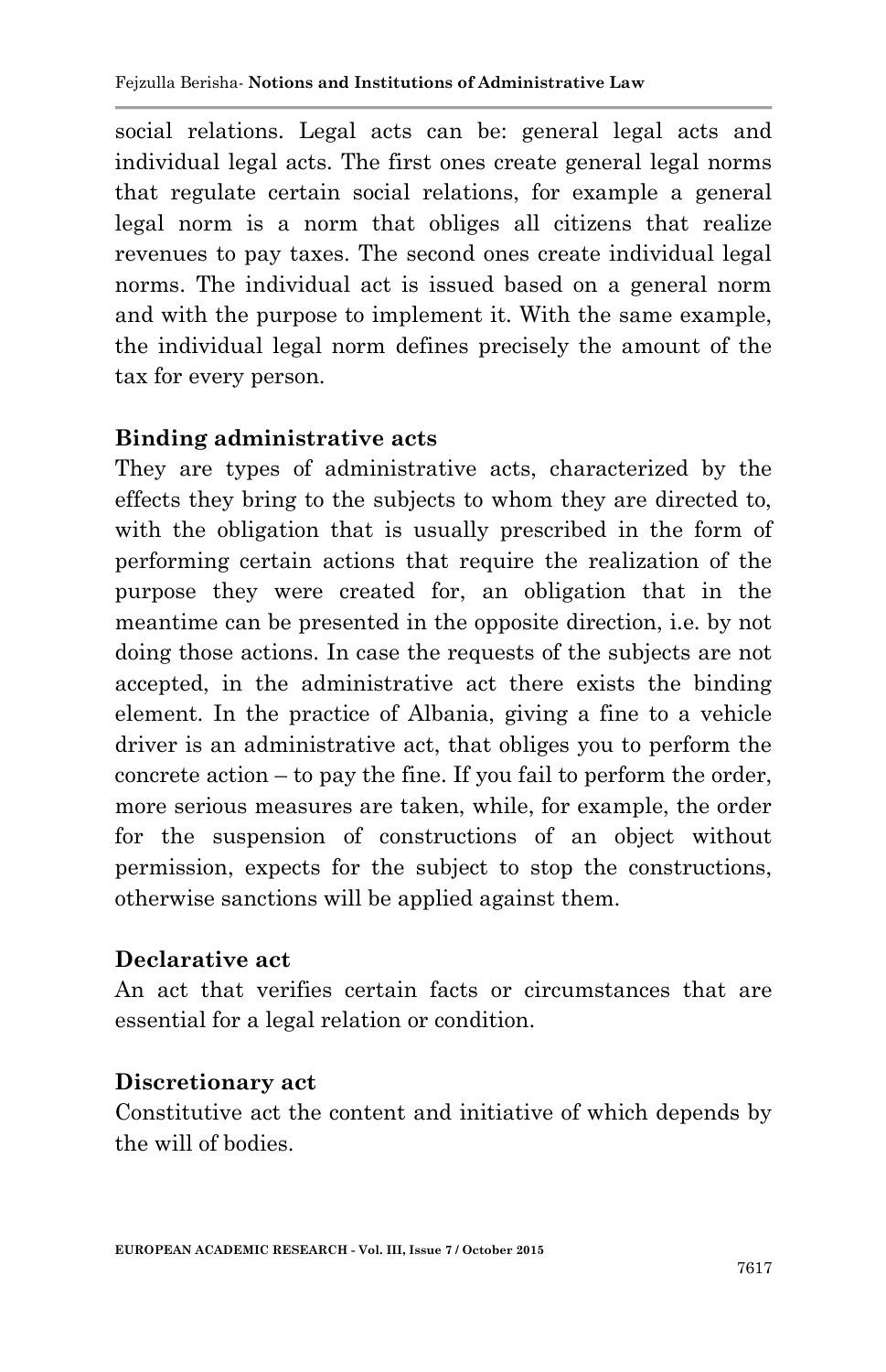# **Executive act**

1.An act that is issued pursuant to a law and concretizes the manners for implementing this law. 2. An adopted act by the institutions of EU by a simple decision unlike legislative acts, during the performance of their executive functions where the Council of the Union itself can perform such functions or give them to the European Commission.

# **General legal acts**

Presents the act which contains the general legal norm and from which individual legal act derive, respectively individual legal norms. For example the constitution, law, subordinate acts, decree, ordinance, instructions, statute, regulation etc.

# **Subordinate acts**

Presents the acts with lower legal power than the law which is issued by executive-administrative state bodies. It is more presented in the form of general acts, such as: the decree, decisions, general instructions, recommendation and conclusions. While the bodies of state administration as usually issue regulations, administrative ordinances and instructions, these acts have normative character and are binding for everyone.

# **Normative acts**

The legal act that defines the rules of behavior in a general – abstract sense, that are valid for an indefinite number of people and cases. Every law, decree, resolution, regulation, administrative ordinance, instruction, rule, or another known act and represented with legal power within the set territory by the public authorities of that territory.

# **Decisions**

Presents a concrete legal act, by which concrete administrative cases are solved authoritatively. Subordinate decision, a written official letter that presents a decision that creates,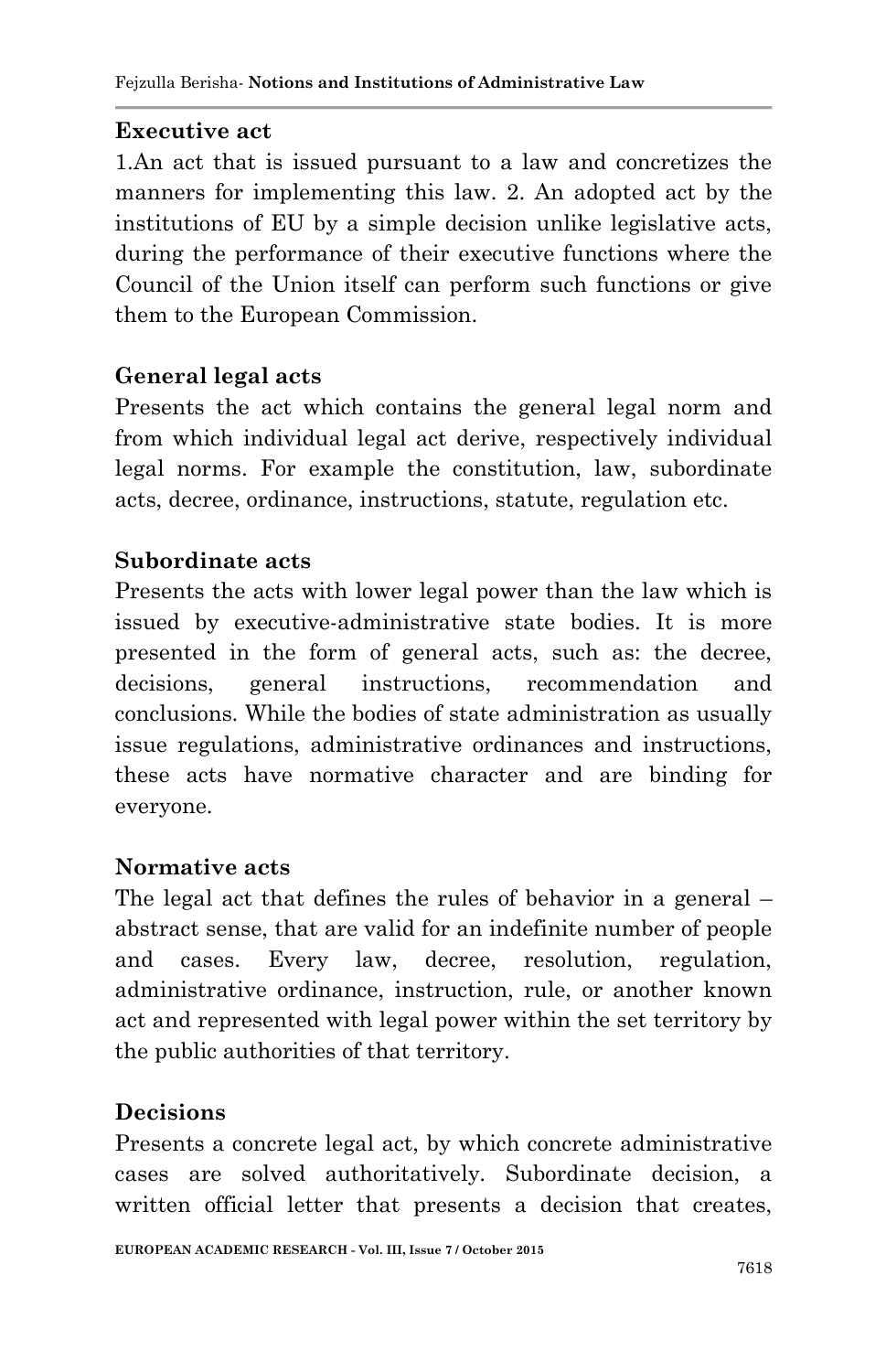fulfills, changes or terminates a legal action. The constitutive parts of the decision are: entrance, subjects, the case, date and the issuing place of the decision, the clause – the normative part of the decision, the content of the decision, the justification of the clause, legal advices for the possibility of using legal means (appeal). The decision must also contain the name and sign of the official person of the state authority that has issued the relevant act.

# **Autocracy**

Autocracy is a type of regime by which the power is concentrated to a single person or individual. This term is also used to show a variety of state structures and political regimes, by including totalitarianism, fascism etc.

# **Authority**

The right and ability to make proposals, or to give advices that are accepted without conviction, reasoning or force. Based on the system of certain legal rules, those in duty have the rights to take decisions or to issue instructions, i.e. these persons have the authority by the rules and practices that compile the relevant activity.

# **Authorization**

It is a legal act for representation, which the authorizer through legal work, with its own will, gives it to the relevant representative, where the authorized one acts in the name and account of the authorizer. The decisions of the representative have the same force as given by the party itself.

# **Ombudsman**

A public functionary that examines the complaints of citizens for maladministration in different fields of public administration. It is the institution that protects constitutional and legal rights of the citizens, violated by the bodies of state administration or the bodies of other organizations that have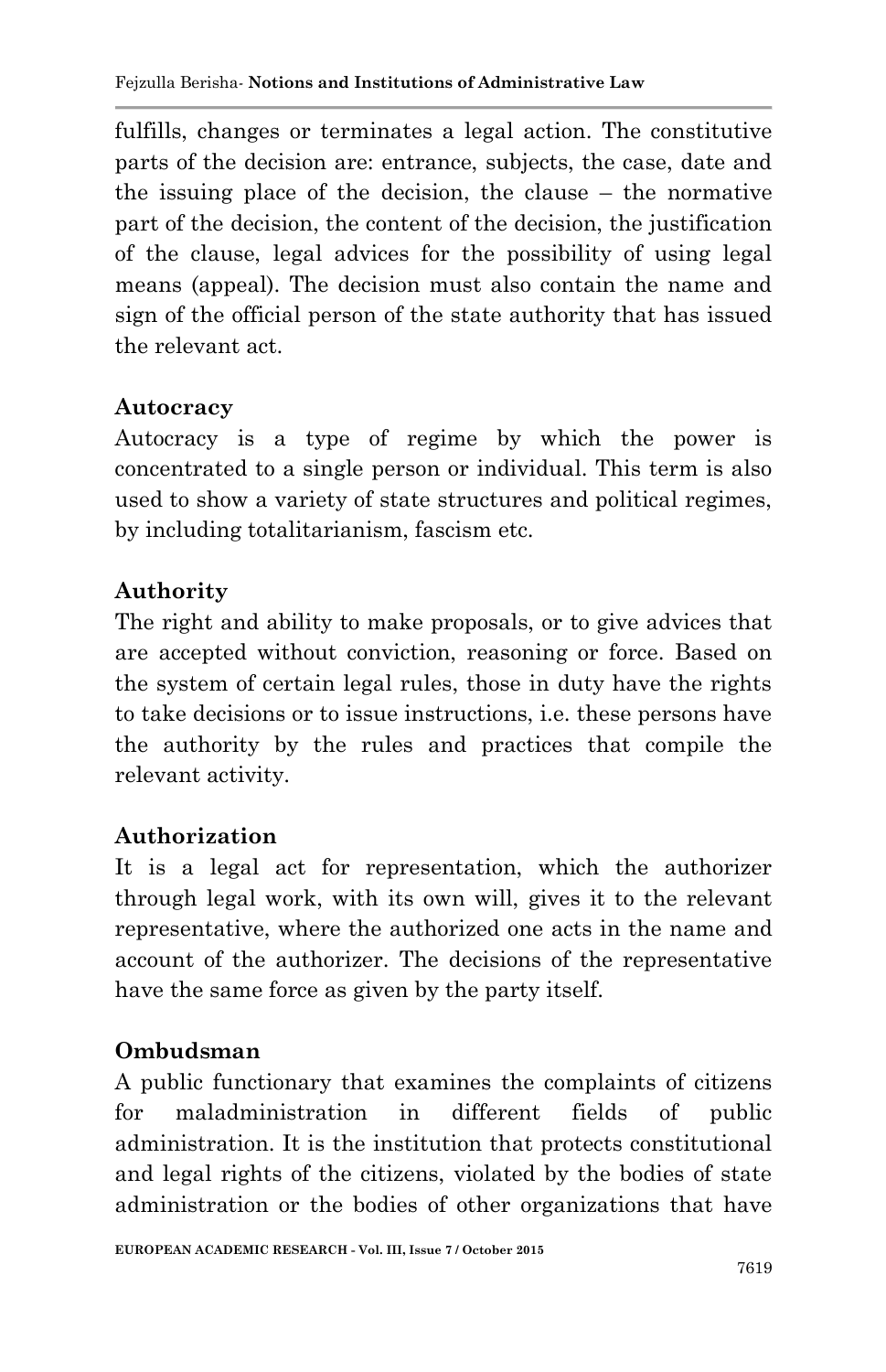public authorizations. For the first time, this type of institution was applied in Sweden, while today it exists in many countries of the world, that contributes in a more efficient limitation and control of state administration in the interest of the protection of human rights. Ombudsman"s have control over the activity of administrative bodies while in some countries like Sweden and France, they can also have control over the activity of courts. The ombudsman can give critics to the competent body or give proposals for the improvement of someone"s activity, to propose the implementation of relevant procedures to authoritative state bodies that are competent to issue acts, but it cannot undertake binding measures against the same bodies. i.e. the power of Ombudsman is moral, and he impacts with the force of his authority and not by binding measures.

### **Constructive administrative acts**

Types of administrative acts, characteristic for the legal effects that they bring; types of administrative acts that support or confirm an important legal advantage for the concrete subject; types of administrative acts that contain the constructive element, that is expressed with gaining a benefit or a right, of course if that is the way it is settled by the law; for example when a subject is given the right by a competent body, for a construction, or for a license etc. In these cases the administrative body is obliged to recognize the right of the subject within its competences.

#### **Written and verbal administrative acts**

Types of administrative acts, clearly defined by each other by the form of their issuance. Administrative acts, as a rule, are issued in written form and that form defines their format; exceptionally administrative acts are also issued verbally and in that case the body that issues the act also takes the responsibility to release the administrative act in a written form within the deadline.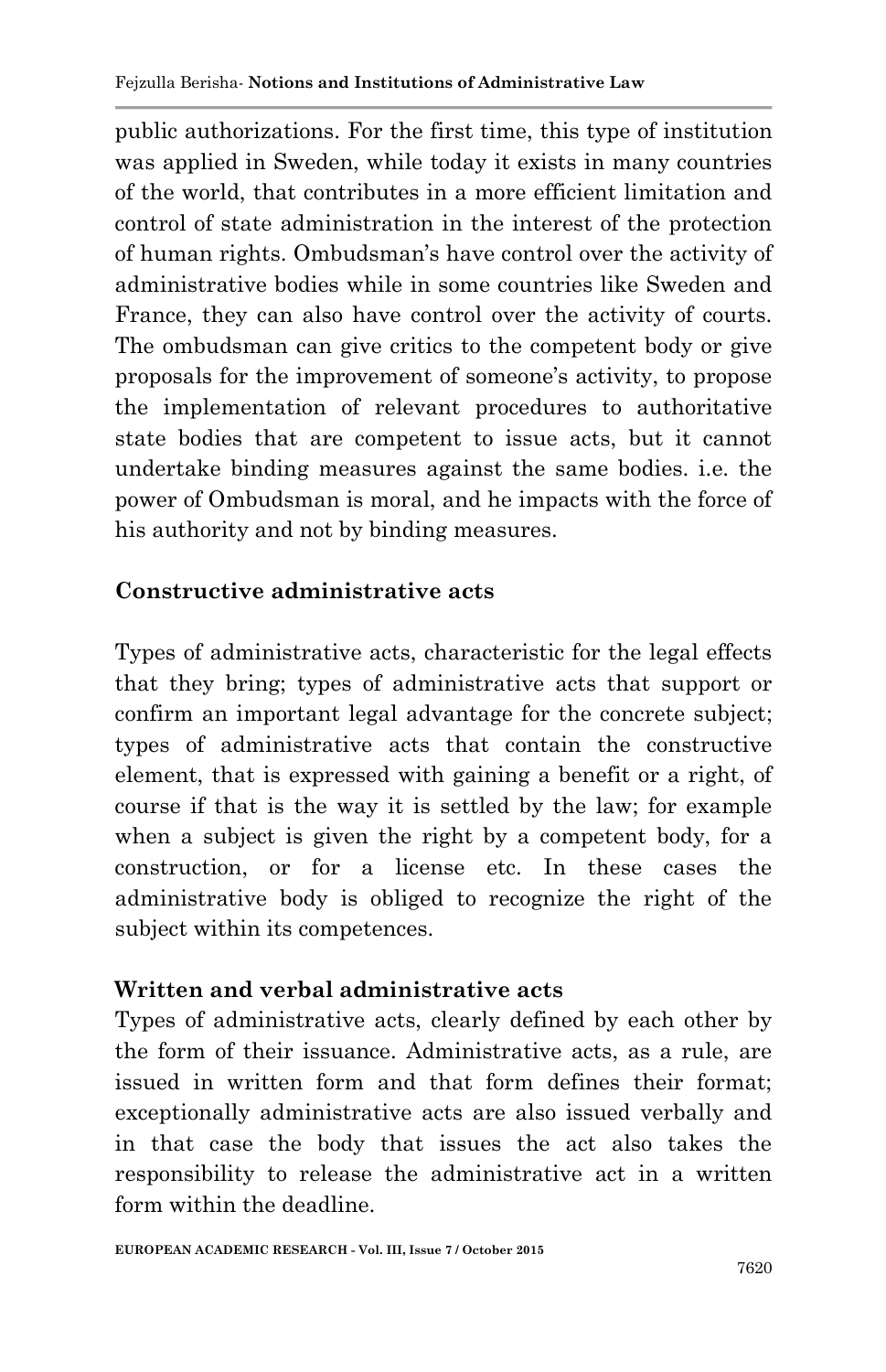# **Administrative acts issued with the request of interested subjects**

Concrete initiatives of a subject for the issuance of an administrative act; a request of a subject towards competent bodies to give them a certain right through an act by a procedure that is set by law. The Code of Administrative Procedures of Albania considers the protection of public interests as an obligation of administrative bodies, and the protection of constitutional rights of private persons; those bodies, by helping the citizens, have the obligation to fulfill their legal requests (for example the permission to carry firearms, giving the license to open a radio or television, the issuance of permits to exercise a particular activity etc.); in the administrative practice, the administrative body is obliged to consider the request of the interested subject within the deadline set by law, but the submission of the request by the interested subject doesn"t mean that the administrative body has to necessarily take his request into consideration. The administrative body can consider the request lawful, but can refuse it as unacceptable. According to the Code of Administrative Procedures of Albania, the failure to consider the request within the time period set by law, or the failure to give a response, even in the form of a negative legal act, allows the subject to ask for an administrative or judicial review of the act, and ask for legal responsibility from the respective body that has legal liability to not stay indifferent towards the request.

#### **Individual acts**

Types of administrative acts, characteristic for the character of their content; administrative acts that regulate concrete relations for a certain case and towards an identifiable subject or group of subjects; administrative acts that are issued based on a general norm to solve a concrete case; the individual character of administrative act is issued by analyzing its content; the individuality of the administrative act is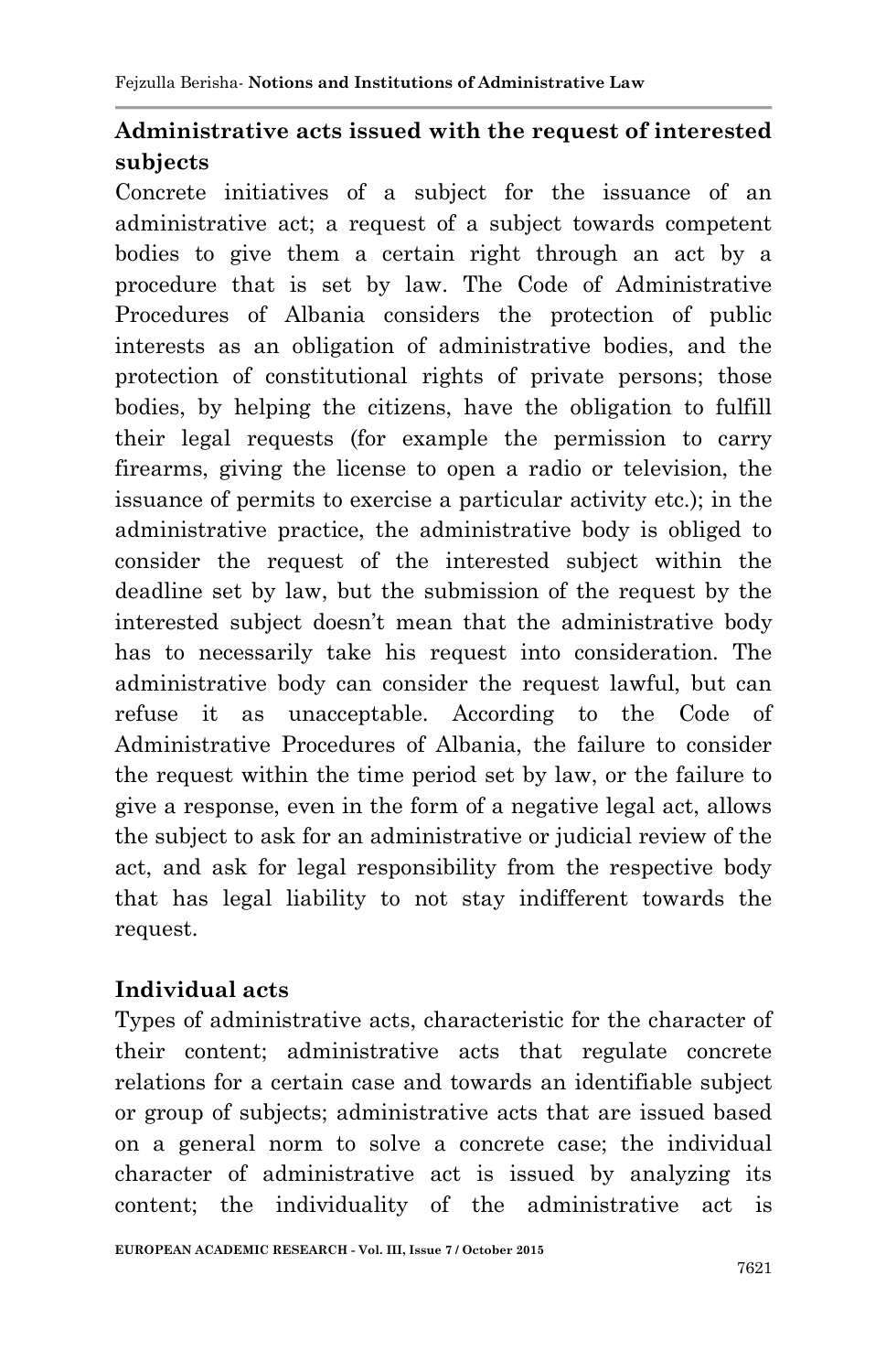understood by the legal relation that is regulated by it; its individual character remains even if the administrative act extends its effects not for a single person, but for a wider group of category of verified and identifiable subjects, like in the administrative practice in Albania, where the decision of the Council of Ministers for the expropriation of some families in a village for the construction of a highway, contains elements of an individual administrative act, because the legal relation that it want to regulate and the consequence it brings, is special and individualized, for a certain problem and for something concrete.

#### **Legally connected acts and acts based on free choice**

Categories of administrative acts; administrative acts legally connected which are previously defined about when will they be issued and what content will they have, because, same as initiative, the content of administrative acts are set by law, for example the decision to give the permission for constructing. While administrative acts based on free choice are those administrative acts where the competent organ can decide, based on its obedience and the evaluation of the general interest, for the concrete case, for example the decision about giving citizenship, about giving providing aid for certain persons etc.

#### **Constitutive and declarative acts**

Categories of administrative acts; a subdivision of administrative acts based on the fact whether they create, change or terminate legal relations or if they only verify the existence of a certain legal relation. Constitutive acts are the acts by the help of which legal relations are created, changes or terminated, for example the decision that allows the construction of a certain building in someone's property or the permission to carry firearms. Declarative administrative acts are the acts that only verify the existence of a certain administrative legal relation, for example the cessation of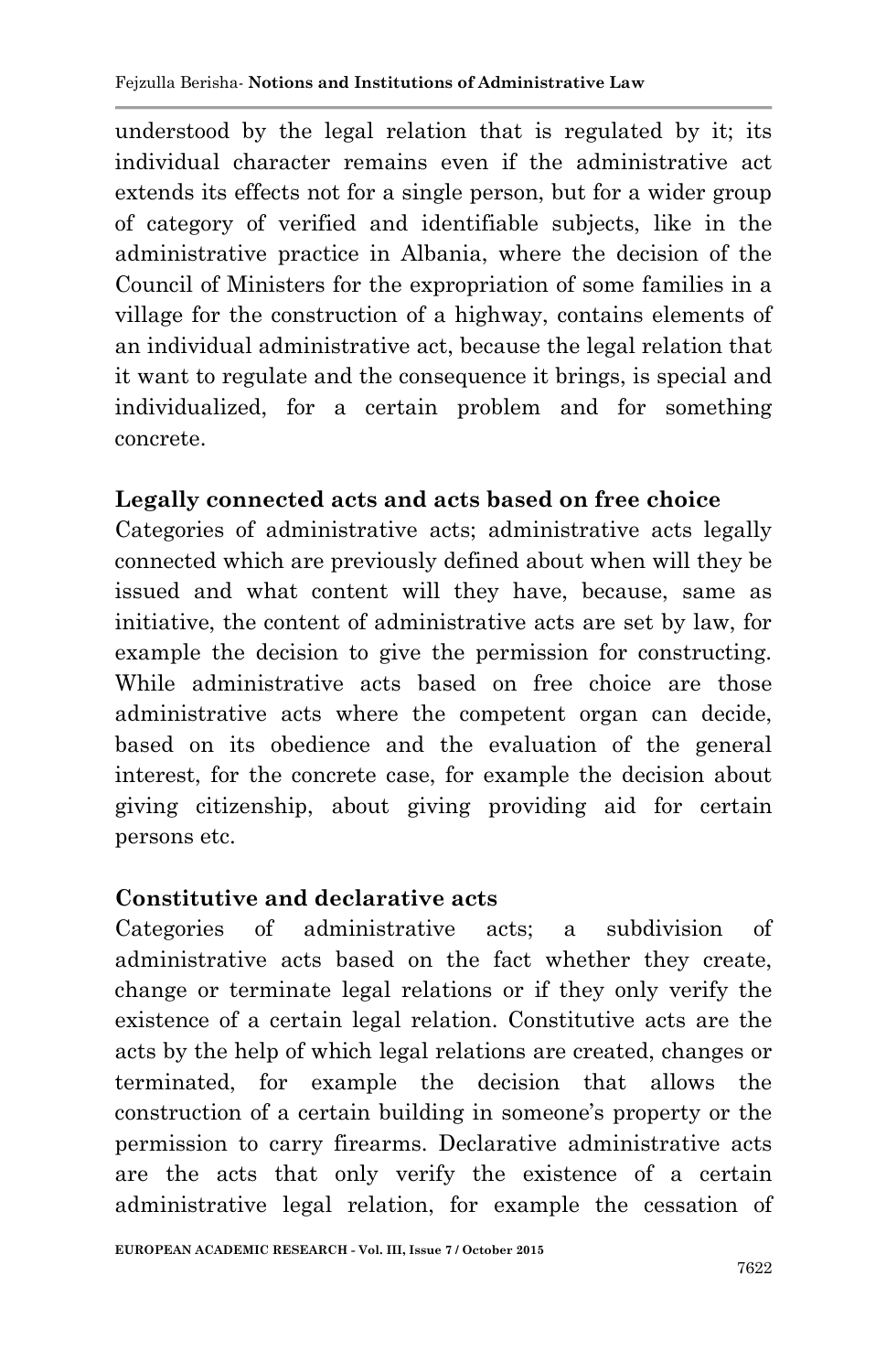military service for a certain person with the force of law. The effect of the first administrative act is ex nunc, respectively from the moment of its issuance, while the effect of the second administrative law is ex tunc, respectively from the moment that the relation is created.

#### **Negative acts**

Types of administrative acts, characteristic for not changing certain legal relations. Different from positive administrative acts, they don"t accept the change of a relation, nor the creation of a new one.

#### **Positive acts**

Types of administrative acts, characteristic for changing certain legal relations. Administrative acts that create, change or terminate a legal relation. Different from negative acts, they accept the change of a relation and the creation of a new one.

### **Municipal Assembly acts**

Acts that are issued by the assembly of the municipality within their competences; acts that are valid for the territory of the municipality that has approved them. According to the Law for Local Self-Governance of Kosovo, some municipal assembly acts are: the rules of procedure of the Municipal Assembly, municipal regulations and other necessary acts for the efficient functioning of the municipality.

# **Acts issued by the initiative of the body**

Administrative acts issued when the body believes that they have to interfere for the solution of legal disputes, by setting the form and manner about the appearance of state will. It is a right, but also an obligation of the body to put an administrative proceeding in motion, to issue, by its own initiative, an administrative act, mostly in order to determine a certain obligation.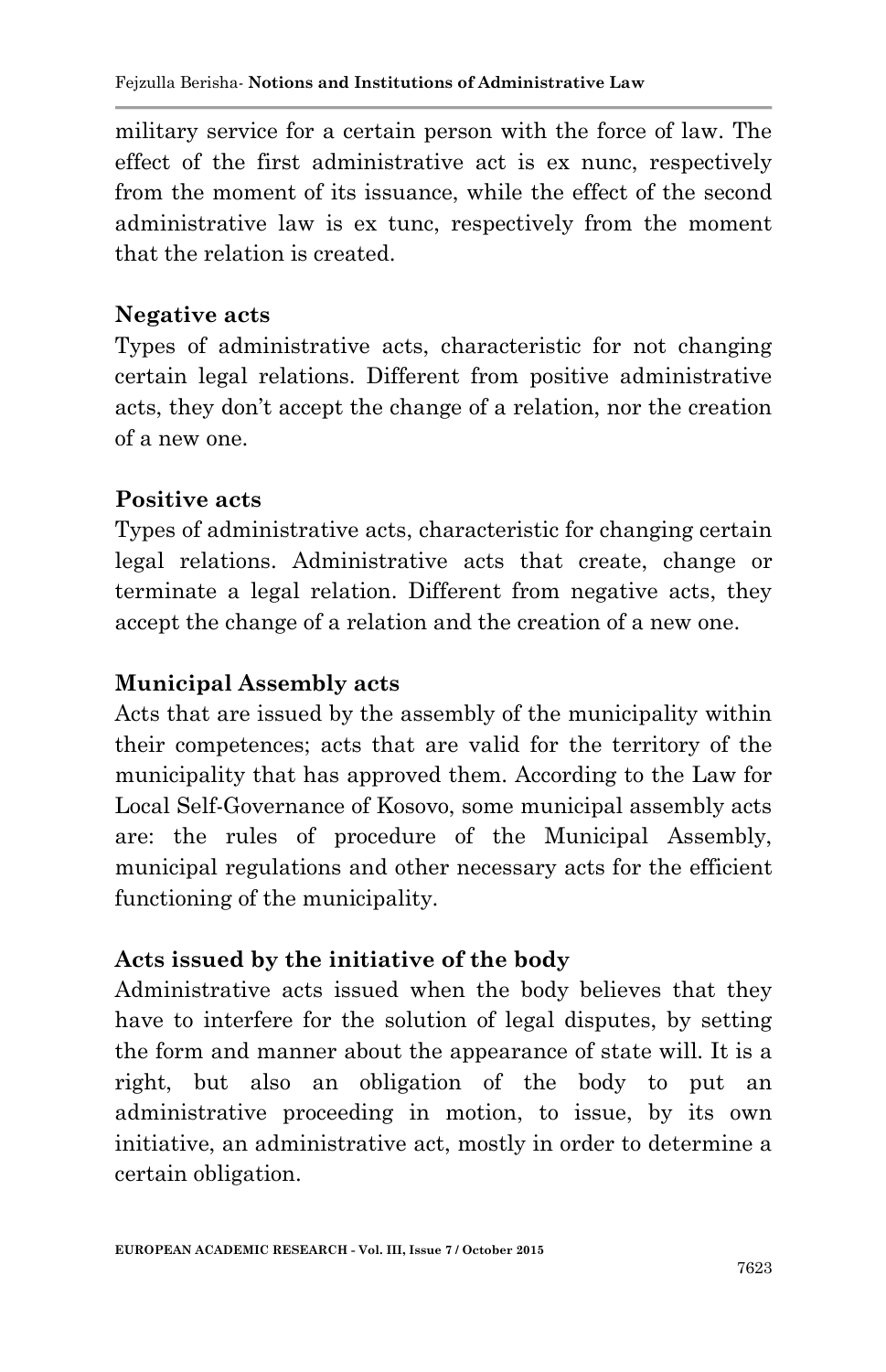### **General (normative) acts**

Types of administrative acts, characteristic for their content; administrative acts that set different behavior rules for a certain legal relation or for a complex of legal relations; administrative acts that regulate legal relations as a whole and for a wide category of subjects; administrative acts that do not refer to a concrete act, but to a number of possible or hypothetical cases; administrative acts that regulate general relations. A general administrative acts is, for example, according to the practice in Albania, the administrative act that requires vehicle drivers not to drive when there is a risk of collapse, or when the citizens of a country are forbidden to sell agriculture of livestock products in a certain area, where there is an infection by a product etc. According to J. Corno (The administrative law of RPSH, Tirana, 1974), "general administrative (normative) acts are the acts that are addressed to a large number of people that regulate a certain relation or a complex of relations in general."

#### **State administration acts**

All kinds of acts issued by the administration in the execution of their administrative activity; acts of state administration bodies are not only the administrative acts which in fact are only a kind of acts that are issued by the state administration bodies in the execution of the functions set by the constitution and law, same as the fact that administrative acts are not only acts that are issued by the bodies of state administration, because other bodies and institutions issue administrative acts as well in exercising their public authorizations. The acts issued by the bodies of administration are classified in legal acts (general or normative and individual acts) and in material acts.

#### **Acts of giving and taking statements**

Category of material acts that summarize the data of administrative bodies for a variety of cases, for example the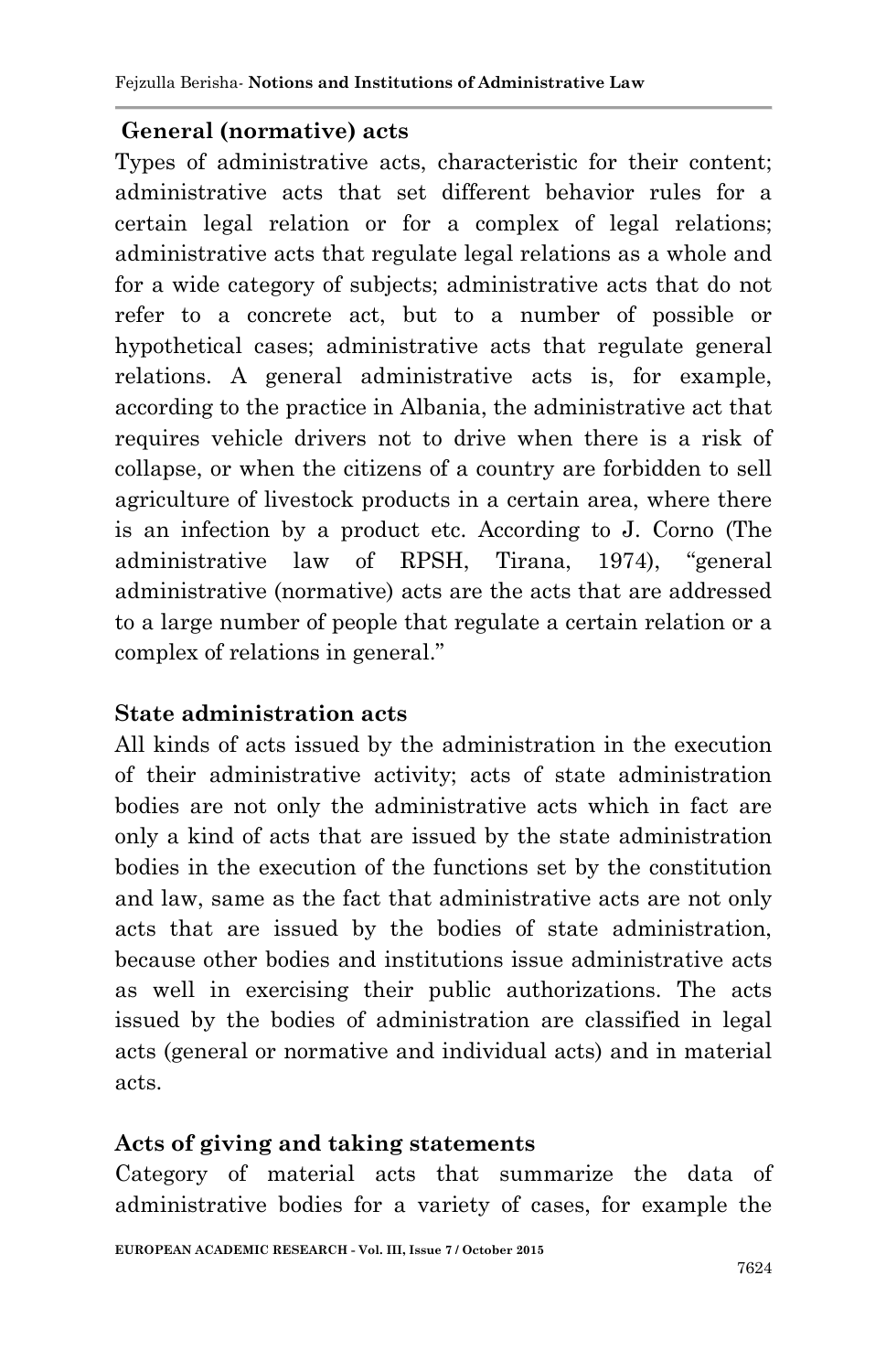data that present the economic and personal situation of different subjects; acts that are similar to declarative acts, but unlike them, the acts of giving and taking statements do not produce legal effects.

#### **Acts of identification or documentation**

Category of material acts, which contain the evidence and documentation of different cases and data, such as: files, records, protocols as public documents, statements that are considered as true until proven otherwise.

#### **Notification acts**

Category of material acts: announcements, commentaries and other indicators about certain data for different people; act that, unlike administrative acts, don"t produce legal effects.

#### **Acts of one body and composed acts**

Category of administrative acts, clearly distinct from eachother, depending on the number of organs that take part in their issuance; administrative acts of one body are characterized by the fact that they are issued by a single body, while composed administrative acts are the acts issued by two or more bodies, by cooperating with each-other, expressed by issuing mutual administrative acts or by approving, validating or giving permission for the issuance of an act by another body.

#### **Individual acts and general acts**

Categories of administrative acts; a subdivision of administrative acts based on who they belong to: individually specified and unspecified people. An individual administrative act is, for example, the administrative act for the permission to open a craft activity, while the general administrative act belongs to more persons that are not written by name in the administrative act which orders the residents of a neighbor to take part in extinguishing the fire; we observe that the general administrative act is different from the general normative act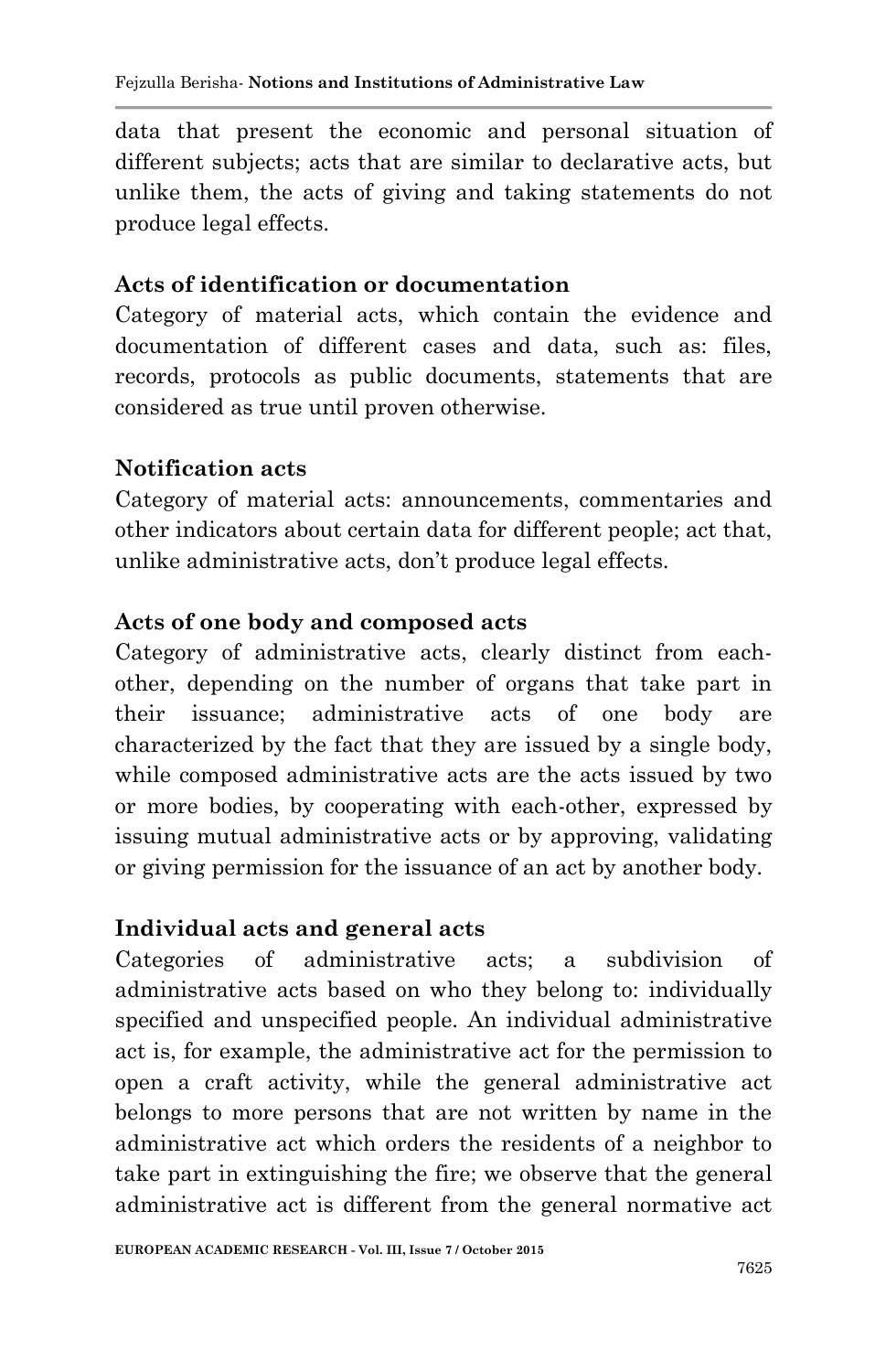that doesn"t have its attributes, because the first one doesn"t contain the general norm, but contains a specific norm for a specific case (for example extinguishing the fire, the avoidance of floods etc.), therefore it is considered as an administrative act.

#### **Legal acts of administration**

An expression of the will of administration bodies by exercising the work they have been entrusted and with the intention to make changes in certain legal relations. The legal acts of administration are classified in general (normative) acts and in individual (concrete) acts. General (normative) acts are issued by the activity of the state administration bodies and which regulate norms of behavior abstractly and in general; these norms of behavior belong to an uncertain number of people and cases. Individual (concrete) acts belong to individually specific persons.

#### **Material acts of the administration**

Types of not legal acts, which, by being so, don't produce legal effects; acts which keep different records about different phenomena; act by which the authority of the bodies is not expressed; simple administrative and professional acts (See: administrative actions). As material acts we mention: acts of identification and documentation, acts of giving and taking statements, notification acts etc.

# **Positive and negative acts**

Categories of administrative acts, clearly distinguished between each-other based on the criteria of whether they change or not a legal relation. Positive administrative acts are those that change the existing legal relations, by creating a new one or by changing the existing one, for example the decision that sets the amount of the tax for a certain person. Negative administrative acts are the ones that refuse to change the existing legal relations. they are issued by the initiative of the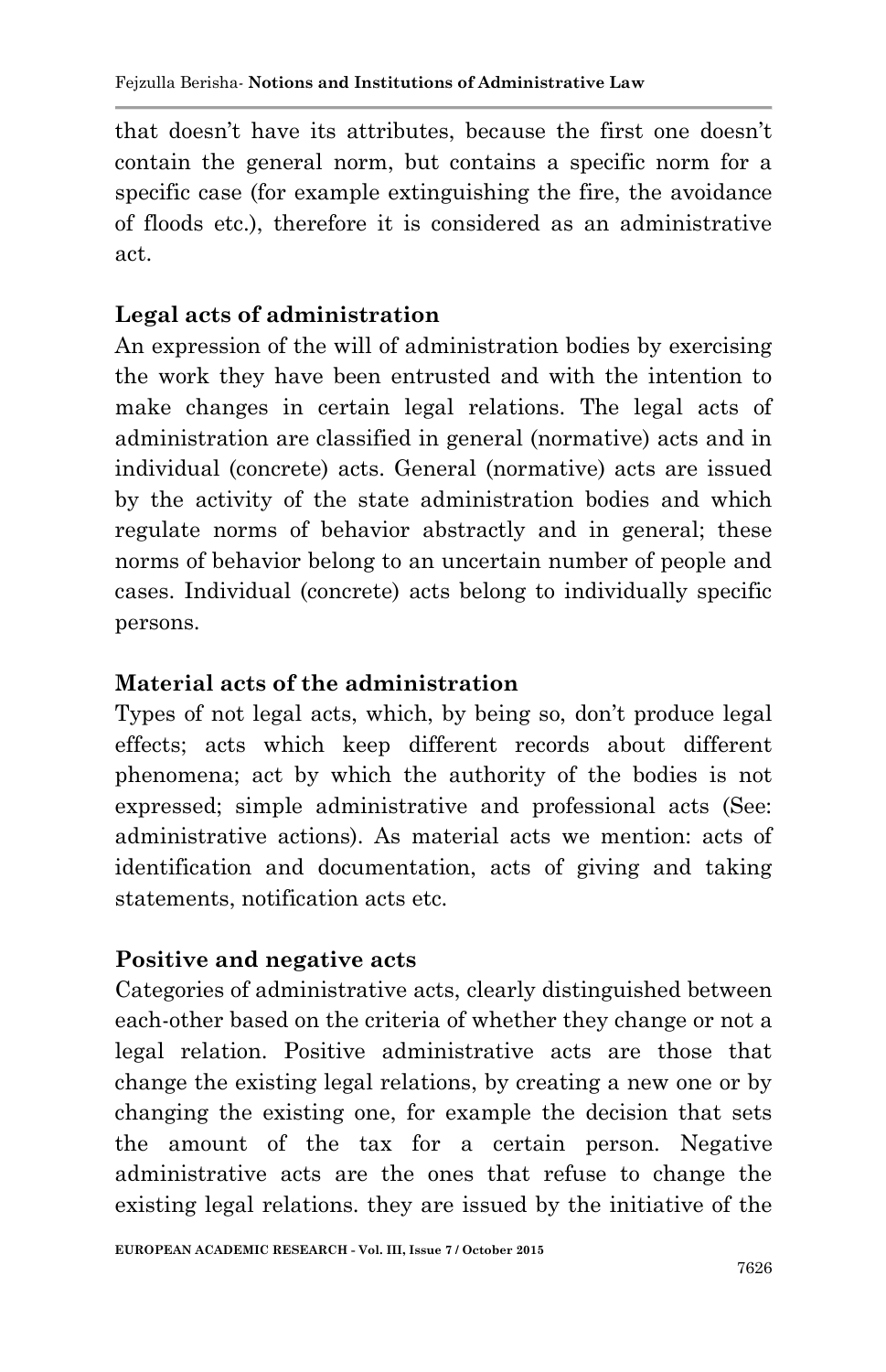party, for example the administrative act that refuses the request for the permission to carry a fire gun or that refuses the request for opening a craft workshop. If the body doesn't declare at all, we have to deal with the so-called administration silence, for example when the body doesn't issue the administrative act within the time period set by law. If the competent body doesn"t issue it within the set period, then the party has the right to directly appeal to a higher body than the one that has refused it. Remark: we must separately talk about positive and negative acts.

# **Acts that are issued by the official duty of the body and acts that are issued with the request of a party**

A subdivision of administrative acts, distinguished from each other based on who takes the initiative for their issuance – the bodies itself or parties. In administrative acts that are issued by the official duty of bodies the initiative is on the side of the bodies, and, as a rule, they set obligations for the parties. When the administrative acts are issued with the request of the parties, the bodies recognize them certain rights.

#### **Absolutely invalid administrative act**

A type of administrative act, which, because of the fundamental violation of law doesn"t have the legal power of a valid administrative act and it is objectively considered that it has never existed (See: invalidity, as a condition where there is complete absent of the legal action of the act). The Code of Administrative Procedures of Albania: "absolutely invalid administrative acts do not produce legal consequences, despite the fact if they have been declared as such or not" (Article 117, item 1). The cases when an administrative act could be considered as absolutely invalid are: when the administrative act is unidentified as in known as such; when the administrative act is issued by an administrative body that has gone beyond its competences and if the form and procedure for the issue of the administrative act has been violated fragrantly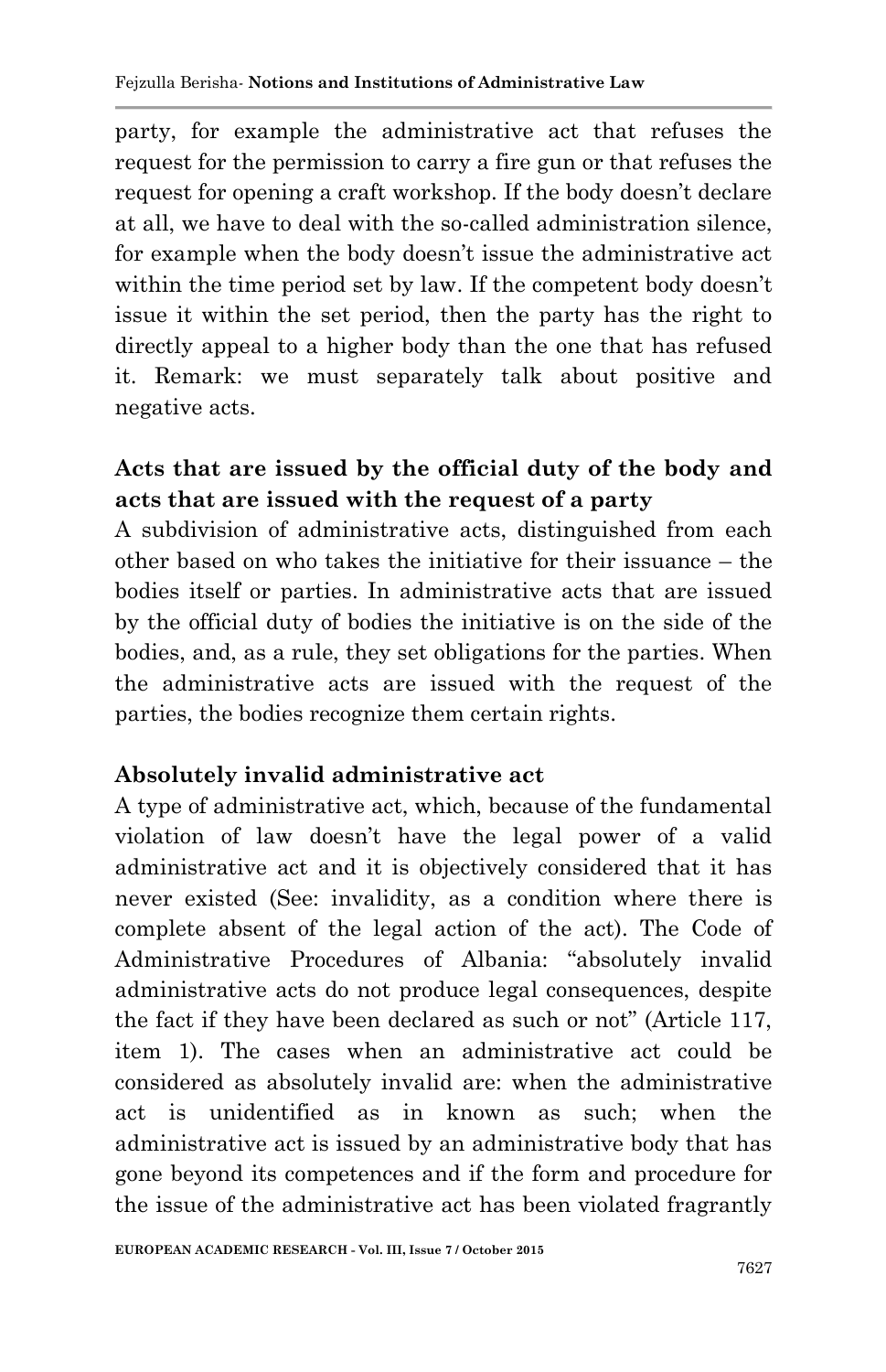(See: the Code of Administrative Procedures of Albania, article 116, letters  $a'$ ,  $b'$  and  $c'$ ; the invalidity that is defined through revocation by the body that has issued the act, with repeal by a higher administrative body or court. Every public or private subject that faces this kind of act is not subjected to its rules. In fact, the absolute invalid administrative act can be totally ignored by the interested people or by other administrative authorities.

# **Appeal**

The expression of the dissatisfaction of a party with the decision of a relevant body of the first level about the administrative procedure; a right of parties for the protection of their legal rights in administrative procedures; a regular legal measure in the administrative procedure, that serves for the protection of the legal rights and interests of the party, and for the protection of legality in general; a measure which intends to correct the injustice of the first level. This right may be excluded only if it is expressly prohibited by law (See: administrative appeal, as an alternative denomination).

# **Administrative appeal**

An important legal measure for the realization and protection of the constitutional rights of individuals and other subjects of law; a legal measure of the subject, through which it requires the repeal or the change of an administrative act; an important constitutional principle.

# **Public authorization**

The exercise of an administrative activity by legal authorization; a delegated power by law in non-governmental bodies and organizations that don't exercise the administrative activity as a "source power" previously given by law, but as a delegated power by state bodies and with that case they are given the ability to present themselves in certain legal relations as carriers of rights and obligations with administrative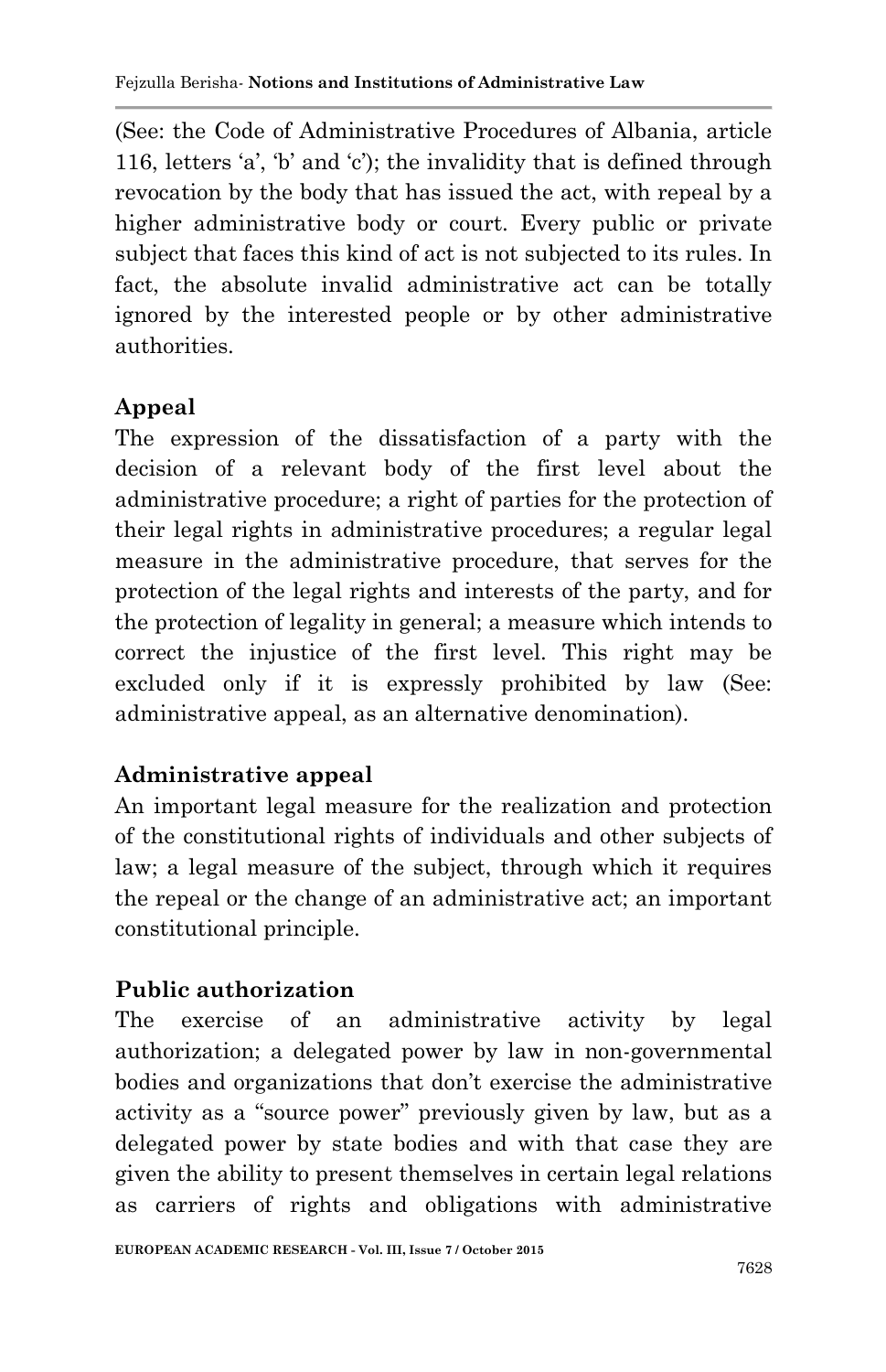character. The public authorization doesn"t present the administrative activity nor the administrative function in their full meanings. The public authorization, is in fact a delegated activity by the administration, a "delegated" function from the administrate to non-governmental subjects, which are differently named in different constitutional system of states. Two main elements define the core content of the legal situation of these non-governmental subjects: firstly, the legal administrative capacity, i.e. the entirety of rights and obligations, provided and charged by the state in the field of administrative activity, and secondly, the capacity to represent themselves in certain legal relations as carriers of administrative rights and obligations. The volume of administrative functions that are given to these nongovernmental subjects is set by normative acts of relevant state bodies and it is not the same for everyone. Their legal administrative situation is set by the constitution, while in details it is set by legal administrative norms with legal acts of relevant state bodies.

#### **The sources of administrative law**

The administrative law, has no self sources in principle; sources of administrative law are general sources of law, in the material and formal meaning. By law sources in the material sense, the theory of state and law presents the force that creates the law, a force that is conditioned by the rise and development of the economic structure itself, by the type of certain relations, of life conditions that are spontaneously presented in those relations etc., while with law sources in the formal sense, the same theory means the form of legal norms, the ones that are in force. The constitution is the legal basis for the entire administrative legislation of a country. In reality, it contains a number of legal norms that regulate social relations in the field of state administration of that country. A part of laws also contain norms with normative character, thus they are formal sources of administrative law. The administrative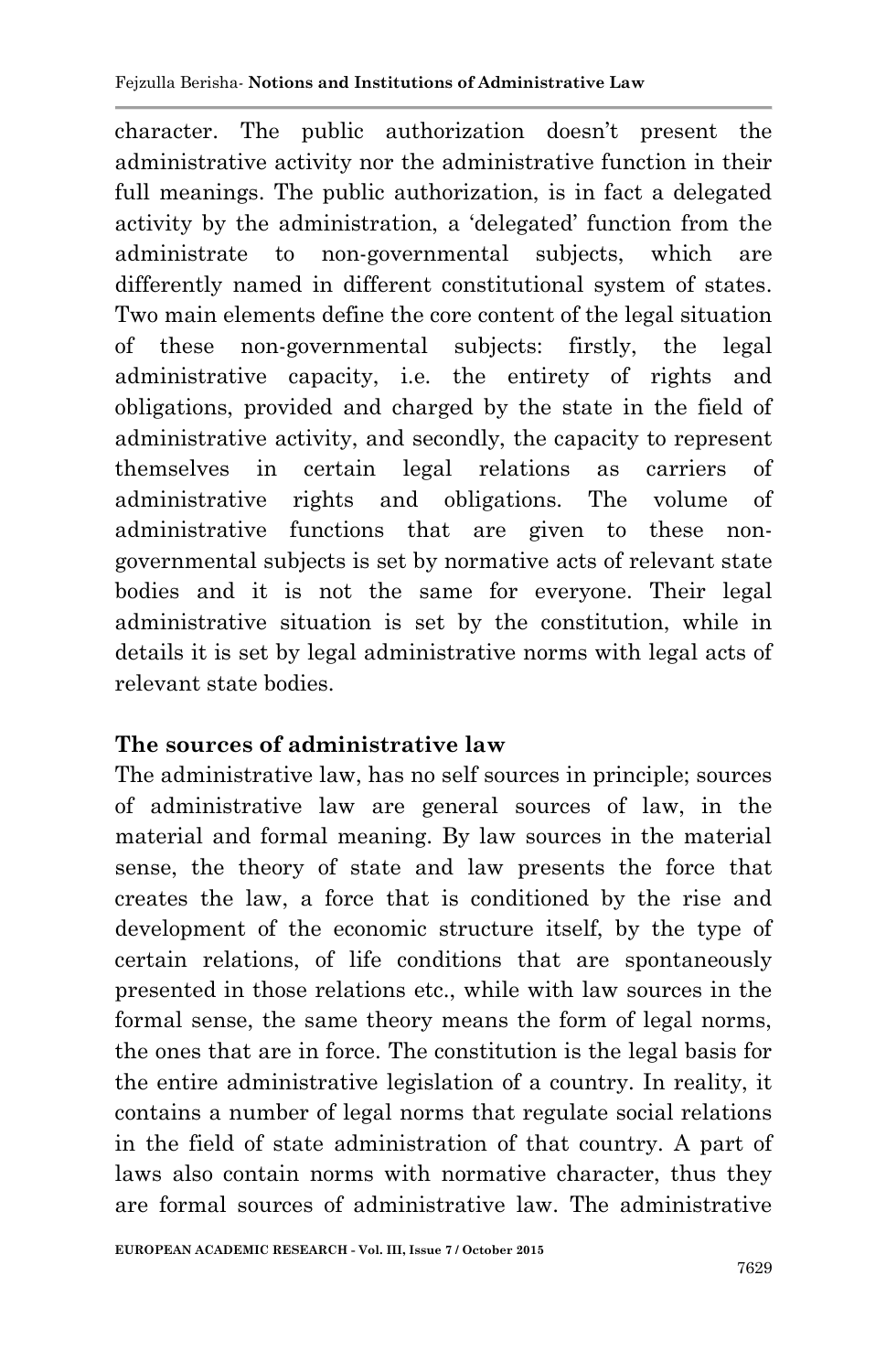law of a country can be summarized in a special code. The issue of understanding the sources is a general theoretical issue for all special branches of law, including the administrative law. In this way, understanding administrative sources cannot be done separately from the meaning of law sources in general.

### **Bureaucracy**

Despite numerous efforts to define the notion of bureaucracy, because of the complexity of the phenomenon itself, in theory there is no "generally acceptable" definition. However, bureaucracy in the most general sense is defined as a governance of people from the office (a meaning that originates from the etymology of the word); a negative phenomenon in the system of governance, social class which mainly consists of professional leaders; a social class that is separated from society and out of its control; a form of exercising the power in which individuals, groups or classes are put upon the society; a special class that mainly consists of employees and administrative functionaries; an executive apparatus of state, which functions despite from the institutions of the political system etc. This term, as a rule, expresses a corpus of administrative officials, and the procedures and duties that include a certain term of administration, for example a state body. The term is mentioned in France from the start of the XIX century. Although Max Webber is not the one who invented the concept of bureaucracy, he is known as the author of original contributions in the study of this phenomenon.

# **Bureaucratization**

A certain way of exercising the power with consequences for the administrative apparatus and for the society as a whole, that is expressed with the increasing number of administrative organizations and the growth of the administrative apparatus in general, with tendencies of social isolation and the immobilization of the leading class, by forcing the citizens to be passive in the political life with the tendency of "individuals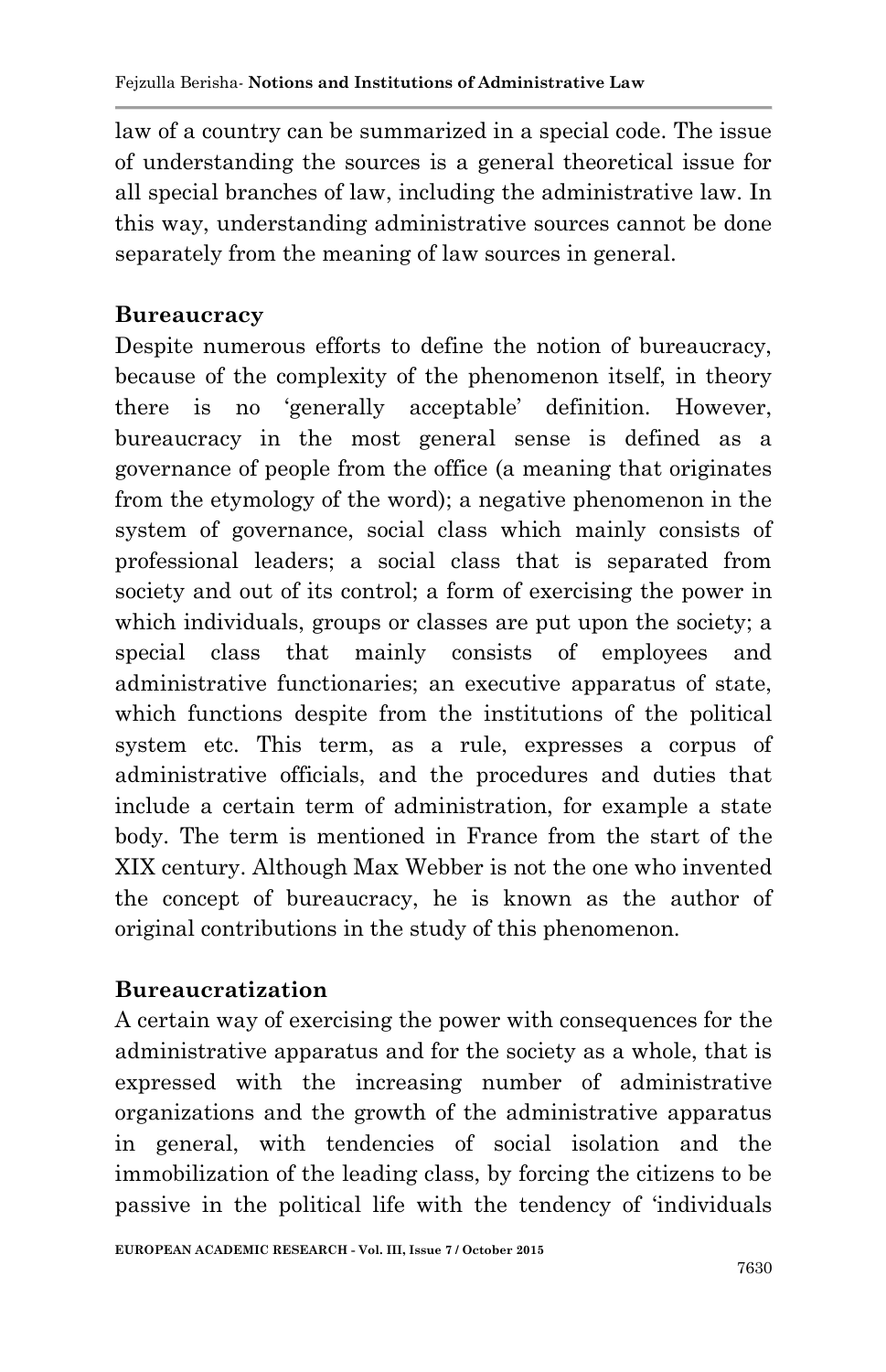alienation from the political power', bureaucratic power; a manner which expresses and the bureaucracy; the bureaucratic regime, bureaucratic apparatus, bureaucratic mentality and the bureaucratic way of thinking are characteristic features of bureaucracy. It can occur for the notion of bureaucratization to be mixed with the one of bureaucracy, even though they are different from each other, they have the same origin. In reality, bureaucratization is presented as a way in which bureaucracy is manifested. Therefore, bureaucratization entails a manner of behavior, which can be qualified as an irresponsible behavior with people (See: bureaucracy).

### **Centralism**

The territorial principle of governance; a situation where a state or organization is governed by a center; the regulation of essential issues from the top of the organizational pyramid of a state; a manner of governance in a certain hierarchy.

### **Centralization**

Marks the concentration of the power in a mutual state center (central power). during the existence of centralization, the functional independence of lower territorial bodies or the local administration bodies was minimal or inexistent. Although in the centralist system there can be different organizational or territorial similarities (regional, provinces etc.), they don"t present initial expressions of citizens" requests for an independent governance of local work. The bodies that conduct administrative functions in these territorial units are appointed by the central power, which has hierarchical control over them. In systems with strong centralization these territorial administrative units have no rights for independent decisions. Centralization also means the concentration of financial means, respectively there is no financial autonomy of lower bodies.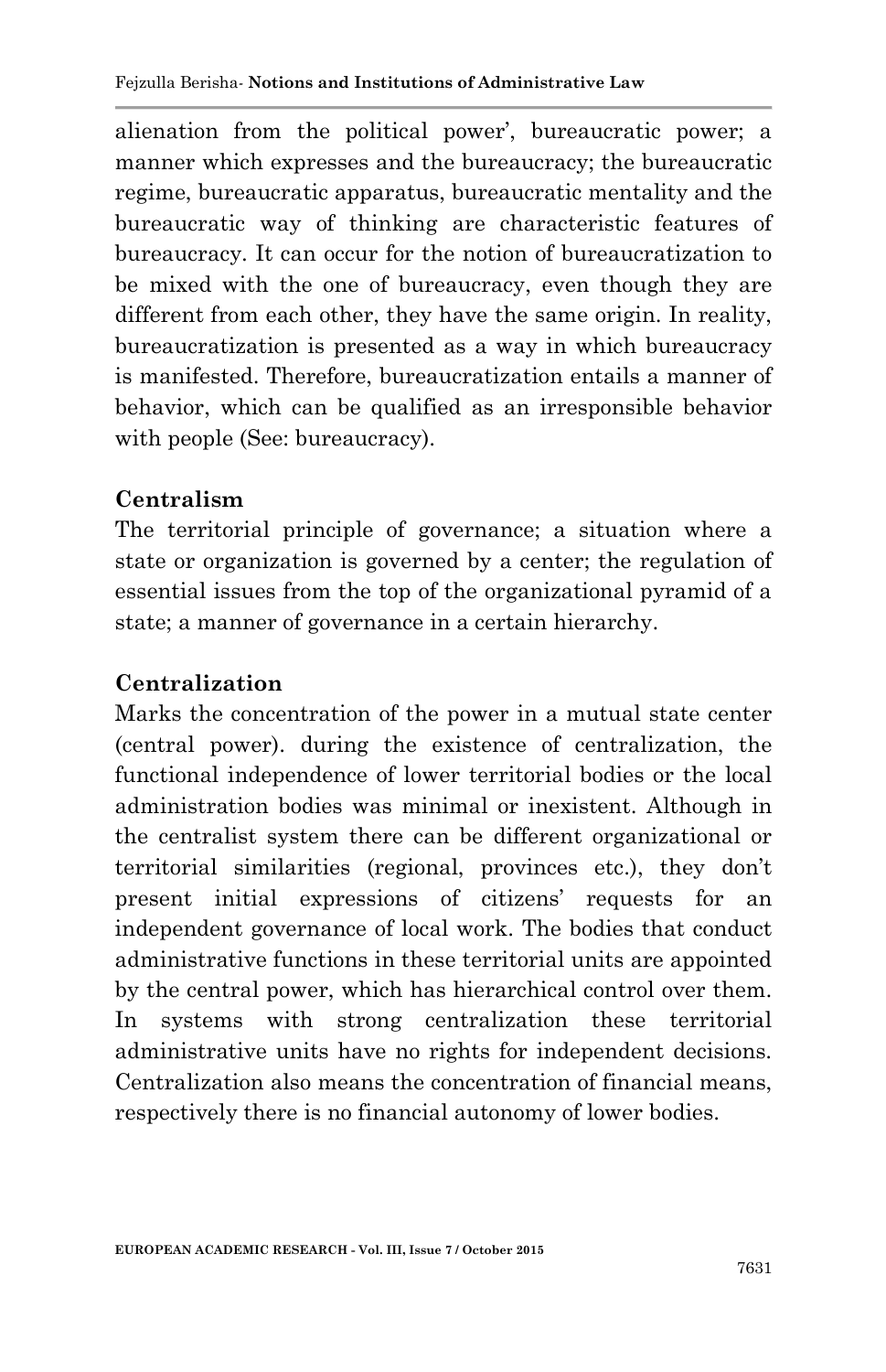# **Administrative issues**

Every administrative matter or case by the appliance of which a state body creates certain rights and obligations for the party in the administrative procedure; in defining the administrative issue we have to start from the administrative field, by administrative matters that are regulated with relevant material – legal dispositions. Every individual case from the relevant administrative field is an individual administrative issue, while the purpose of every administrative case is the issuance of the relevant administrative act. The concrete administrative case is always defined by the concrete case.

# **Certificate**

A certificate is an official document that provides data on a person. Depending on the content of data we distinguish several kinds of certificates: birth certificates, death certificates, marital certificates and certificates that prove the performing of an activity. A sample of certificates of activities is the certificate of educational courses which includes every document that is given after the successful termination of a course, program or after passing the exams in educational institutes, regularly registered and licensed.

# **Decentralism**

A type of governing system, a principle of political, economic and judicial leadership and organization; a system that is based in dividing the responsibility from the central bodies in the local ones. As a notion and as a concept, decentralism is related to the territorial system of governance. Territorial governance is a very complex process, which has more functions that are exercised based on two principles: centralism and decentralism. Although the national definition of each principle is different in theory, however their content complies with the notions that define those contents. Decentralism, in a wide sense, entails every weakening of the center"s impact in its parts; transfer of certain authorizations from the "top of the pyramid" in other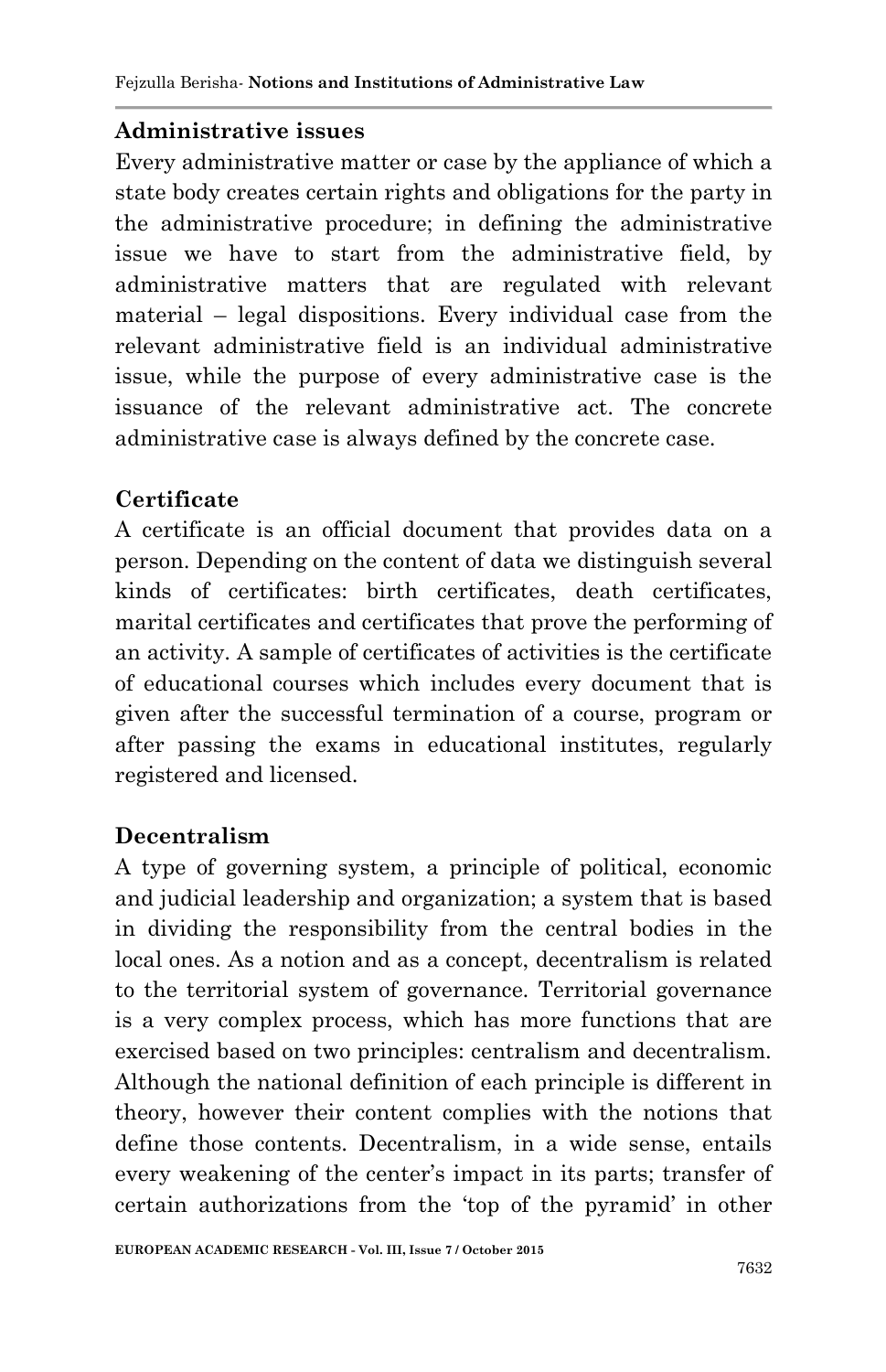functional carriers, which at the mean time also transfers the responsibility, in proportion with the authorizations. Decentralism is expressed as delegation, which means transferring the duties from the center to lower levels, as an organizational decentralization, as a transfer of duties and in the same time as an organization of new units; as a political decentralization, as a transfer of duties, organizational growth of lower levels. The practice shows us many advantages of decentralization, but disadvantages as well. From the theoretical and empirical studies, the need to built a model of decentralization arises that would be socially acceptable, politically suitable, professionally rational, organizationally functional and ethnically opened. The issue of decentralization in Kosovo is very controversial, because of its ethnic attributes.

# **II. Decentralization**

The delegation of central bodies" power to lower levels of the hierarchy or from the central bodies to the local ones and the recognition of the autonomy of local bodies in the political, normative and administrative sense. 2. A system of governance, of political and economic leadership that presents the process of the transfer of power from central political and administrative bodies in the chosen local bodies and the existence of an administrative, political, normative and financial autonomy of lower bodies.

# **III. Decentralization**

Unlike centralization, this is a process where the power is transferred from the political and administrative central bodies, in the chosen local bodies that are interested in implementing policies in certain regions, as a response to the constant change of local requests. With the decentralization of local bodies the law defines special competences with local character according to which they govern independently, by even having a financial autonomy. In this case local governing bodies are not appointed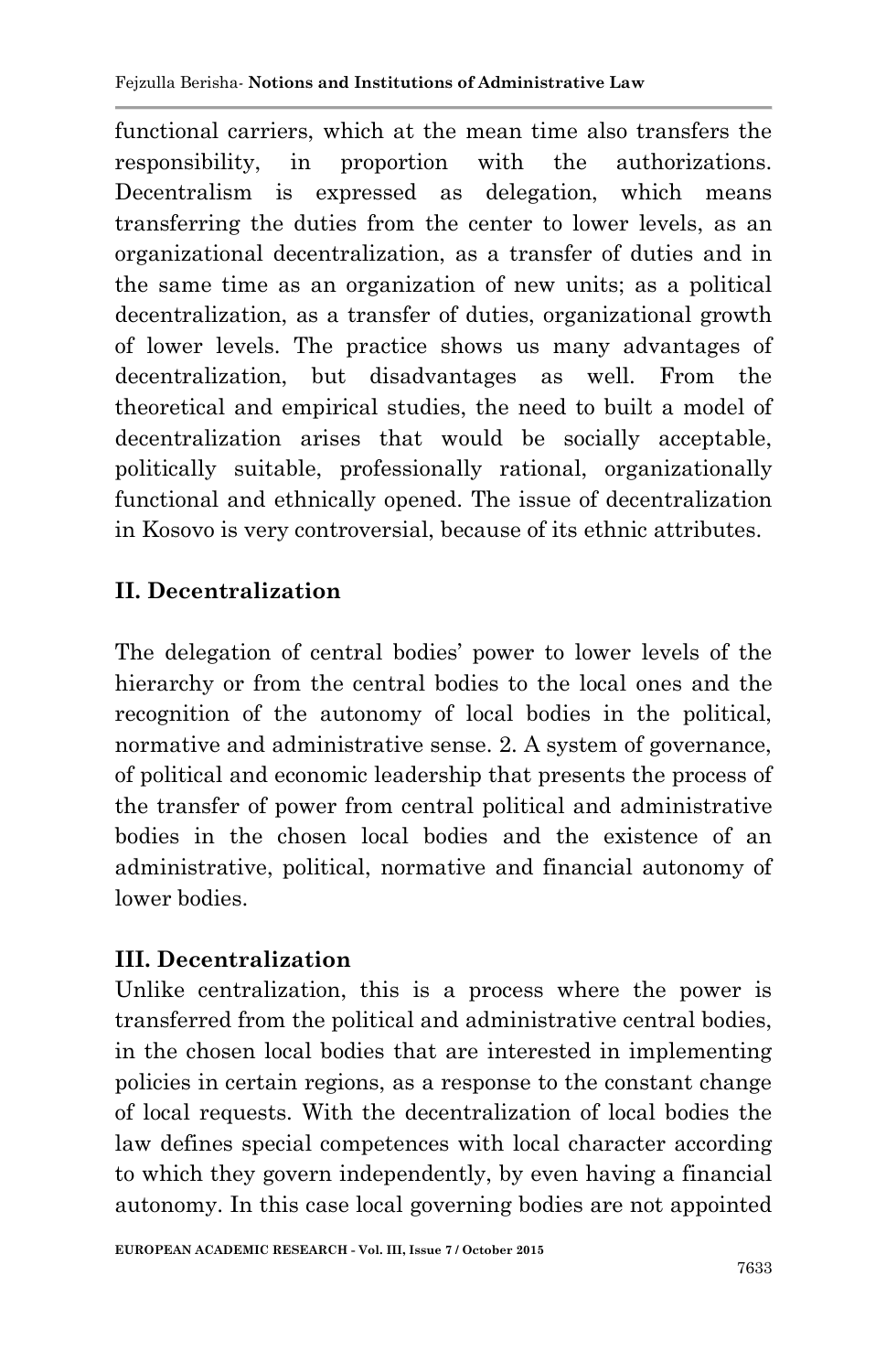by the central power, but by the local communion itself, respectively the representative bodies of that communion. II. The delegation of central bodies' power to lower levels of the hierarchy or from the central bodies to the local ones and the recognition of the autonomy of local bodies in the political, normative and administrative sense.

# **Branch**

A form of internal organization of administrative activity which includes a group of administrative duties that are similar to each other that compose an entirety. In principle, for a branch or a couple of branches, independent administrative bodies are formed.

# **I. Decree**

A written act by a higher state body or by the head of the state, that has legal power; the decree of the Presidium of the National Assembly; royal decree; legal act with individual character which is issued by the president to give legal power to something.

# **II. Decree**

Legal act with normative character which is issued by the president and that has the force of law.

# **III. Prohibitory decree**

An act of a high body of state power which expressly prohibits the conduction of certain activities; prohibitory measures; prohibitory law etc.

# **IV. Enactment**

The act of issuing the decree; decide something through a decree; give legal power to. Removing tax decree, election decree etc.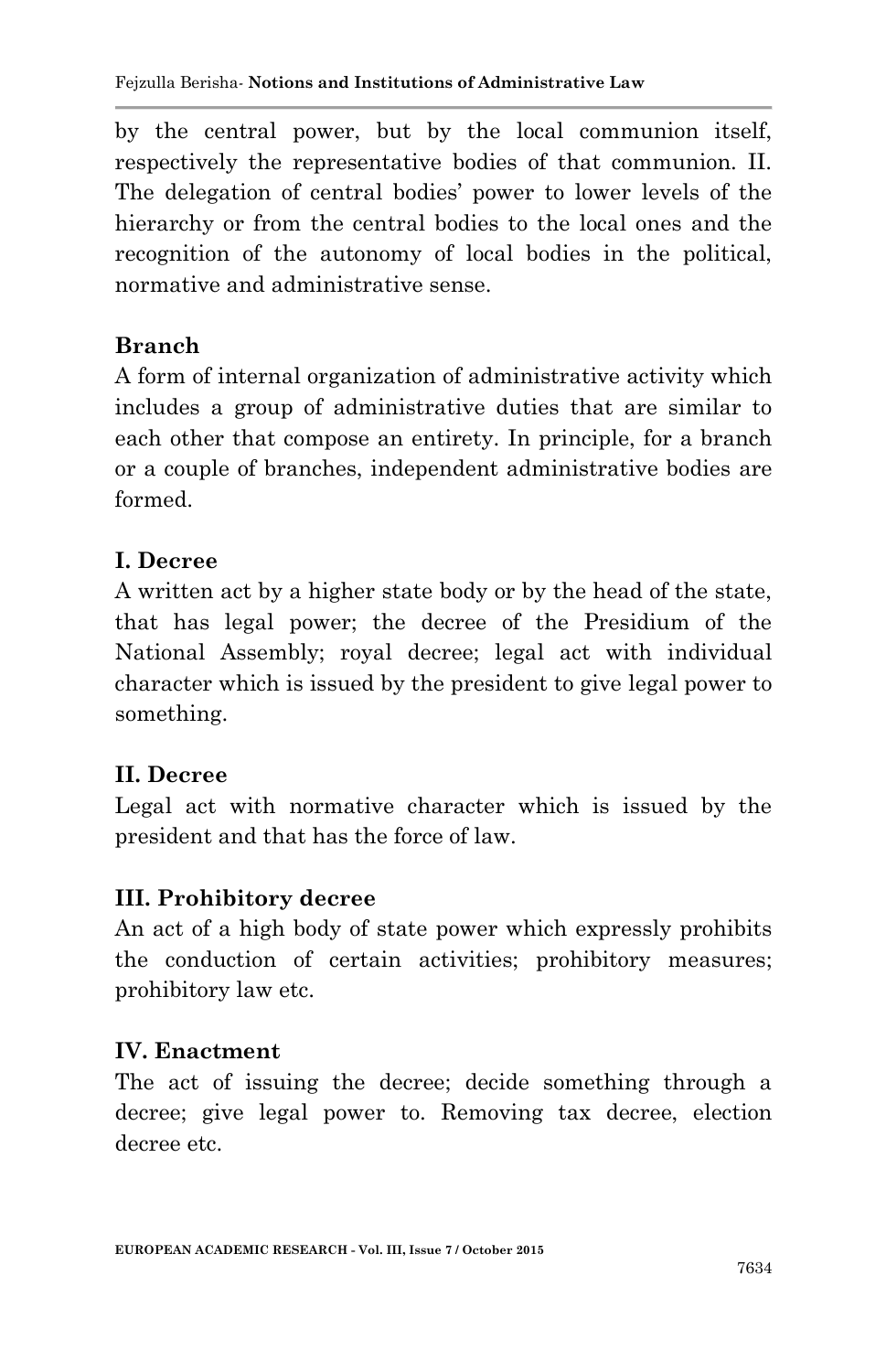# **V. Decree**

Legal act that has to do with the administrative nature depending on the issue it solves, for example an act with which the President of the Republic appoints an ambassador, as a representative of the state in another state.

# **I. Delegation of competence**

A right of higher administrative bodies to transfer the attributes of exercising their executive powers to lower bodies of the hierarchy. The delegation of competence is done by the superior authorities to subordinate bodies. The delegation is not done in every body and case of public administration. In reality, it is the law who predicts the type of organ that conducts the delegation, along with the concrete action that has to be done. The organ that delegates a competence cannot authorize the delegated organ to re-delegate this competence to another body, except in cases when the law itself allows this. If we have in mind that the competence is the right and obligation of the body to conduct a certain duty. The delegation is an exception, therefore it is allowed and in practice they try to avoid the delegation of competences, only in cases when it is necessary.

# **II. Delegation of competences**

The transfer of competences from one person, body or branch to another one, according to constitutional and legal rules. It is a right of higher administrative bodies to transfer the attributes of exercising executive power to other state bodies. The delegation entails a form of decentralization.

# **The clause of administrative act**

The most substantial element of the administrative act, a clear expression of the will of the authority that issued the administrative act which recognizes a right or duty of a subject in a certain administrative procedure; the decision about the case of the administrative act; there is no administrative act without a clause.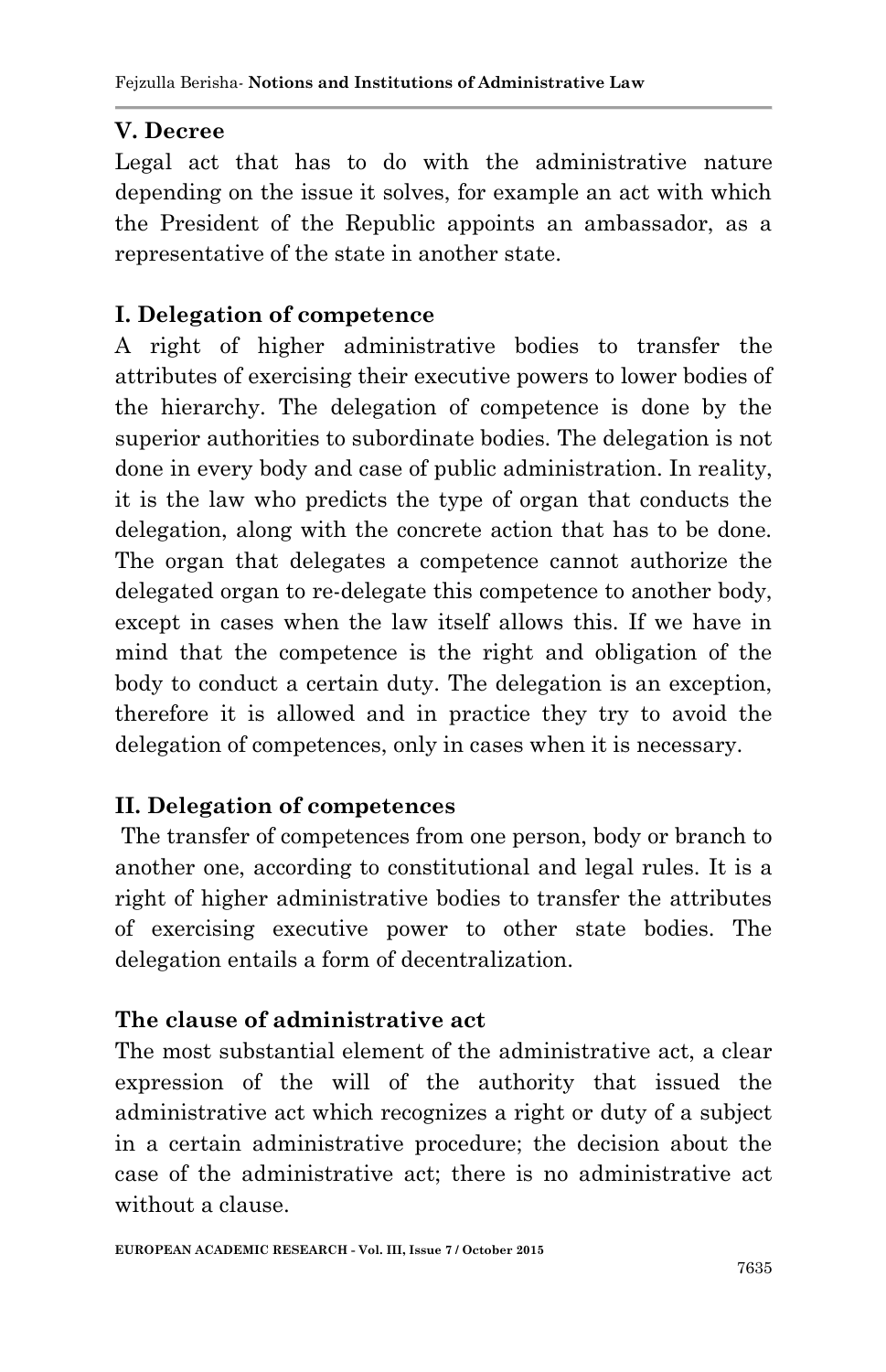# **Resignation**

An act with which a holder of a public function expresses its decision to terminate the relations with a certain body in order to stop exercising his duty, the way the body has required; a measure to solve internal conflicts between the holder of a function and the body he worked for; a sanction for the political responsibility of the holder in case he fails to act in accordance with the trust he was given, that can be voluntary (because of the different points of view and concepts of the holder and the body he was working for), or imposed by the body itself (as a dictated action before the body fires or revokes him from his function).

# **Departments**

A central institution of state administration; ministry etc.

# **Directorate**

Organizational unit of municipal administration; the municipal administration of the Republic of Kosovo is organized in directorates; the head of the directorate is called the director of the directorate.

# **Giving legal aid**

Certain activities of a body of administration that are done for another body of administration, no matter if we talk about the organs of the same unit or different territorial units; mandatory legal aid (when the body has to execute some actions in procedure outside the territory of its competence) and optional legal aid (when the body entrusts the conduct of some activities in procedure to another authorized body); the territorial limit of competence is seen as the main cause for the existence of the legal aid institution.

# **I. Administrative law**

A branch of the legal system and science. Administrative law represents an entirety of legal norms which regulate certain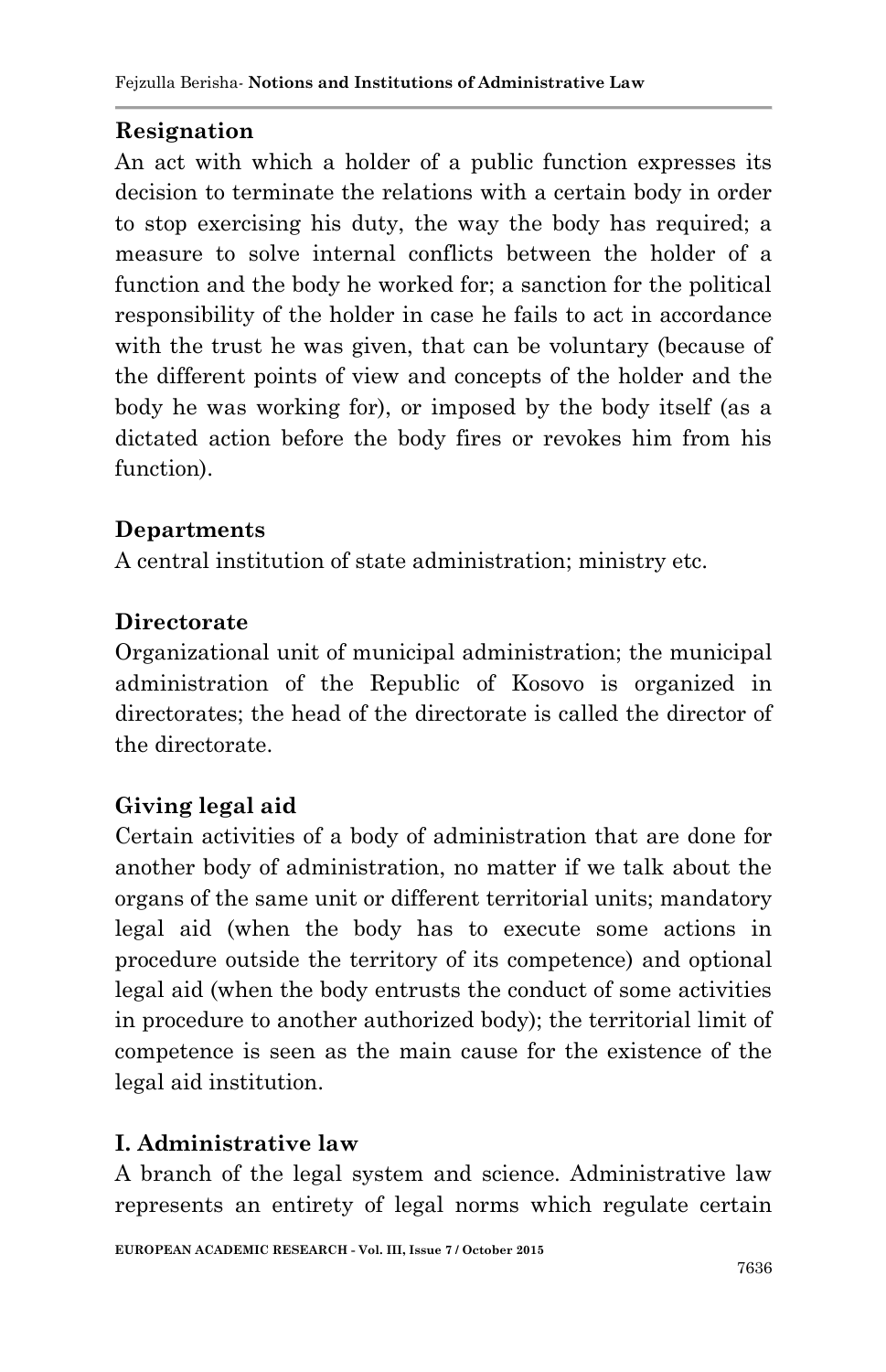social relations; as a branch of the judicial science, administrative law studies the legal norms that regulate certain social relations; the entirety of certain social relations that are created in the field of administrative activity, that distinguishes the administrative law from other branches of law; the features that distinguish the administrative law from other branches of the legal system of a state, as a rule are its special objects and a special concrete character of social relations, that refer to this object; the objects of study for administration law of a country are only those social relations that are created in the field of administrative activity of that country; the special object of administrative law distinguishes it from the other branches of the legal system, but doesn"t depart it from them.

# **II. Administrative law**

An integral part of the legal system that includes the entirety of legal norms that regulate the public administration and the relations that arise from them; a scientific discipline that includes the entirety of studies that refer to the legal regulation of state administration.

# **Public law**

Presents the entirety of legal norms that have to do with the status (position – situation) of the state and its citizens and the norms that regulate the relations between the governors and citizens.

# **I. Executive**

A branch of state power that is responsible to issue and implement laws; the branch of state power that doesn"t include the judiciary and the legislature; a branch of state power that has to do with implementing policies.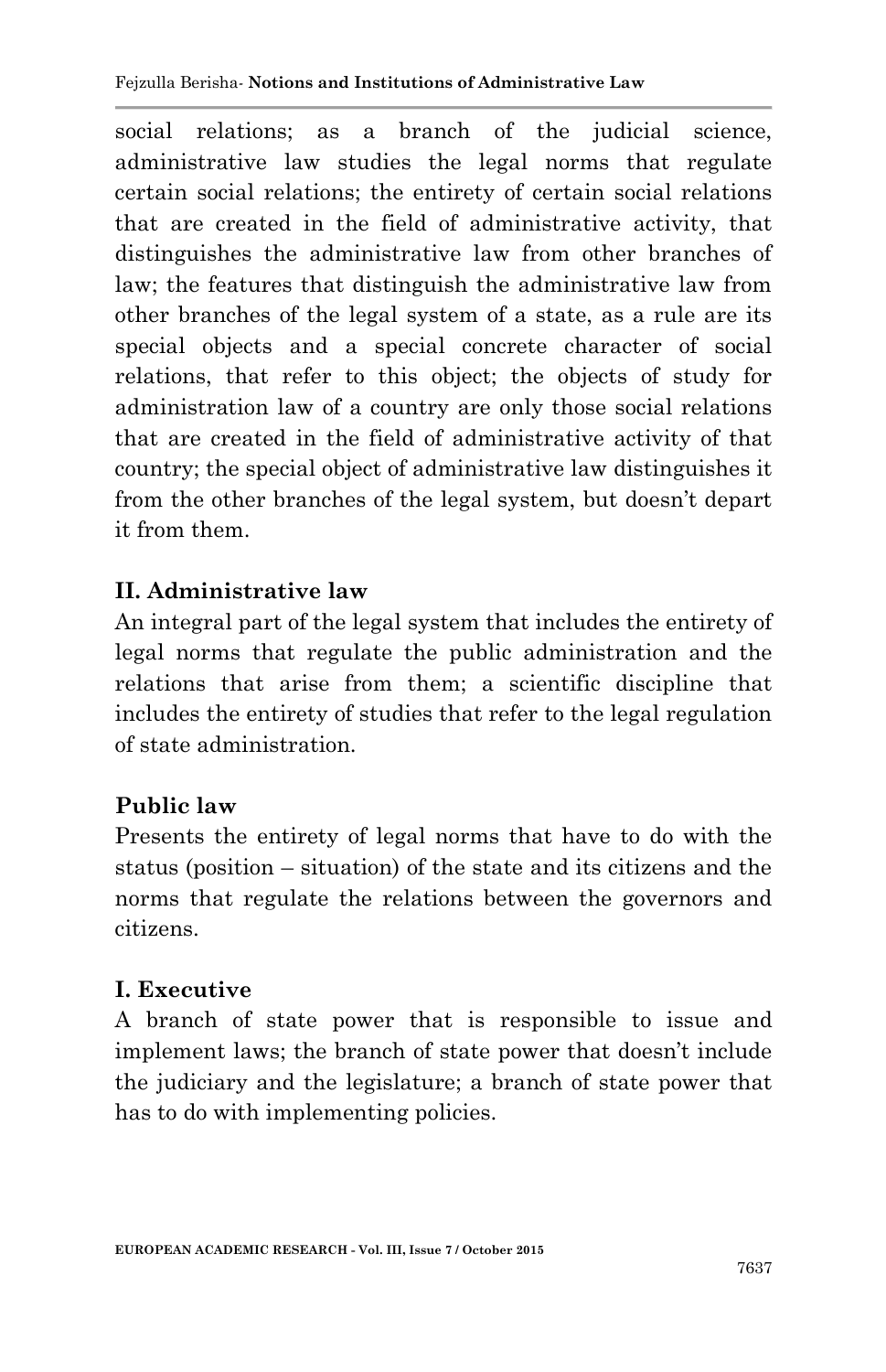#### **II. The executive**

A part of state power formed and implemented by the government and administration. It is called executive power because in the state that is based in the principle of checks and balances, its duty is to implement, respectively execute the essential political decisions of the legislative branch. The government is obliged to take political decisions and to lead the state in the frames of the constitution and laws. The function of the administration is the implementation of these decisions in the political reality.

#### **The effects of administrative appeal**

Its effect is suspension of the administrative act, which means that the administrative appeal suspends the implementation of an administrative act, thus the administrative act cannot be implemented for as long as there is an administrative appeal against it. The suspension of implementing an administrative act does not create the superstitious effect about the decision that is going to be taken by the body that review the administrative appeal. (Remark: the law predicts exception from the law above, where the administrative act can be implemented although there are administrative appeals against it and with that case, the administrative body that carries the execution of the administrative body, and the subject that is interested in its implementation are not stopped by any suspensive effect of the administrative appeal).

#### **The execution of administrative acts**

An action of the competent body of the public administration that has issued the administrative act after it was put into force, an action that is related with the execution of the predicted obligations in the administrative act, when the law entrusts that body to execute them. The law stipulates administrative acts that cannot be executed, the actions of which are suspended (LPAK, Article 117).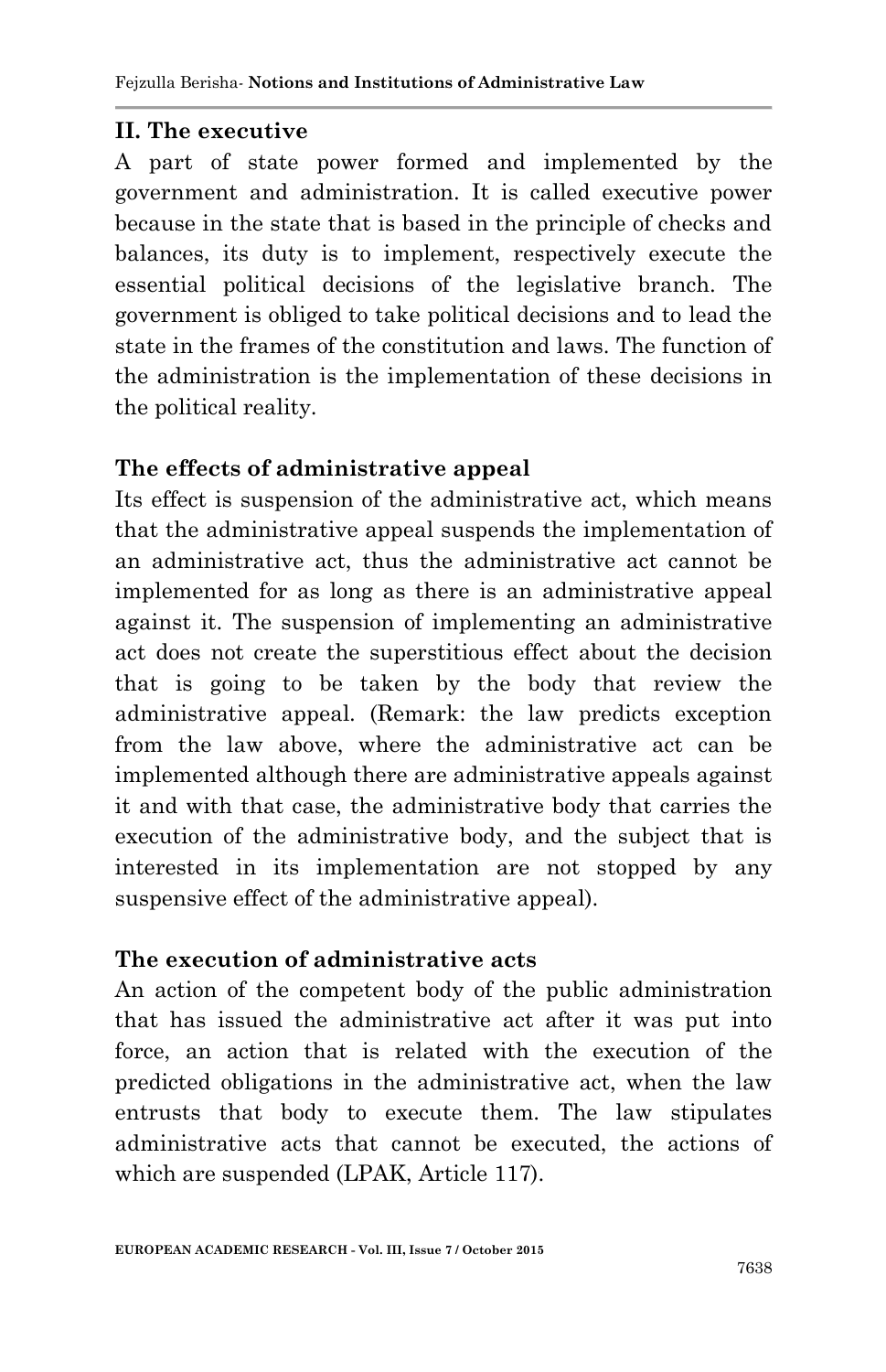### **The execution of the act**

The final phase of an administrative process; a defining moment for showing the legal consequences of the administrative act, that is related with the moment when it comes into force, because administrative acts can only be executed after they come into force (Article 130 of the Code of Administrative Procedures of Albania). The execution of the administrative act is inevitably connected with its legal power.

# **The constitutional elements of administrative act**

A number of elements that define the form and content of the administrative act; as a concretization of the matter and subject of the administrative act, the clause, excuse and instruction for the legal measure. The administrative act may have other additional elements. The essence of the content of an administrative act is the clause, i.e. the decision that decides the case. The clause contains the expression of the will of administration"s body by setting a certain case, the certain relation that is regulated with it. The excuse shows the reason why the body came to the final decision; the clause expresses the principle of legality by presenting the factual situation and material clauses to the party, based on which came the decision. In the instruction for the legal measure the party is informed about the possibility to use a certain legal measure. If this opportunity is offered to the party, then the instruction shows them in front of which body they can use that right and until when can they do it. The decision also contains the signs, date and seal of the body.

# **Employees' ethic**

An entirety of social rules that have been alienated by the employees as their personal criteria of behavior in accordance with their quality as public employees; a form of expressing the social reality in the consciousness of individuals. Ethical rules are extended in: the relation of employees with citizens as individuals; the relation of employees and the society as a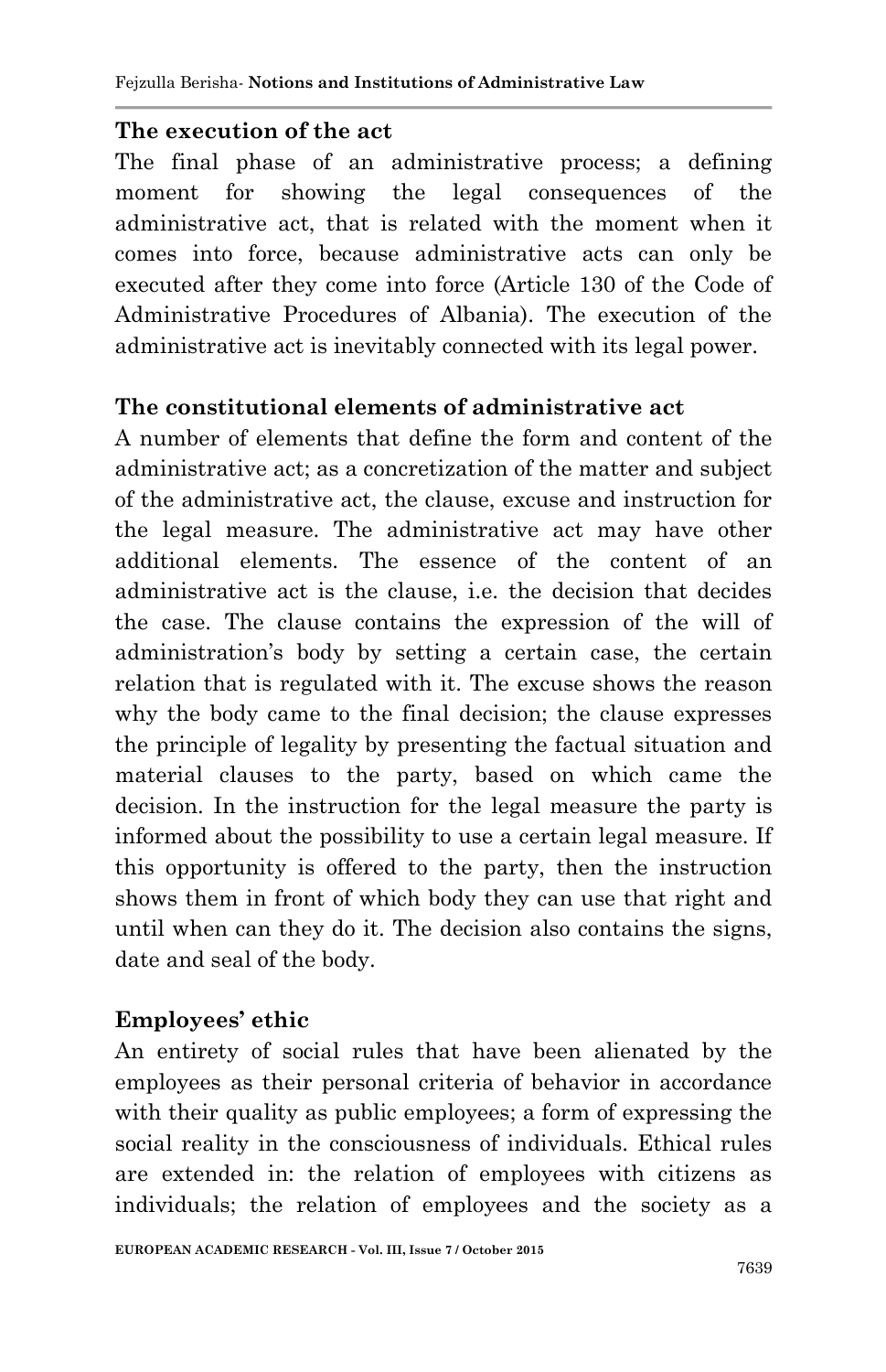whole; the relation of employees and the administrative organization and the relation of employees with their job.

#### **The form of the administrative act**

The form through which an administrative act is expressed and published; the administrative act, as a rule has a written form. Even if the act is verbal, it has to be confirmed in writing, of course if for this kind of confirmation there is a legal interest and the interested person requires it immediately. The form of the administrative act expresses the authority of the administrative act, the legal basis, the description of the case, the clause, excuse, instruction for the possibility of appealing it, the signs, date and seal of the body etc.

#### **Administration fields**

Separated branches of administration; a narrow entirety of administration, for example a branch of administration is the industry, while its fields are the construction industry, the metal industry etc.

#### **Legal power**

The ability (possibility) of an act after it is promulgated in the Official Journal, as a binding legal act for recognition and implementation. The act comes into force, repeals etc.; the hierarchy of an act against other acts.

#### **I. The entry into force of the act**

An administrative act comes into force in the moment of its issuance by an administrative body and continues to be so until it is annulled by the administrative authority or by the court; the entry into force of an administrative act is depended from the moment when the act starts its activity and lies its effects, up to the moment when this activity is terminated, thus until the moment he has legal power. An invalid administrative act never comes into force.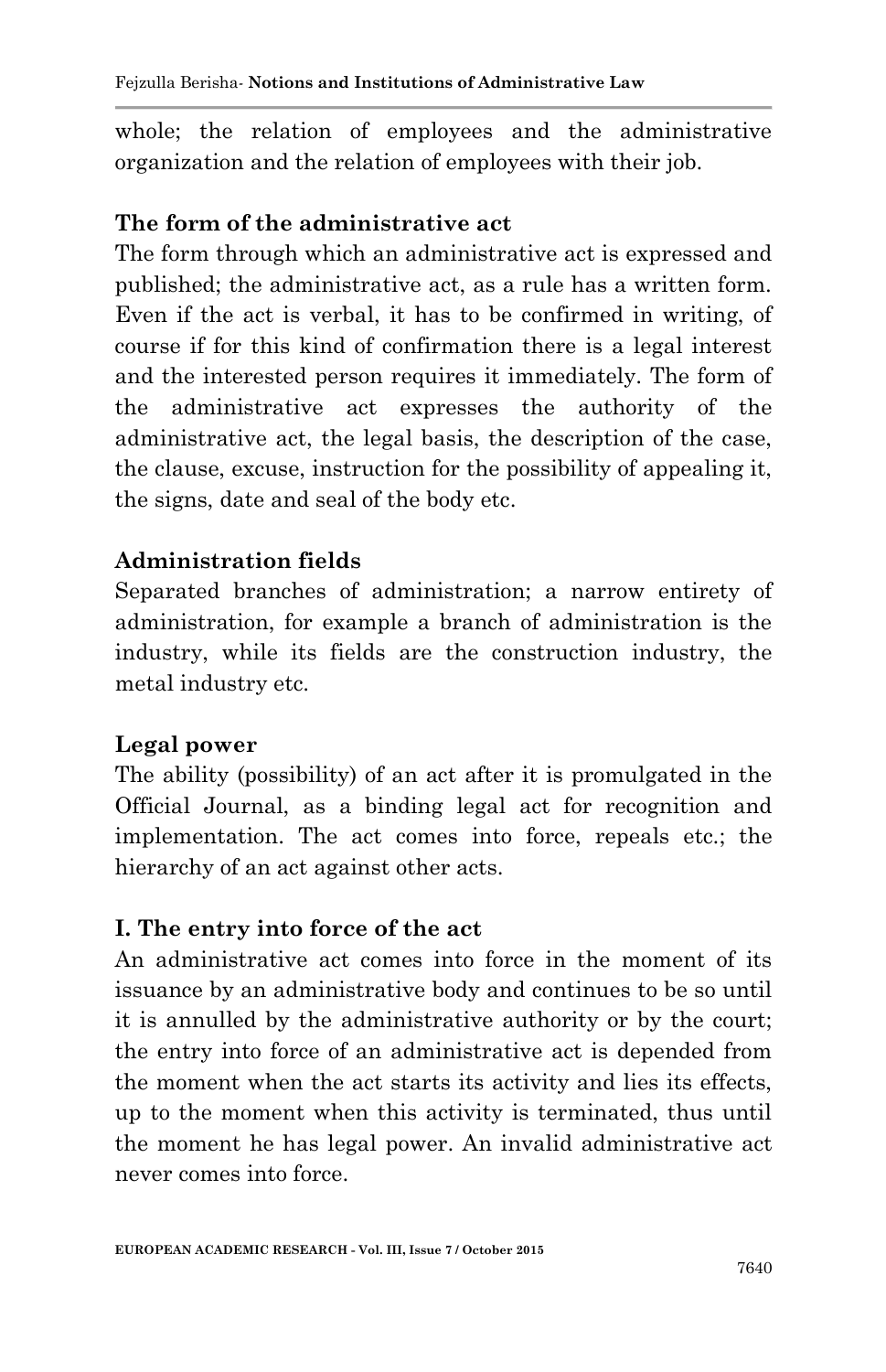### **II. The entry into force of the administrative act**

The approval day of the administrative act, except cases when the law or the act itself gives it retroactive power. Article 88 of LPAK emphasizes cases when an administrative act has retroactive power.

### **Interpellation**

Presents a constitutional institute through which the deputies exercise their external control of the government, respectively of state administration and of all carriers of public functions that are appointed by the Assembly.

### **Incompetence of the body of administration**

An activity of the administration beyond its authorization, without certain rights and obligations, which can be expressed as matter incompetence and territorial incompetence. Incompetence is different from the usurpation of competence, which appears when the individual or the group of individuals are not even close to having the quality of the holder, while issuing an administrative act (inexistent act), which has to be ignored by the party.

#### **Inspector**

An authorized person by law to supervise a person that owns a booklet that proves his official quality, his identity and authorizations.

# **The classification of administrative acts**

A subdivision of administrative acts, the basis of which is the subdivision of the powers itself. Administrative acts are all the legal acts that are not part of legislative or judicial acts. They are numerous and varied, with various criteria for their classification. According to the importance of the subject, they are classified to: declarative administrative acts (which don"t create new relations, only verify the existing ones), structural (which create and change a concrete legal relation, but they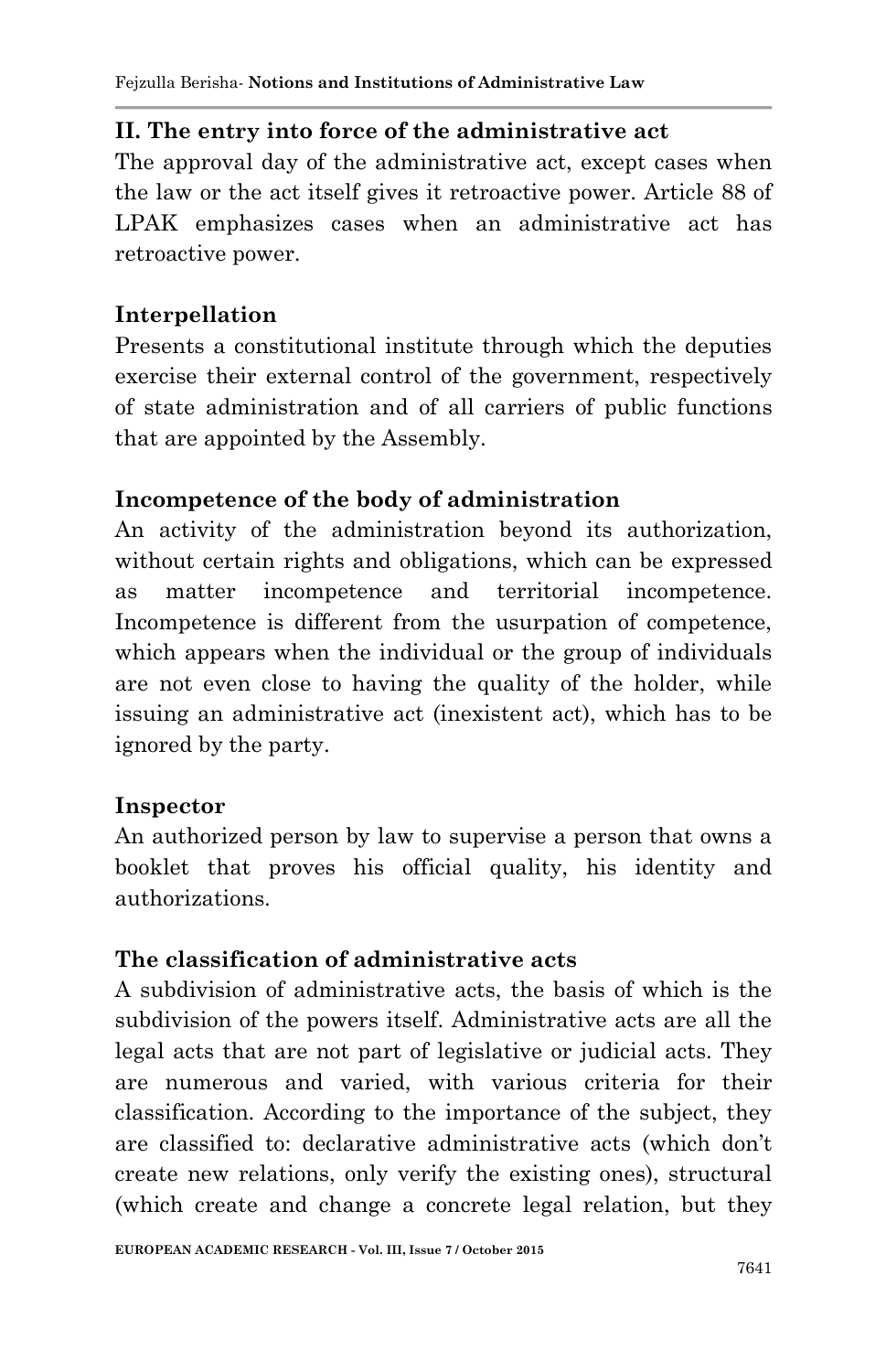only declare the existing legal position and don"t change the essential legal position), and commanding acts (which are compiled by orders or prohibitions and obligate the performance of a certain behavior). Based on the fact whether a new legal relation is formed or its existence is verified, they are classified in declarative administrative acts which create, change or terminate a legal relation, thus a new legal relation rises; based on the number of bodies that take part in the issuance of the administrative act, they are classified in administrative acts of a single body (which are issued by individual or collegial bodies) and composed administrative acts (where two or more bodies are included) and based on whether they are issued by the authority of state power or by agreement, consensus or the initiative of subjects, they are classified in authoritative or unilateral administrative acts (which are issued by the authority of state power) and consensual administrative acts (which are issued by agreement, consensus or the initiative of the subjects that take part in the administrative act).

# **Substantive competence**

A right and duty of public administration bodies in the administrative procedure about a certain case. As a criteria for the definition of substantive competence in the administrative procedure we mention the content or the nature of the cases that are solved by the bodies of state administration. The bodies of state administration have the rights to exercise their functions within their recognized competences by law, without interfering in the competences of other executive, legislative or judicial bodies.

# **Competence**

A right and duty of a public administration body to exercise its activity based on and for the implementation of law; an essential element that determines the legality of an administrative act. For the administrative body, the competence constitutes not only the legal right to execute a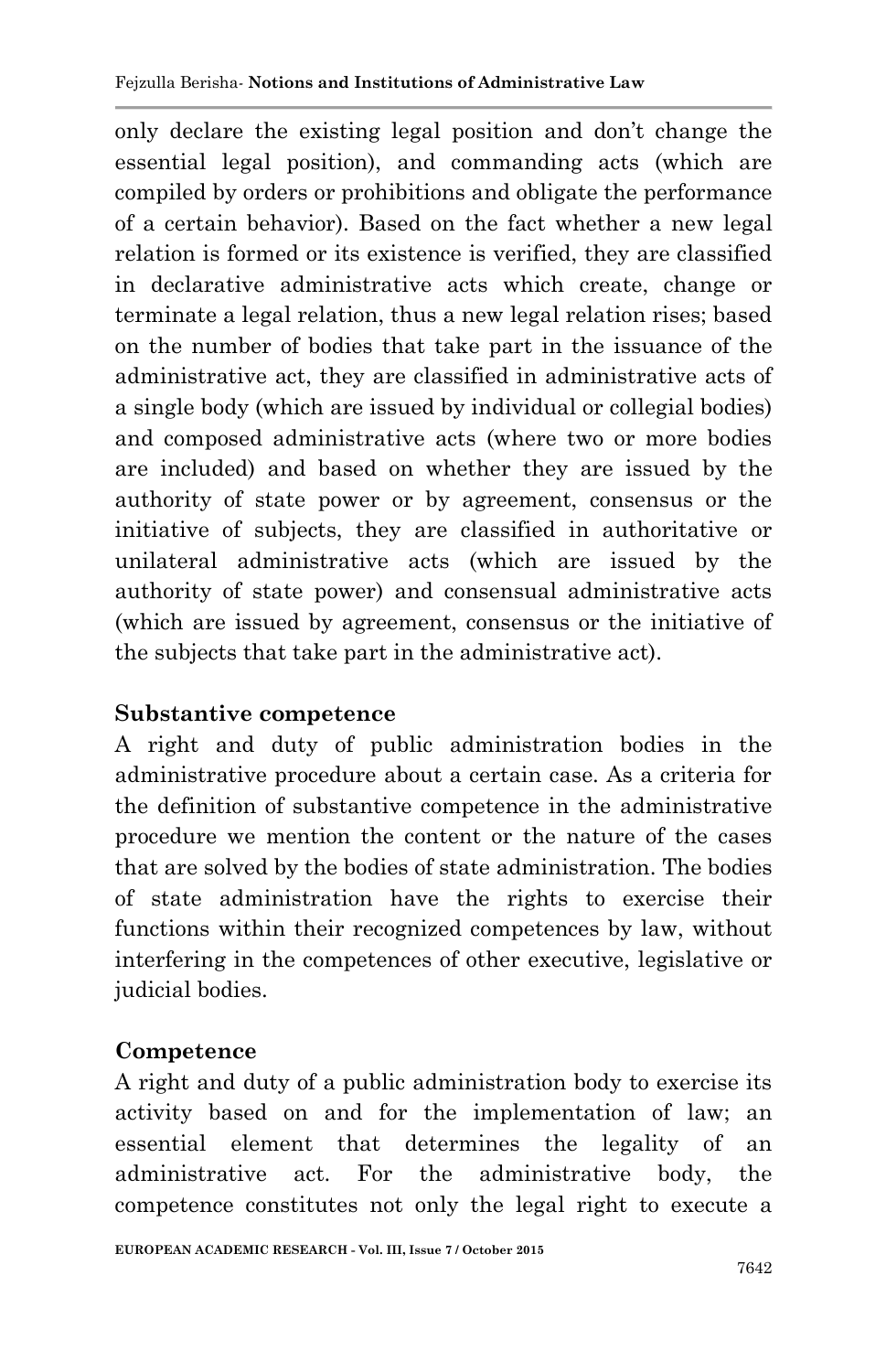concrete administrative action, but the obligation to execute this action as well. The competence limits the field of activity of the administrative body, not allowing it to interfere in the rights and attributes which the law gave to another body. The conflict of competences may happen between the administration bodies themselves and between them and other subjects.

# **Municipality**

Territorial administrative unit; historically known from the period of the French Revolution that extended to a rebel phenomenon, for example, the municipality of Paris in 1987. This term names a group of people that work and live together; a community; an essential unit of local governing that consists of the citizens of different communities in a certain territory defined by law.

# **1. Conflict of competences**

Conflicts that arise between state bodies in exercising their activities, because one organ interferes in the competences of another state body, or when the body charged by law doesn"t know or doesn"t accept to di its job.

# **II. Conflict of competences**

A conflict that arises between administrative bodies themselves, and between them and other subjects. In the administrative law, the conflict of competences can be seen as a positive and negative conflict for competences: the positive conflict happens when two or more bodies are declared as competent for the solution of the same administrative case, unlike the negative conflict, which appears when two or more administrative bodies refuse to solve the same administrative case. There are two principles that determine which body is competent to solve conflicts of competences: if the conflict of competences arises between bodies that belong to the competences of the same administration, that conflict is solved by the body that stands upon the involved bodies and that has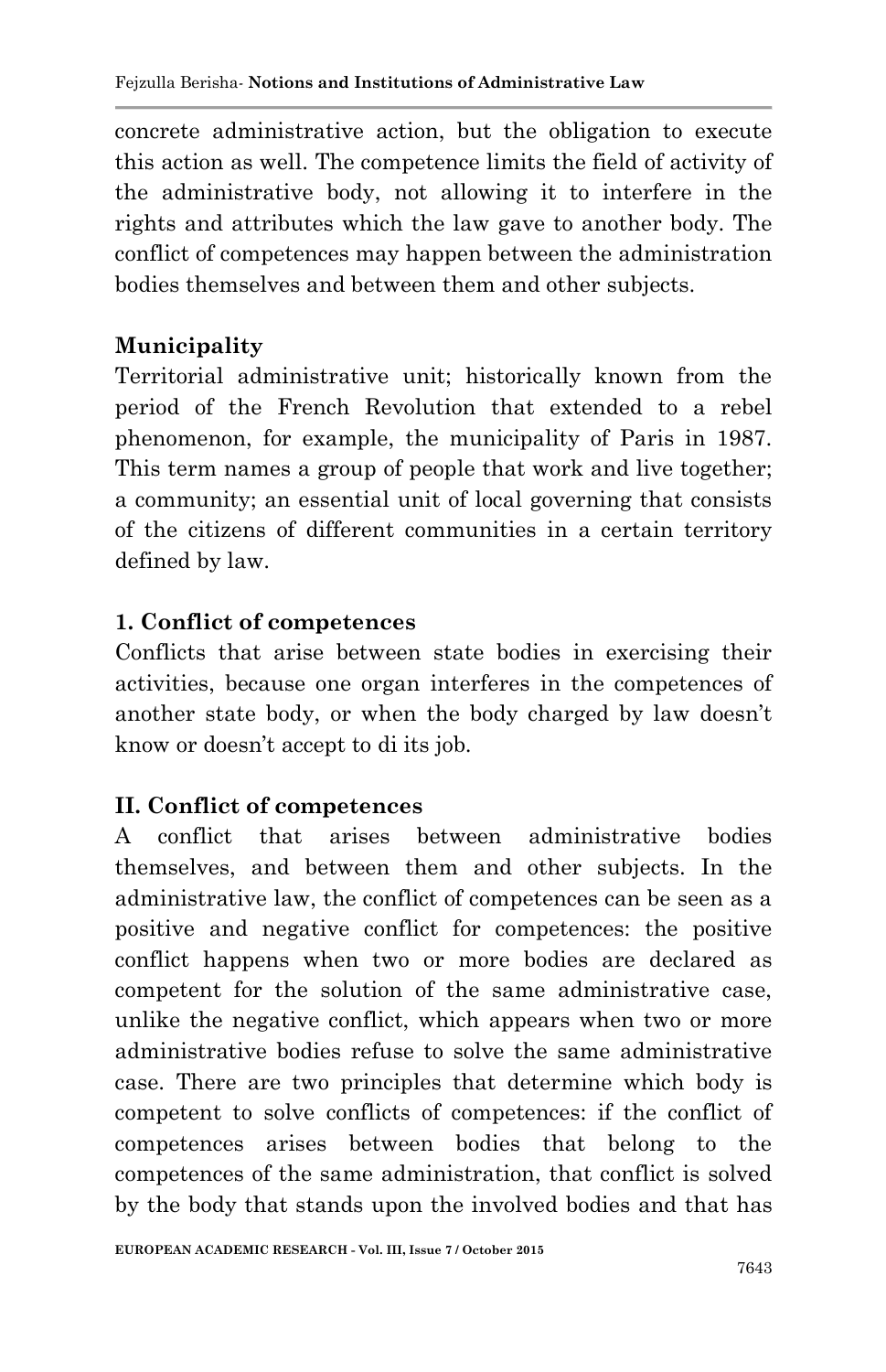controlling competences, while if the conflict of competences arises between bodies that belong to different administrations, the competent body to solve this case, is the court.

#### **The concreteness of the administrative act**

One of the features of the administrative act, a feature which determines the regulation of special cases by administrative acts.

#### **The conclusion of competence**

The conclusion of the public administration's body in the administrative procedure whether the substantial and territorial competence exists or not, to define it based on the request of a physical or legal person; every factual or legal change, that can happen after the request is sent, doesn"t change the competence of the body of public administration about the request waiting for its response (Article 12 of LPAK).

#### **Administrative contest**

The form of an organized, systematical, judicial control about the legality of administrative acts with the purpose of judicial control, of the principle of legality by the bringer of administrative acts, respectively controlling if these acts were brought in accordance with the material and procedural norms.

#### **Administrative control**

A form of impact from the higher administrative body upon the lower one, related to their official tasks, with the purpose of regular implementation of norms by the depended body. The determination of the types of control is depended by the criterion that serves as a basis for the division, while the object of control depends on the type and content of control, and the instruments of control depend on the type and content of the object of control.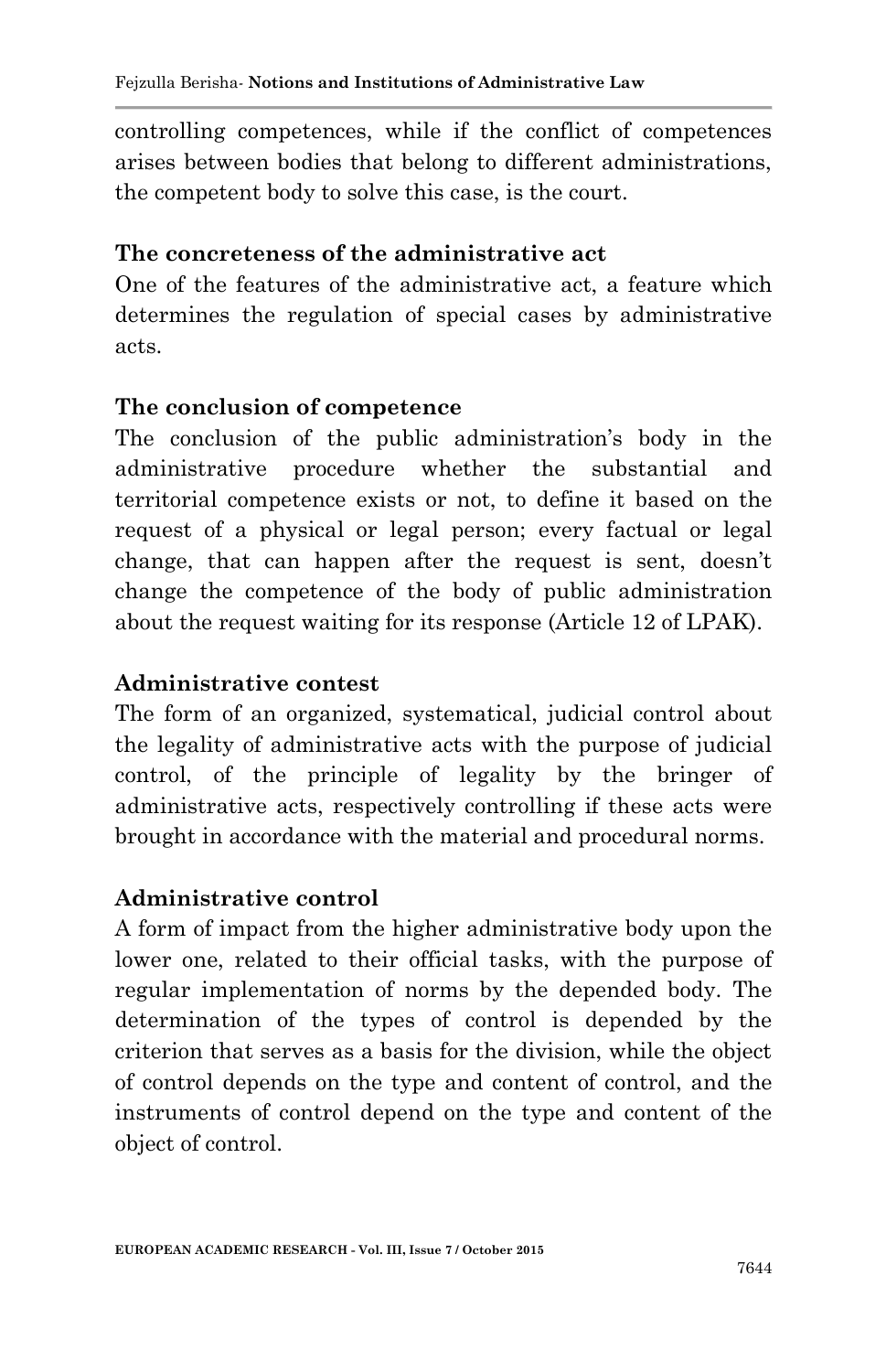# **The judicial control of the administration**

One of the external controls of the public administration that is noticed in the authorizations that are given to an independent body by state administration in order to solve the conflicts in the functioning of public administration (See: administrative conflict).

# **The internal control of administration**

The control of higher bodies of public administration against lower ones that is exercised as institutional and hierarchic control; the first one as an expression of the unsatisfaction of the party, by its appeal through administrative procedure and the second one as an expression of hierarchic power, according to which higher bodies of the administration have the right, but also the obligation to supervise the job of lower bodies.

# **The external control of administration**

A kind of control that is executed by different subjects, in the first place by the parliament about the work public administration bodies, with the intention to ensure the regular functioning of the public administration; guaranteeing legality and supervising administrative activity; a control that doesn"t only extend in legality, but in the opportunity of the administration"s work as well. Regarding to the parliamentary control, different states have different mechanisms of control; the parliamentary control in countries with developed democracy and in the countries that have embraced the parliamentary system, presents one of the most important manners of the external control of administration.

# **Judicial control for the activity of state administration bodies**

A control which is exercised by the court in the cases when it reviews the appeals against administrative acts; indirect control of act's legality; the realization of civil and criminal responsibility for not fulfilling the legal – administrative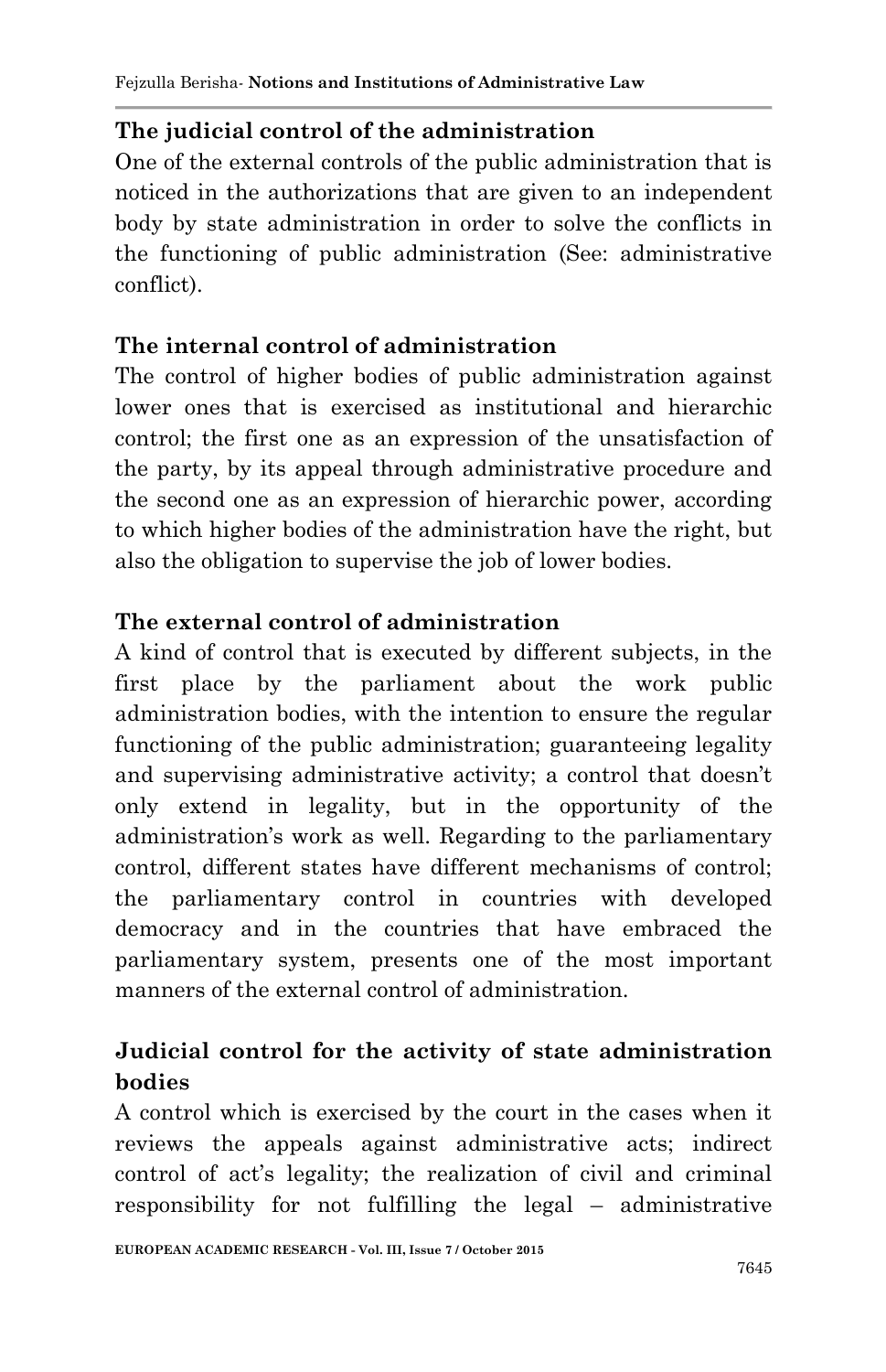obligations; a limited control about the legality of administrative acts and of some other actions with administrative character. Objects of control are administrative acts with individual character.

### **The control of administration by the Ombudsman**

A type of control of administration"s work that is executed by a special institution, known as Ombudsperson – an institution with Swedish origin ('mediator' or 'representative'); a body whose task is to protect the citizens in rapport with the administration, with the prerogative of its work. The interference of Ombudsman is done by the request or appeal of citizens for the behavior of the administration. The control of Ombudsman is wide-spreaded, by looking after cases of legal violations, in order to be able to talk about the weakness of laws and the gaps of administration, and based on this to propose changes to overcome these gaps of the administration.

### **Legal administrative relations**

Social relations that are regulated with legal administrative norms that are created through administrative acts or administrative silence in the field of state administrations' activity.

#### **The macroorganization of administration**

A general organization of administration, which, as a rule, is done by founding bodies of the administration themselves; an organization that is defined with the founding of administration bodies.

# **Administrative supervision**

One of the main functions of administration that is expressed with the right of administration bodies to supervise the legality of other administration bodies" work (internal supervision) and towards other bodies and institutions (external supervision).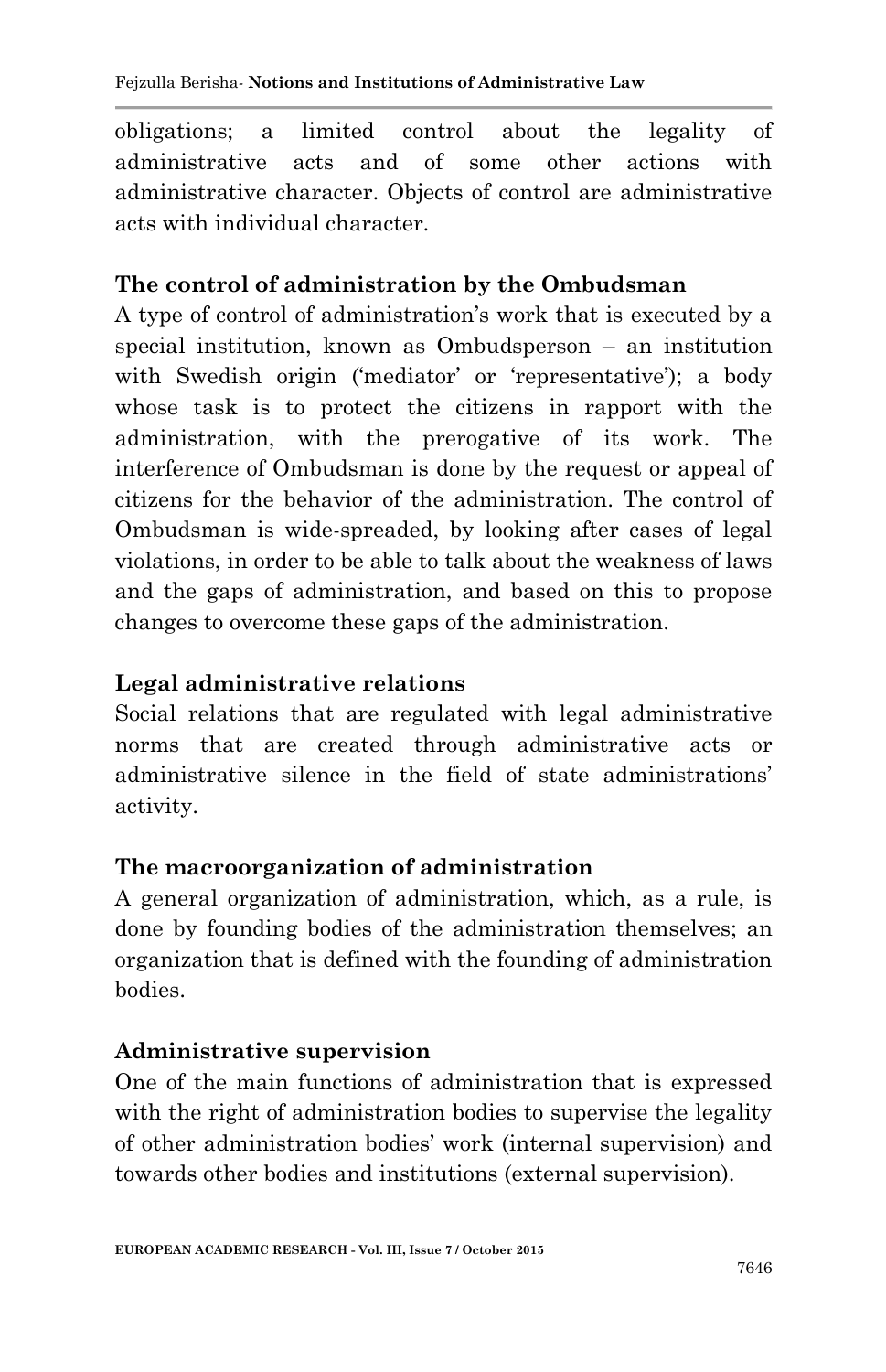#### **The microorganization of the administration**

An internal organization of state administration, that belongs to the administration itself based on the general organization (see: microorganization), the purpose of which is to increase the level of efficiency and rationality in the work of state administration bodies; a right of internal organization, that belong to the employees themselves, but that is limited by the necessity of the formerly set general principles related to their internal organization.

#### **The ministry**

A central body of state administration; a body that leads the activity in a certain field of social life. The head of the ministry is the minister.

#### **The minister**

A member of the government, as an executive body of a country; individual body that directs a certain ministry; a plenipotentiary minister is the special envoy in the government of another state, of course, one level lower than the ambassador.

#### **Measures of political control of administration**

Measures whose intention is to impact in administrative organizations regarding to their role in the mechanism of power. they have in mind the existence of the state as a fact that cannot be put into doubt. Qualitatively from this, there are points of view that start by denying the state as a special institution. They are classified in organizational measures of political control such as decentralization, the separation of functions and collegiality, and in functional measures of political control, such as the decision of citizens (the consultation of citizens), the representation of citizens, the participation of citizens etc.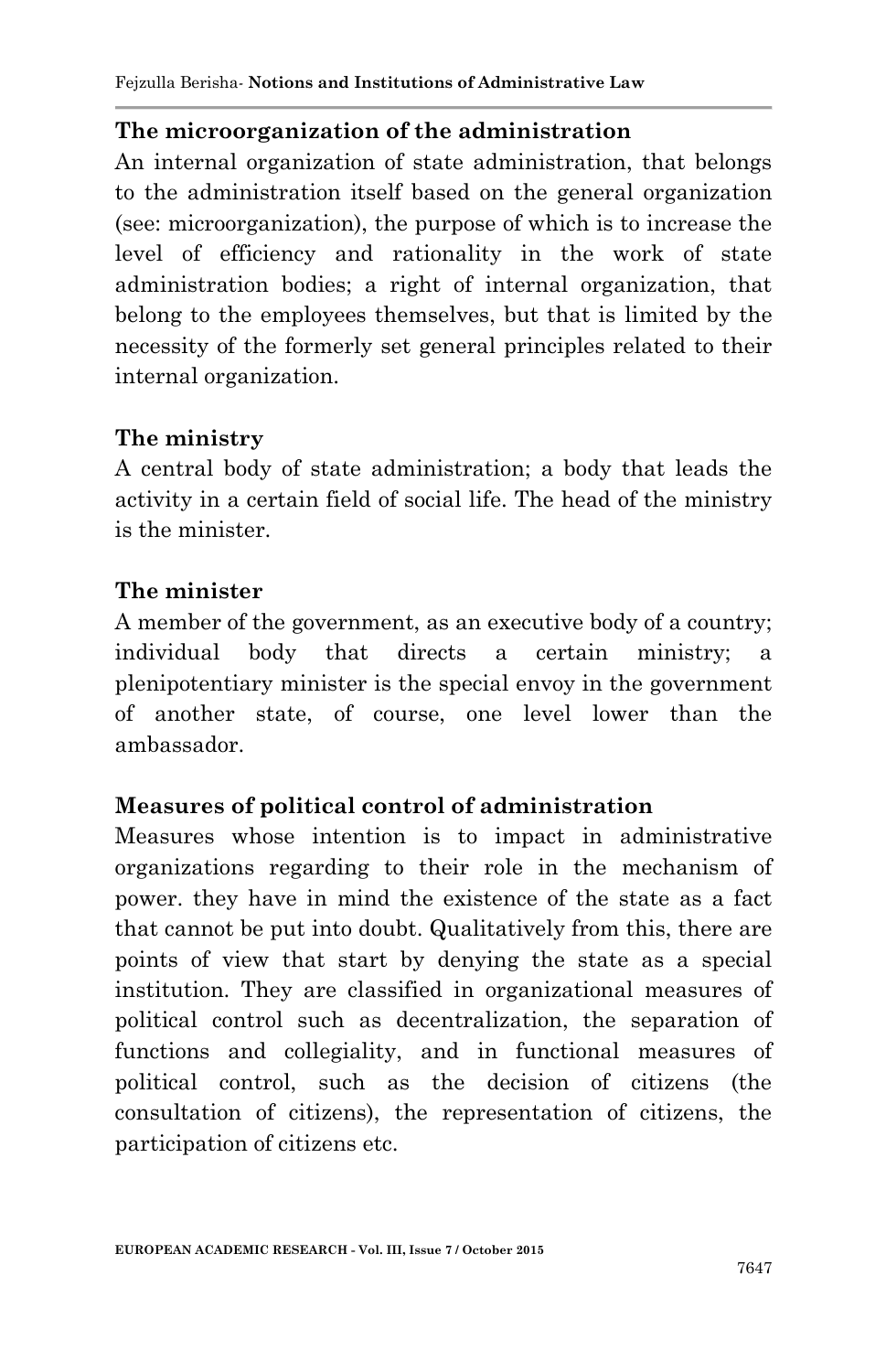#### **The separation of powers**

A constitutional principle which is the base of a state"s governing system that entails the separation of state power in branches, each of them having different tasks and features.

### **Civil employee**

The employee of public administration bodies of central or local level, who exercises his public authority in tasks of leading, organizational, supervising or executive nature.

#### **Binding norm**

A norm that directly orders the subjects to perform certain activities.

### **Legal norm**

A general rule of behavior that is important for all people that are part of a certain collective.

#### **Prohibiting norm**

A norm that clearly and precisely expresses the rule of behavior. Most of legal norms are part of this group.

#### **Body**

An individual or group of individuals that execute certain tasks in an organization; the volume of the individuals or their groups" tasks.

#### **A state administration body**

A state body that expresses its rights and duties to issue legal administrative acts that manifest the will of state power, and that protects and implements the laws with the help of coercive measures.

# **Supervising body**

A high body of administration; a body that has the competences to supervise the work of a lower administration body.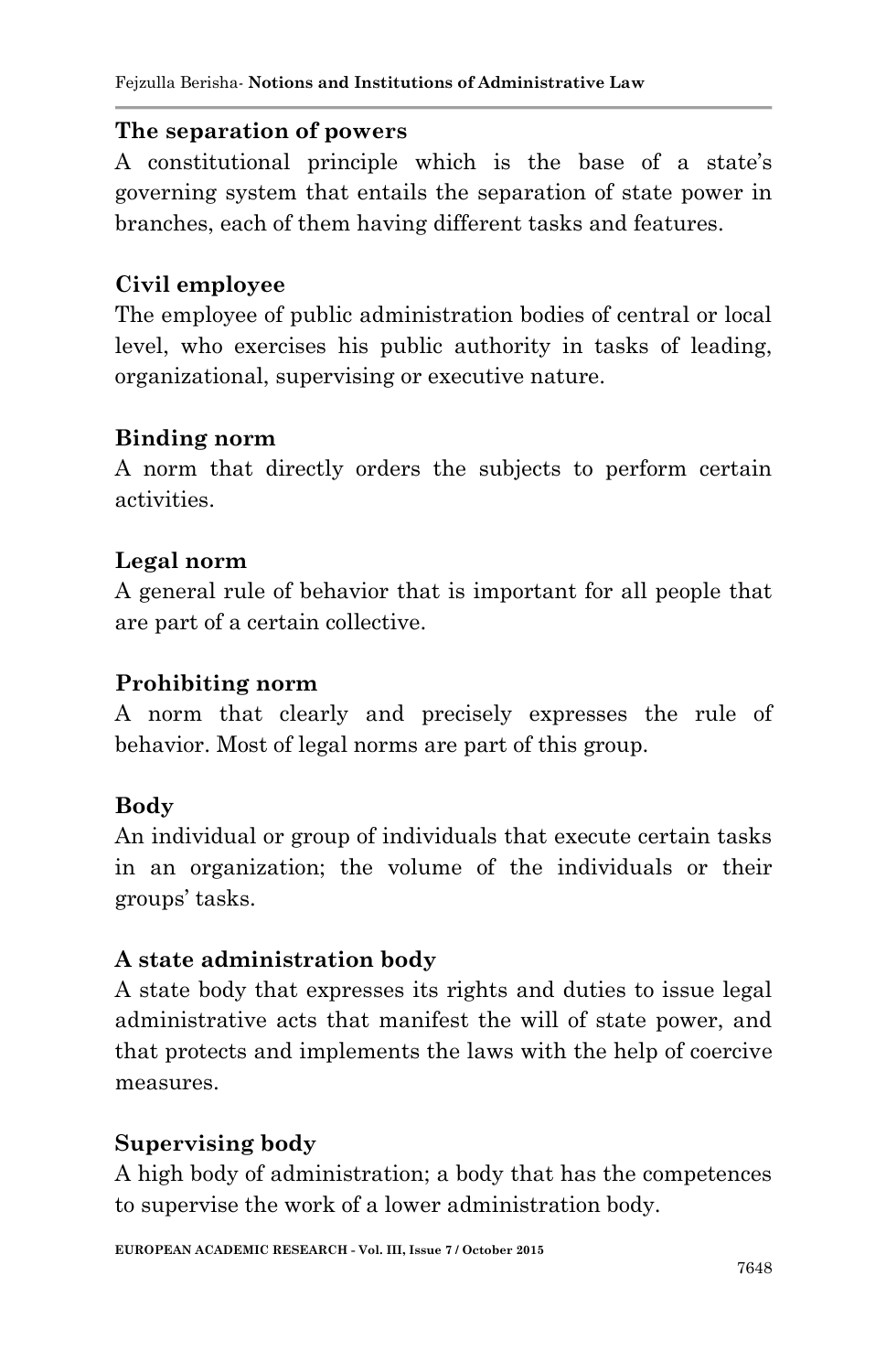#### **State body**

A person or group of persons that execute state-character jobs; a circle of authorized people that execute state work; holders of state tasks and obligations.

#### **Municipal bodies of administration**

An essential body of local self-governing set by law, the competence of which is regulated by the statute of the municipality.

#### **General and special administration bodies**

The separation of administration's work according to the volume of different work, in general bodies (equipped with full competence to execute their tasks) and special bodies of administration (with limited competence to execute their tasks).

#### **High level and low level administration bodies**

The separation of administration bodies depending on the level of political territorial units, that are founded according to levels of state bodies in general and administration bodies in particular.

#### **Active and advisory bodies of administration**

The separation of administration bodies based on the kind of work they execute, in active (bodies that take decisions) and advisory bodies (bodies that don"t take decisions, but give certain advices and professional opinions for other bodies).

#### **Public administration bodies**

The central public administration bodies and other bodies that depend from them, and local public administration bodies and other bodies that depend from them.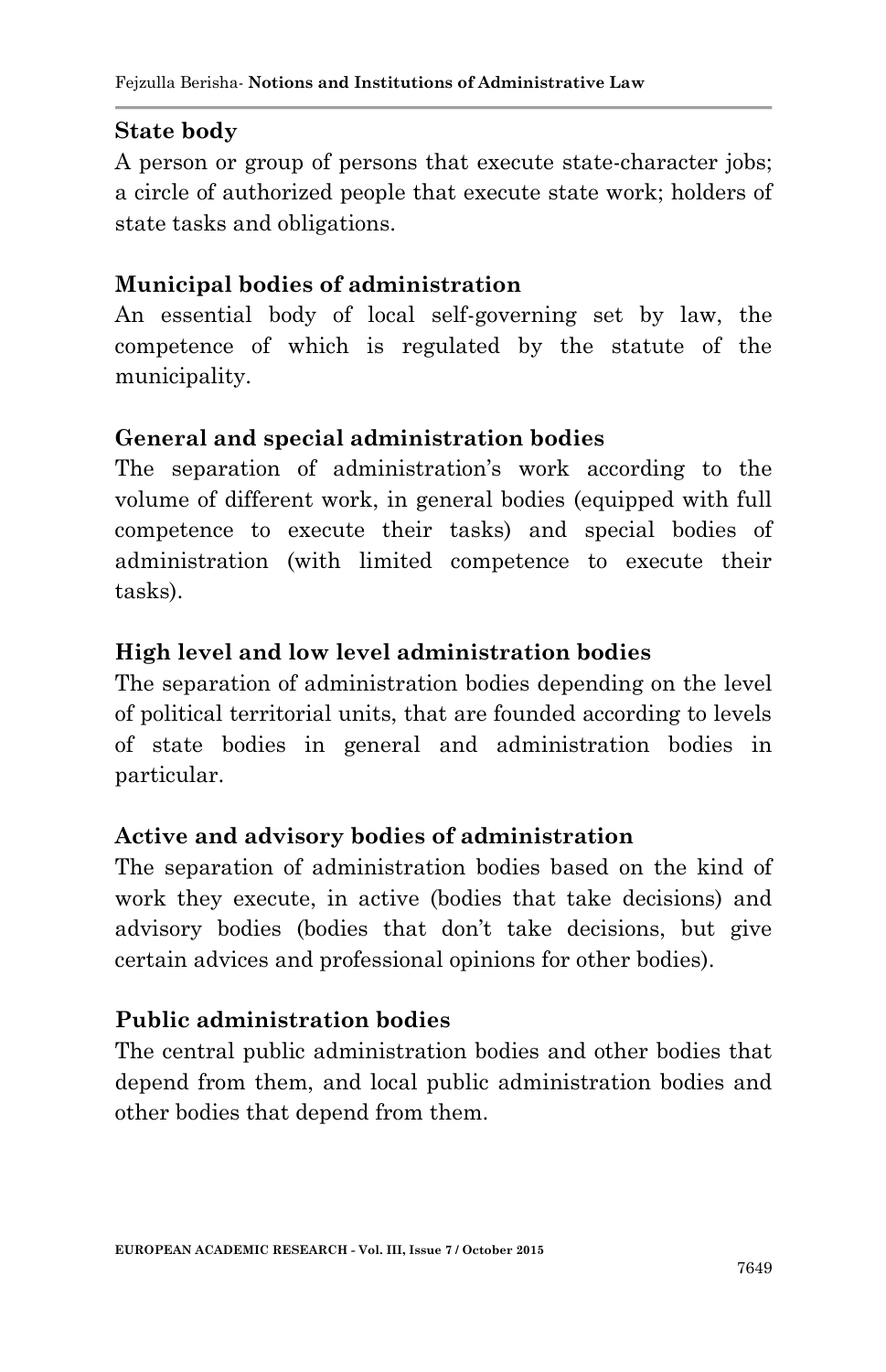# **Individual and collegial administration bodies**

The separation of administration bodies based on the criteria of their placement in the bodies where the individual's will is expressed, and in bodies where the right to decide belongs to a group of people, an institutionalized group of people, where the decisions are taken by the majority of the votes from its members (collegial bodies).

# **Central and regional administration bodies**

The classification of administration bodies based on the scope of their activity, within a state territory (central bodies) or with limited scope (regional bodies).

# **Centralized and decentralized organizations**

Types of administrative organizations based on the competences, rights and obligations of the head of organization in relation with lower units and of the authorizations of lower units in relation with higher units or the head of organization.

# **Organization**

I.e. a social phenomena which appeared with the separation of social work in the human society; a group of people, reciprocally interconnected for achieving a mutual goal; a manner, in which parts of the entirety are harmonized and directed for achieving the mutual goal and to realize the given tasks. The organization entails the concentration of these elements: people, certain purpose, means (material and legal), organizational structure and independence in work.

# **Administrative organization**

A real social phenomena; a type of organization that perform general social activities that consist in exercising the power or certain services for law subjects and the opportunity to use public authorization. An administrative organization is an organization that deals has continuity, the professionalism of employees, authorizations, state tasks etc. Administrative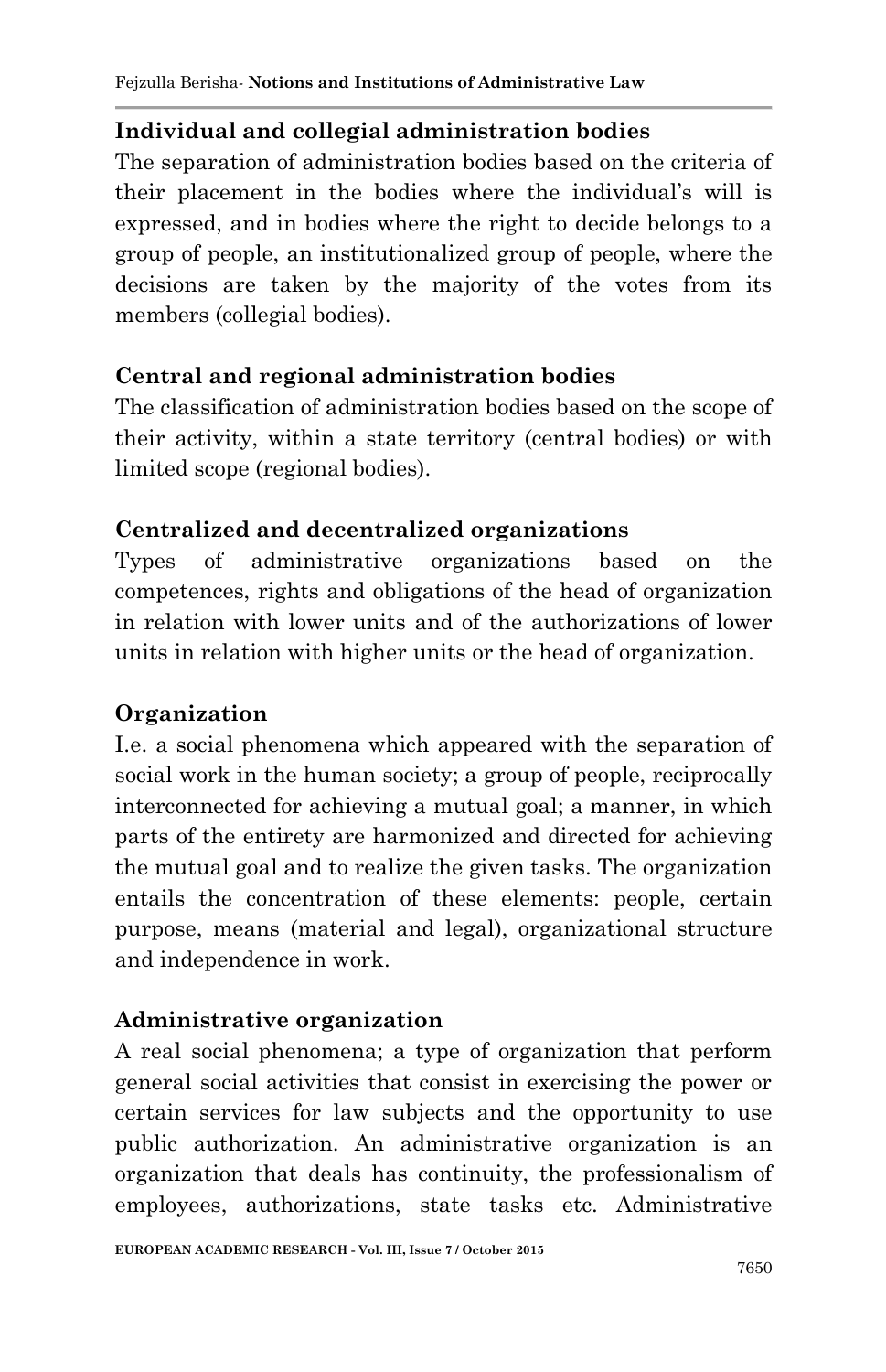organization consists in exercising state power on one side and exercising certain services of the users of public authorizations on the other side.

# **The illegality of administrations' work**

An action of the administration contrary to the law, such as: incompetence, violation of rights in procedure, violation of material-legal rights, erroneous verification of the factual situation and illegality in the purpose of the act.

### **The principle of hierarchy**

One of the main principles that entails the right of higher bodies to undertake control of lower bodies of state administration, and the obligation of the last ones to implement the order of the superior body.

# **I. The principle of legality**

A principle that means "compliance with the law", an action of the competent bodies of state power, within the competences that the law gives to a body.

# **II. The principle of legality**

From the aspect of public administration, it essentially means that the public administration performs its competences in compliance with the law. This general formulation contains three essential aspects: material legality, procedural (formal) legality and the aspect of legal competence. The public administration takes their decisions by independently implementing general legal rules. Administrative bodies take their authorizations from legal sources that are given by law. By this, the principle of legal competence is closely related to the implementation of law.

#### **The principle of independence**

A principle of state administration, a worthy implementation of the principle of legality, which means that the administration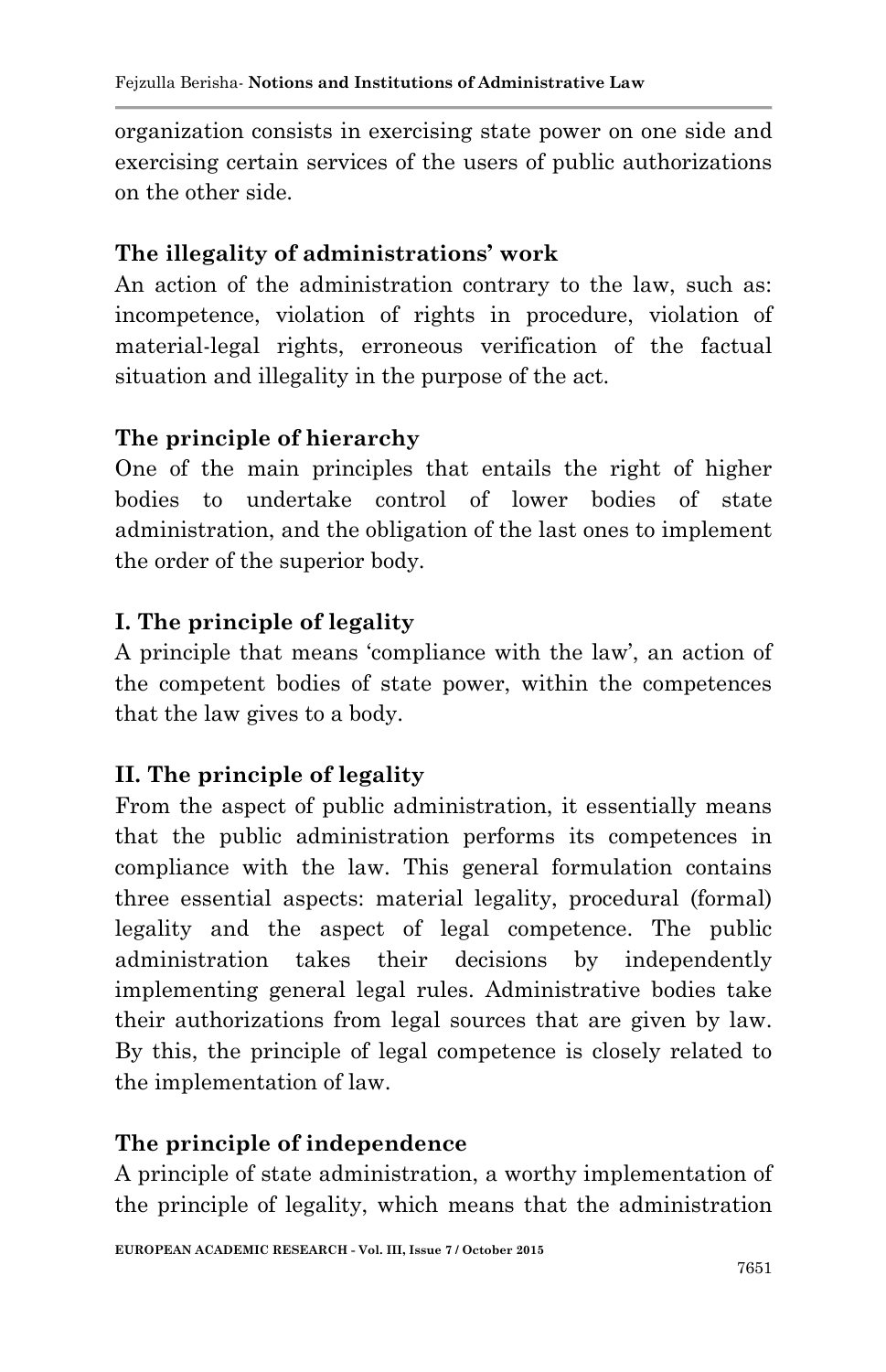can only work for what it is authorized by the law and cannot interfere in the work of any other body. The independence has to be looked at by the aspect of competences of state administration bodies, bodies that conduct state activities and delegated transferred power by responding to the requests of citizens. But the independence entails the rights, obligations and responsibilities of the relevant state body.

# **The principle of state administration's efficiency**

One of the principles of the work of administration that expresses the optimal relation between the set requirements and the achieved results of the administration's body in its work; the fulfillment of administration's tasks regarding to the work goals and results. There are certain factors that impact the efficiency of the administration: the legality of administration"s work, functional organization, a clear definition of competences, the modernization of work, professional growth, the information and communication in administration.

# **The principle of the open-work of the administration**

It is one of the essential principles of administration, which expresses the administrative-openness in front of the society and its citizens, especially the information about its work that can be done in different manners, a principle that can only be limited in certain cases in the legislation of every state.

# **Official person**

An individual, authorized person that executes a certain function in the administration; an authorized person for taking the decisions in the administrative procedure; a subject that is charged by the law to execute, individually or collegially, a certain administrative activity, a different notion from the administrative body that expresses an organizational formation inside of which administration activities are done.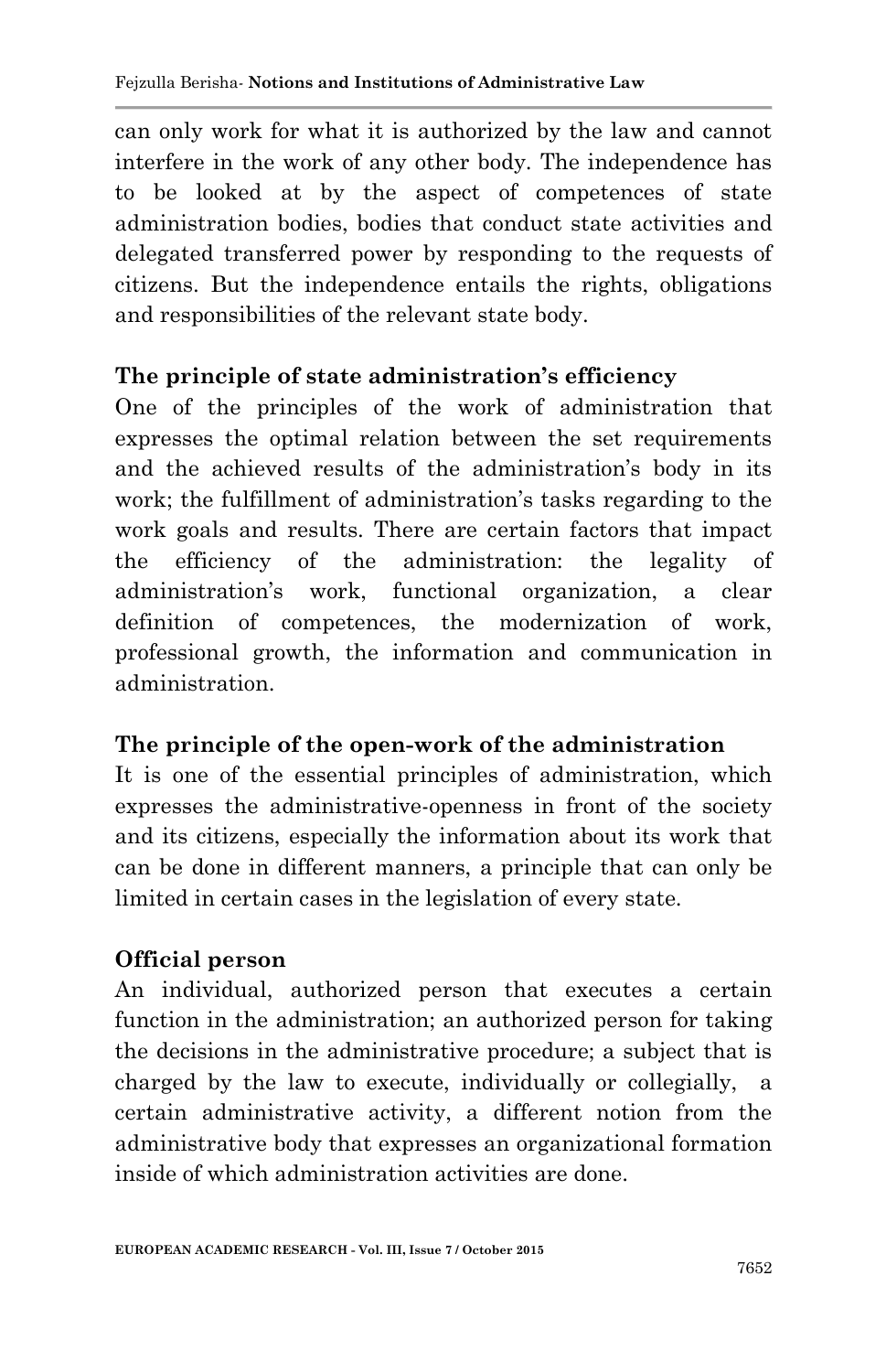### **Administrative work**

The performance of activities that altogether comply the organization of implementing essential decisions or creating certain conditions that are necessary for those decisions to be implemented; a work that is realized through these activities; the insurance of staff; the leading of individual and group activities and the evaluation of work in implementing essential decisions.

### **State administration work**

Are expressed as administrative work and professional, social work etc. The first ones are known as authoritative work and consist in issuing normative acts and administrative acts and performing administrative supervision; the second ones are known as non-authoritative work and consist in professional work that are done for the needs of other state bodies, in the first place for the executive and legislative bodies.

### **Power**

A relation between two subjects, in which one subject orders the other one, while the last one performs and respects that order; giving order regarding to the behavior of someone else, who respects and abides those orders; the impose of the will of a subject to another.

# **Discretional power**

A right of a body of public administration to perform public authority for the fulfillment of a legal purpose, even without a written authorization by the law.

# **Hierarchical power**

A relation between administration"s bodies, that relies on the right of giving orders which have to be respected by lower bodies and in the right of controlling the act about its legality or opportunity, and the right of solving conflicts between depended bodies.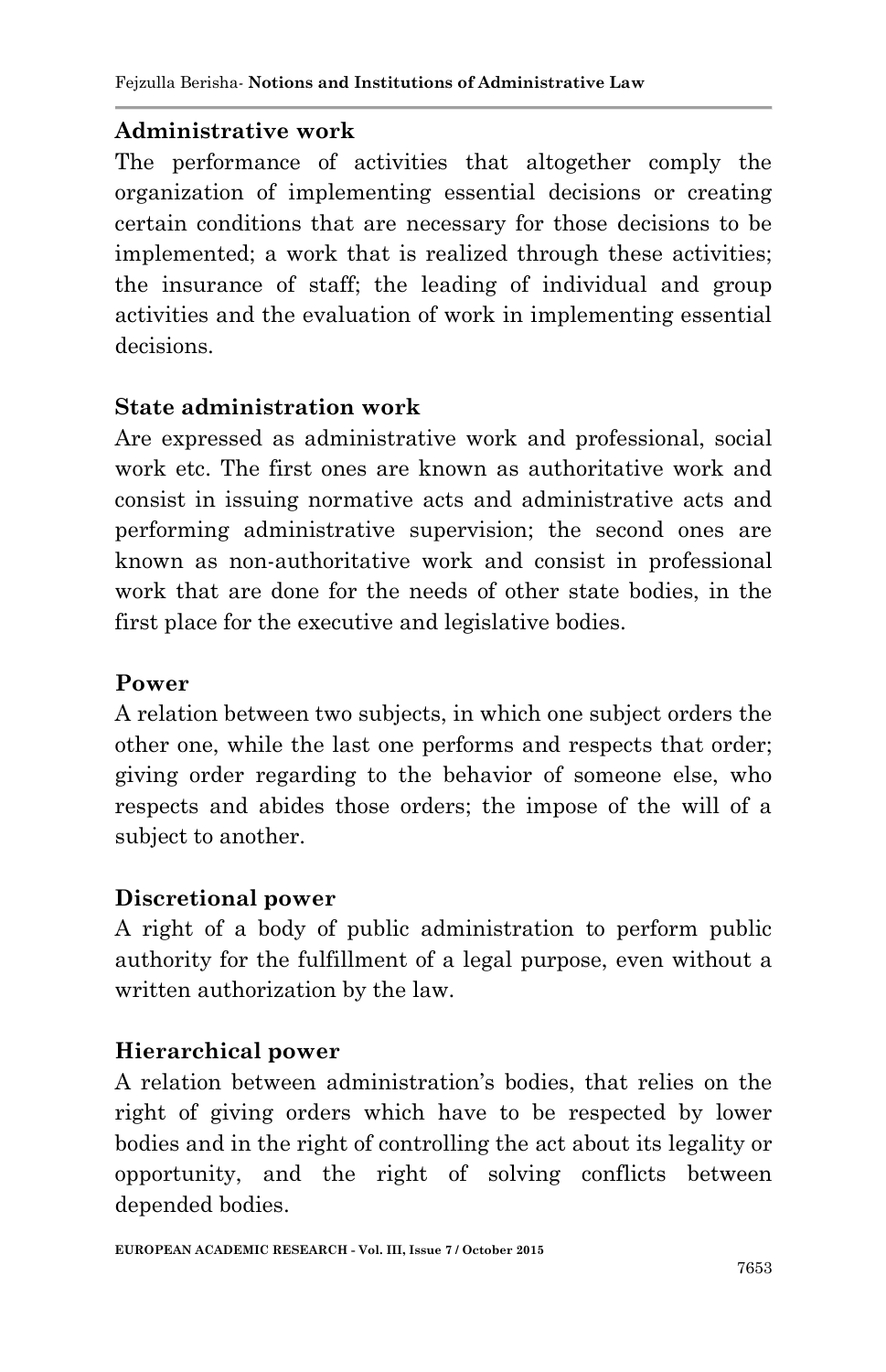### **State power**

A power that owns an apparatus of violence; giving orders regarding to the behavior of people in society, that have to respect them otherwise the apparatus of violence will come to use. State power is expressed in its forms such as: legislative, executive and judicial power.

### **The political responsibility of administration**

A specific type of legal responsibility, the basis of which consist the non-opportune work, that is not in accordance with the viewpoints and interests of the forum or body, in front of which the responsibility is given, non-opportunity is included in the sphere of discretion, therefore, as a rule, it hasn"t been legally regulated, unlike the basis of other forms of responsibility; the political responsibility of state apparatus employees is a special kind of responsibility, because it is not similar with other kinds of responsibility; the realization of political responsibility is done in cases when administrative functionaries don"t justify the trust they have been given, for example ministers by their voters.

# **Individual and collegial responsibility of ministers**

A category of political responsibility of ministers for being entrusted in front of the forum or the body that has chosen them in that function. The individual responsibility includes the action and activity of the minister and its cabinet; it presents the responsibility of the government in front of the body that has voted it. In practice, it is possible to transform individual responsibility in collegial one, whilst the opposite is not possible in legal viewpoints. The political responsibility of the government is done by the vote of confidence.

# **The content of the administrative act**

An expression of the clarity of the decision in the clause of the act that expresses the will of the body that issues the act, the excuse and the instruction that informs the interested person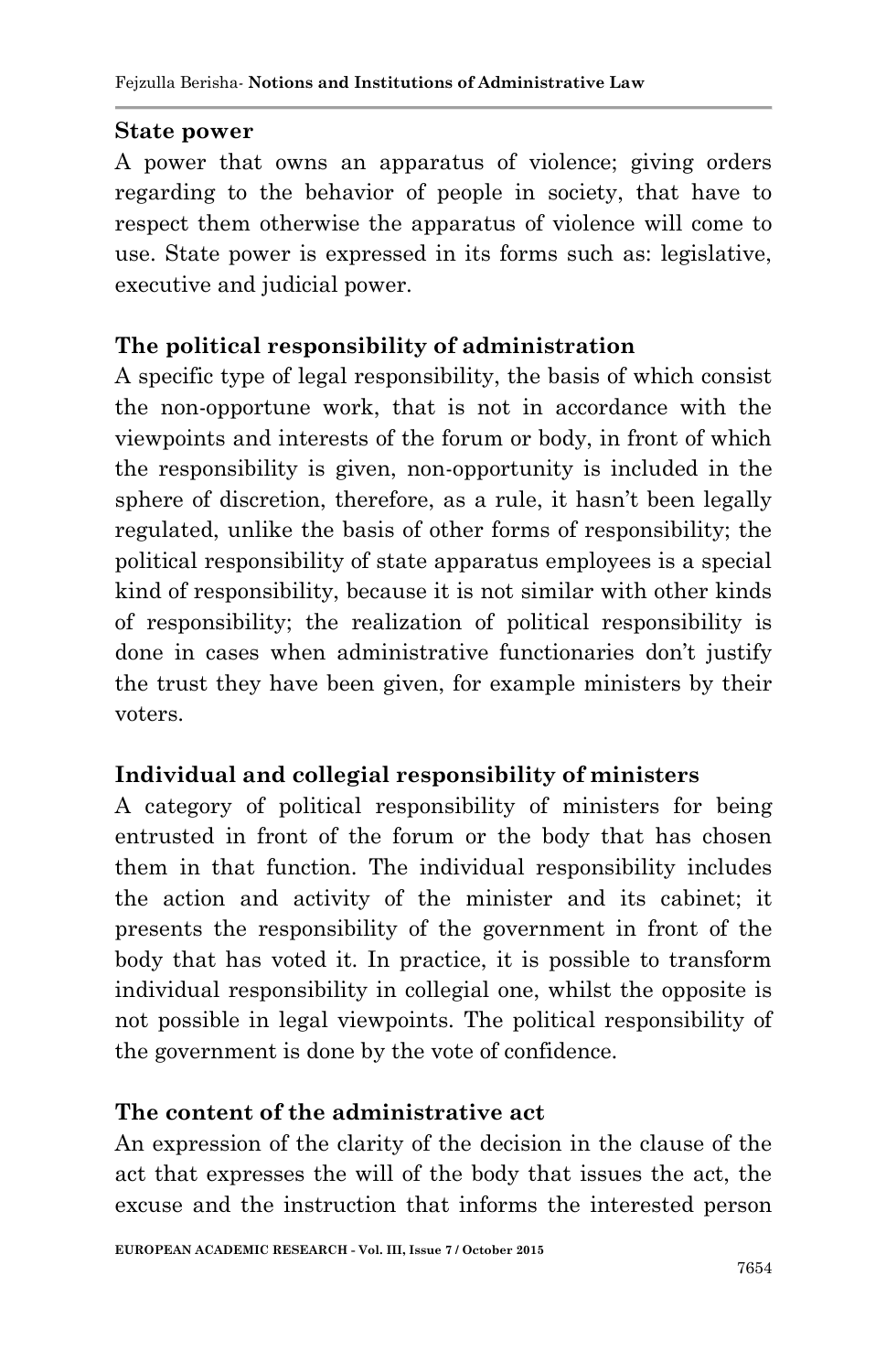about the legal measure he/she can use, the authority where they can send it and the deadline. These essential elements define the form of the administrative act with an individual nature, a sufficient concept to distinguish them from normative (general) acts that have no similar form or content.

# **Legal principle**

Abstract norms that are issued by less abstract norms, that are valid for all included cases of lower norms.

# **Official person**

The head of the official body who is authorized to undertake actions in the administrative process before the decisions are made. A civil employee of the administration body who has been given the authorization to undertake actions in the administrative process by the head of the body, until the decision is taken.

### **Petition**

It is a collective request (in the definition given by the vocabulary of Albanian), for requiring a service from the public administration. It may also be an individual request in the meaning of the dispositions of the code of administrative procedures.

# **Administrative procedure**

By administrative procedure we understand the entirety of actions from the acceptance of an individual request until the final decision from the state administration.

#### **State power**

The apparatus of violence by the help of which the state ensures the functioning of a certain legal order. A relation between the state and individuals" will, by defining their behavior and secondly they abide its orders by using the monopoly of physical force. State power is manifested in three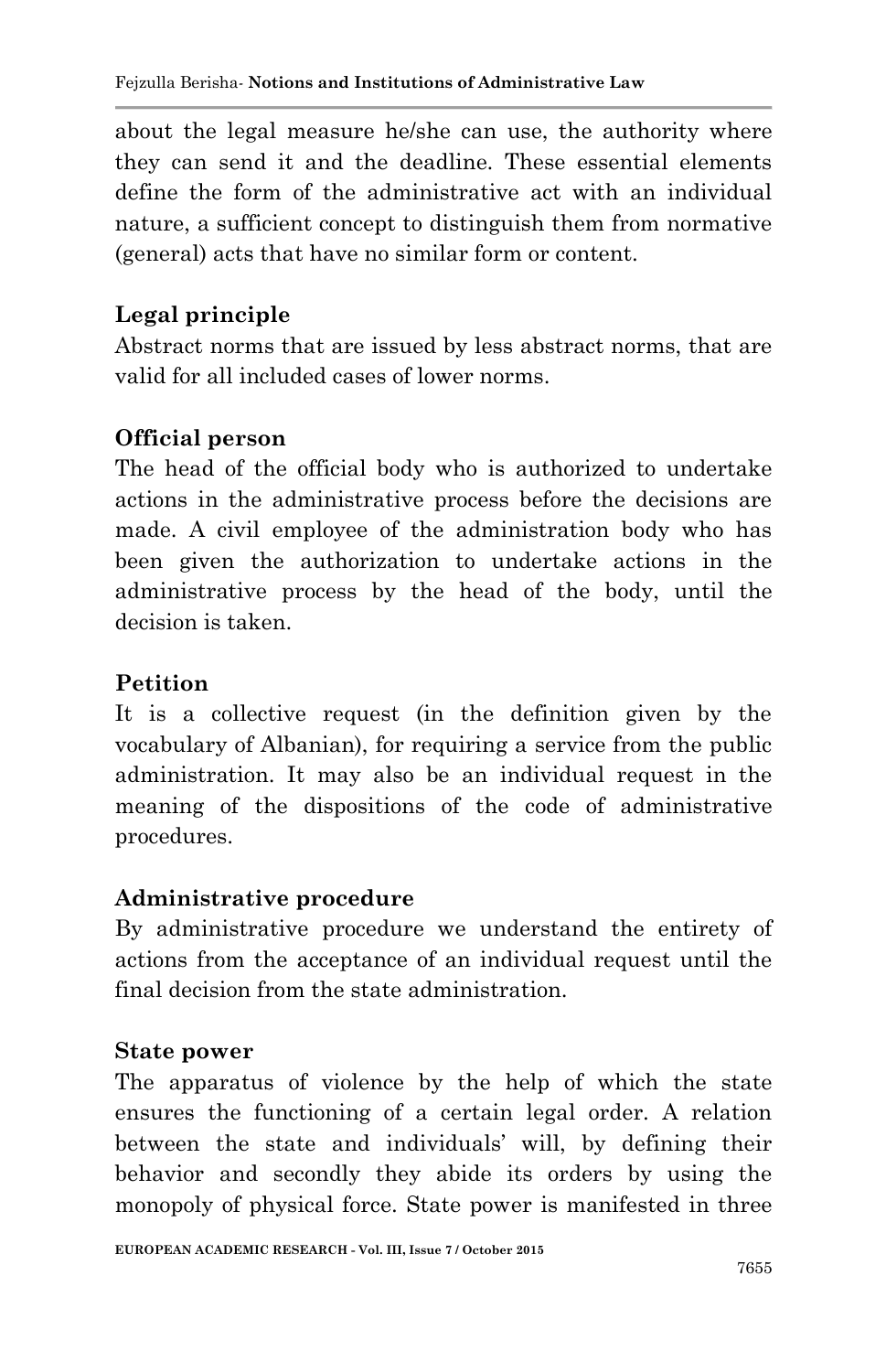main forms: constitutional, legislative, executive and judicial power.

#### **Executive power**

If a form of state power that consists in the direct implementation of laws and other legal acts, of a certain state policy. The role of the administration consists in the implementation of laws, individual and general acts. The administrative power is executed by administrative bodies and organizations, ministries, secretariats, directorates, entities and different institutions that exercise delegated, respectively authorized power.

#### **The government**

1.The highest body of state administration that performs executive activities and that consists of the president, vice presidents and the ministers. The Albanian government; democratic governments (popular, revolutionary); legal governments; anti-popular governments; permanent governments. The head of the government is the prime minister. Members of the government are the ministers. 2. The well organizing of duties in the family, there is good governance in family.

#### **De-jure government**

A government that is created in compliance with the constitutional law, which is fully legal even though another government may have the de-facto control.

#### **The exile government**

An executive body of a state which is placed outside its territory and has the right to execute political functions according to the constitutional dispositions of that state, with the help of government in the territory of which it stands and operates.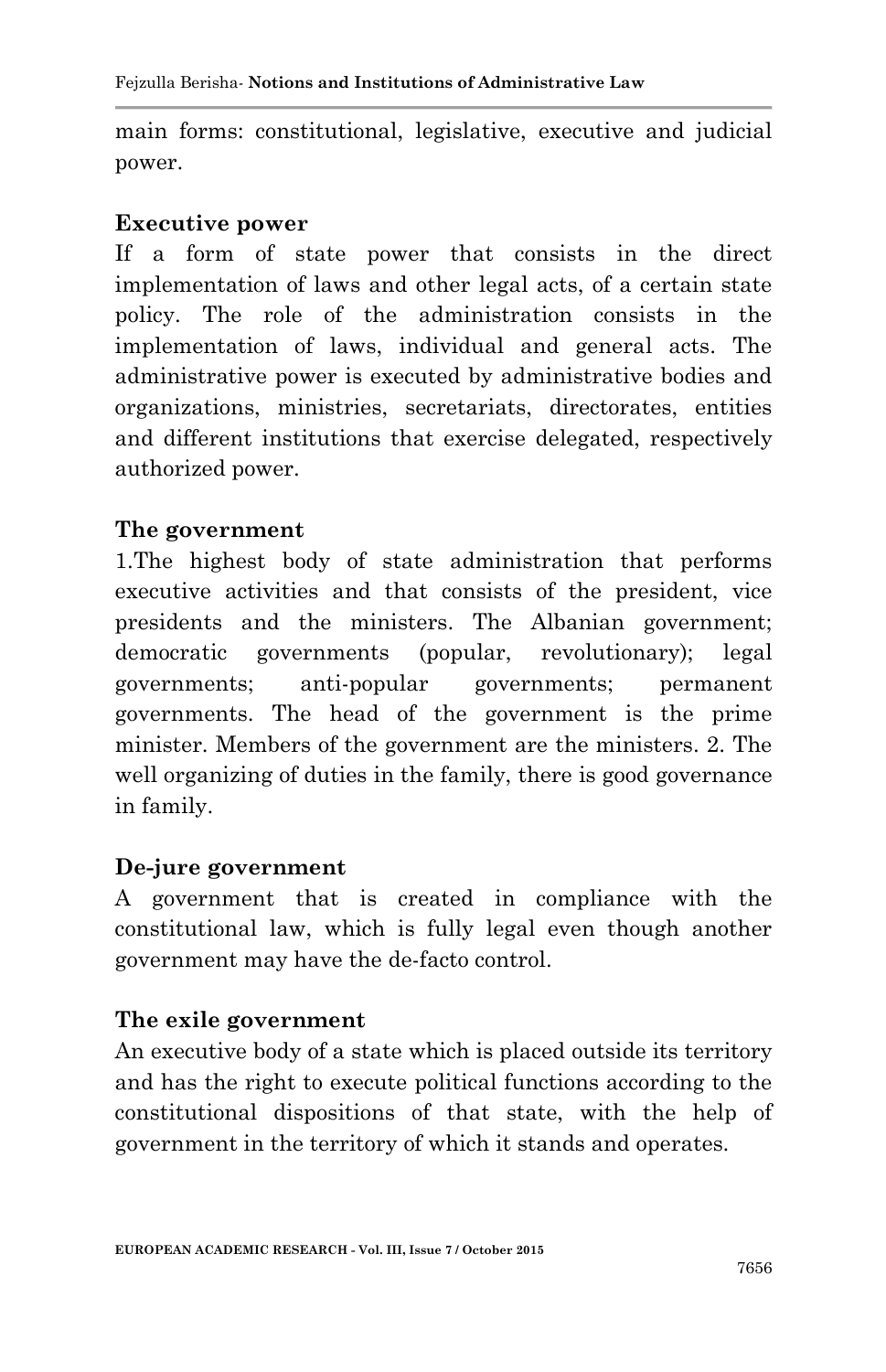### **The government of coalition**

A parliamentary government the cabinet of which is composed by the members of more than one political party.

# **Provisional government**

A government that operates during transition from a former government towards a new one.

#### **The government**

It is the carrier of the executive power. The government as a body is also known with other names: ministerial council, state council. Some countries distinguish the government as the highest body and the cabinet as a lower one, but there may also be differences between the ministerial council (when the head of state leads it) and the council of the cabinet (when the president of the ministerial council leads it). In our country, there is no difference between the government and the cabinet. Both terms are used to express the idea that in United Kingdom is called the cabinet. Based on this idea, we will further use the term 'government' (as a synonym of cabinet). The government has its ministers (state secretaries) that are on top of a certain ministry (administrative body) while the head of the government is the prime minister.

#### **Governance**

The action according to the meaning of the verbs GOVERN, GOVERNED. Internal governance, state governance, house governance, the art of governance, the form of governance. II. The political and administrative lead of a state by performing the executive power; the governance through government's bodies.

#### **Requisition of competence**

The authorization of a body of a wider territorial administrative unit to transfer the performance of some procedural cases in a more narrow unit, while the decisions for the administrative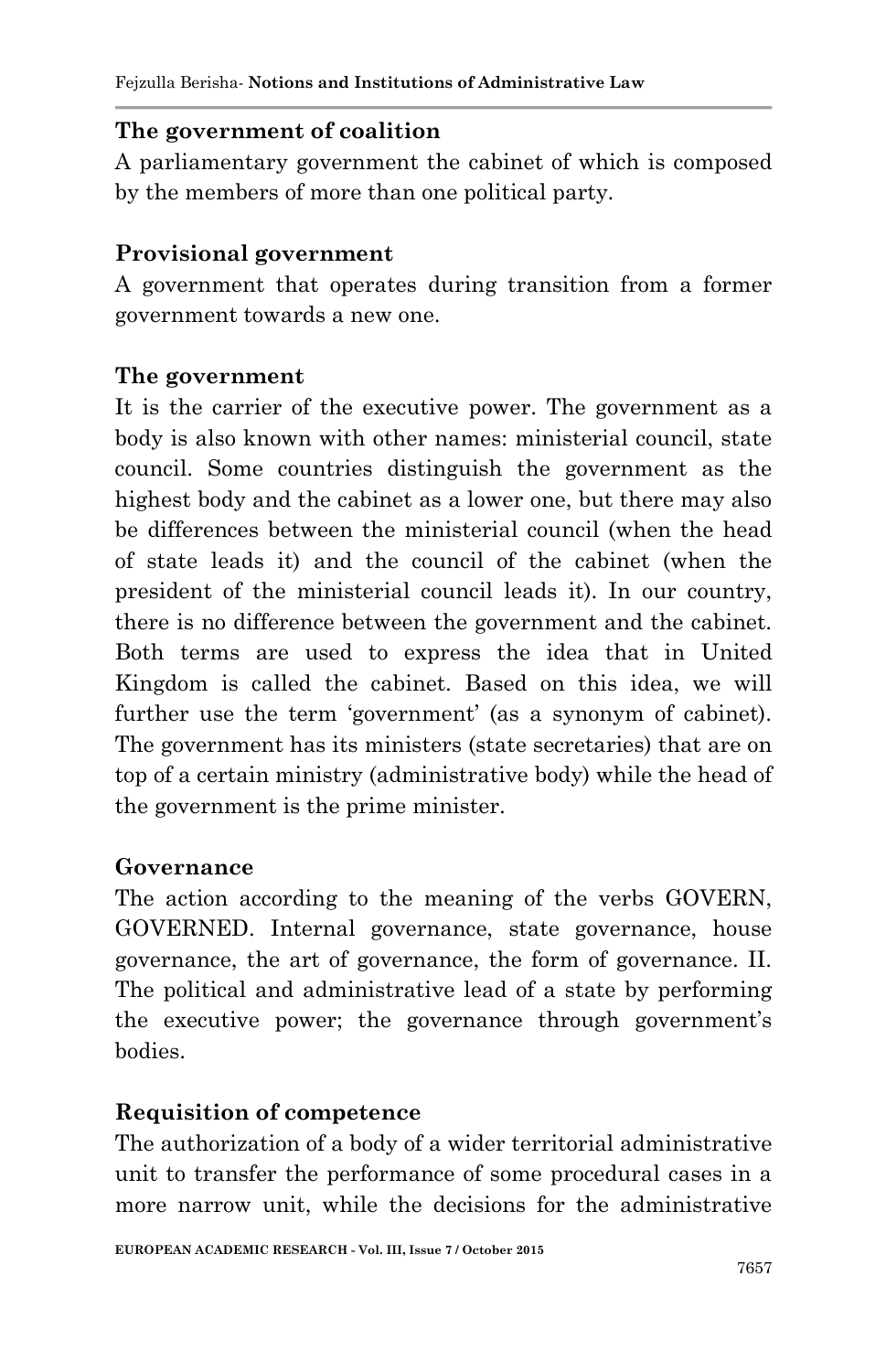case remains in the competence of the body that develops the procedure. The requisition of competence can appear when a body requires from another body outside the territory of its competence to undertake an action by trusting the other authorized body to perform a certain action in a procedure (known from the practice in former Yugoslavia).

### **Legal order**

The expression of the will of legal norms and the behavior of people based on those norms. It is different for every society in a certain phase of its development, a part of social order regulated by law, with the main purpose to realize legal norms. Legal order, based on its structure is separated in the normative part that contains norms and the factual part that contains the concrete behavior of people according to those norms.

#### **Reform**

A deep and wide change that is done in a field of social activity, reorganization of something; an entirety of changes with political character that is done by those in power to extend their dominance without touching the roots of the existing social order. A deep reform, economic reform (monetary, educational), agricultural reform, judicial reform, bourgeois (democratic) reform, writing reforms, the implementation of reform. II. The agricultural reform that was implemented in Albania after the release. The reform gave land and livestock to poor villagers. III. An important change in state and law, that includes an important field of state and that deeply changes the existing situation. IV. A term that historically expresses the wide social and political change in the XVI century in the West Europe, with anti-feudal character that was directed against the Catholic Church and that was favored by the decomposition of feudal relations, by the rise of new capitalist relations.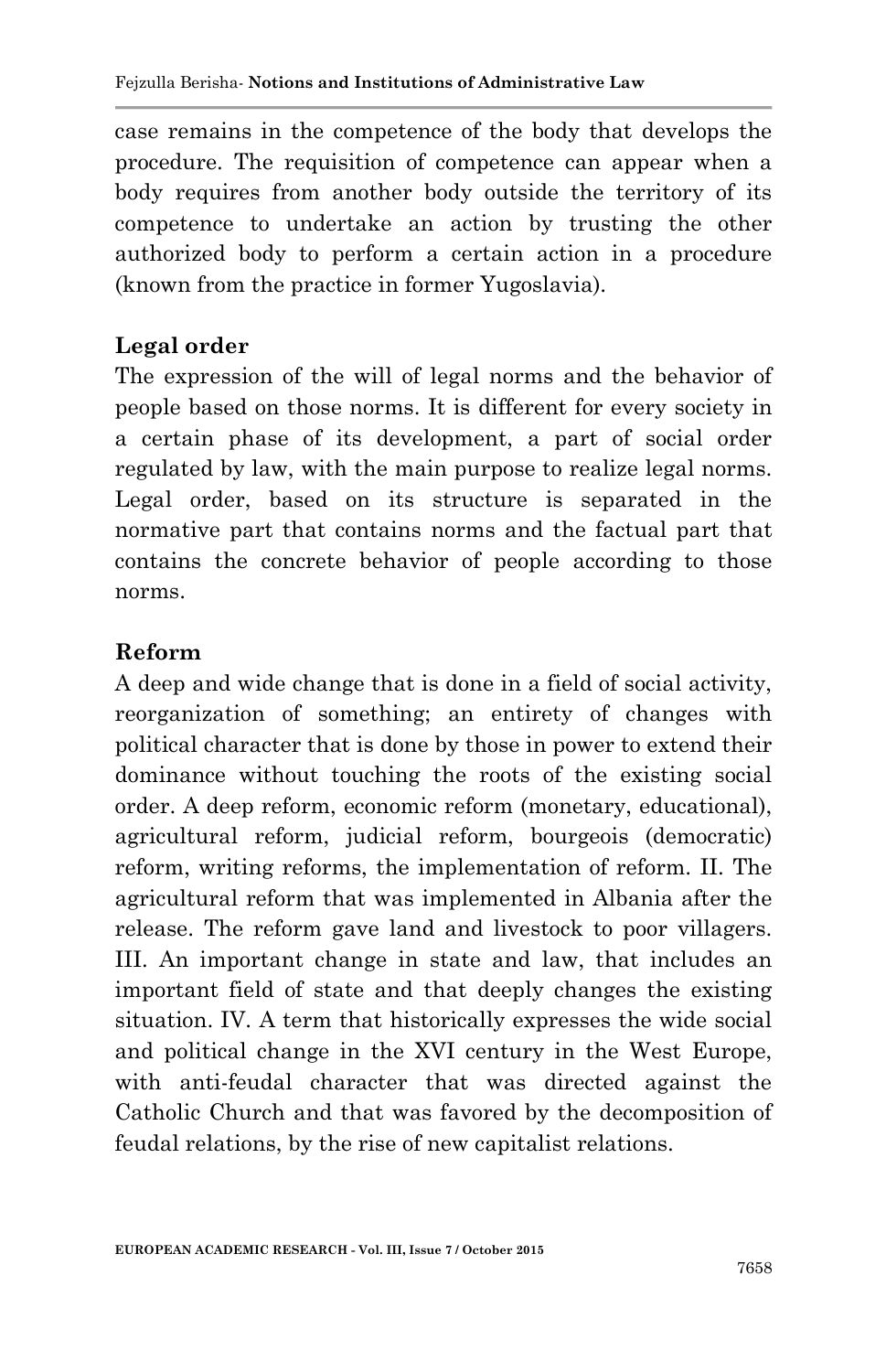### **Revocation**

The withdrawal of an issued act by the administrative body that formerly issued it.

### **Regulations**

The entirety of rules and norms that serves to ensure the progress of the work in a certain field, that explain in details how should the laws be implemented. Subordinate act with normative nature that presents the internal organization and function of state administration bodies. This kind of act is binding only for the administrative unit it is dedicated to.

#### **Legal system**

A plot of general legal norms, systemized based on certain rules. A group of legal norms.

#### **Political system**

Legal discipline that studies the system of governance, the leading and administration of a state.

#### **Sovereignty**

A supreme political power, which is unrestricted and unconditional from other powers. The sovereignty presents the highest political authority that is not subjected to any other power regarding to taking decisions.

#### **Statute**

A set of principles or norms that create the base of the activity of political organizations, associations etc. an essential act that determines the legal capacity of the legal person.

#### **The statute of municipality**

A communion of citizens of a certain circle approved by law, which through the bodies of administration and the services of their public organizations supports the performance of lawfully competences.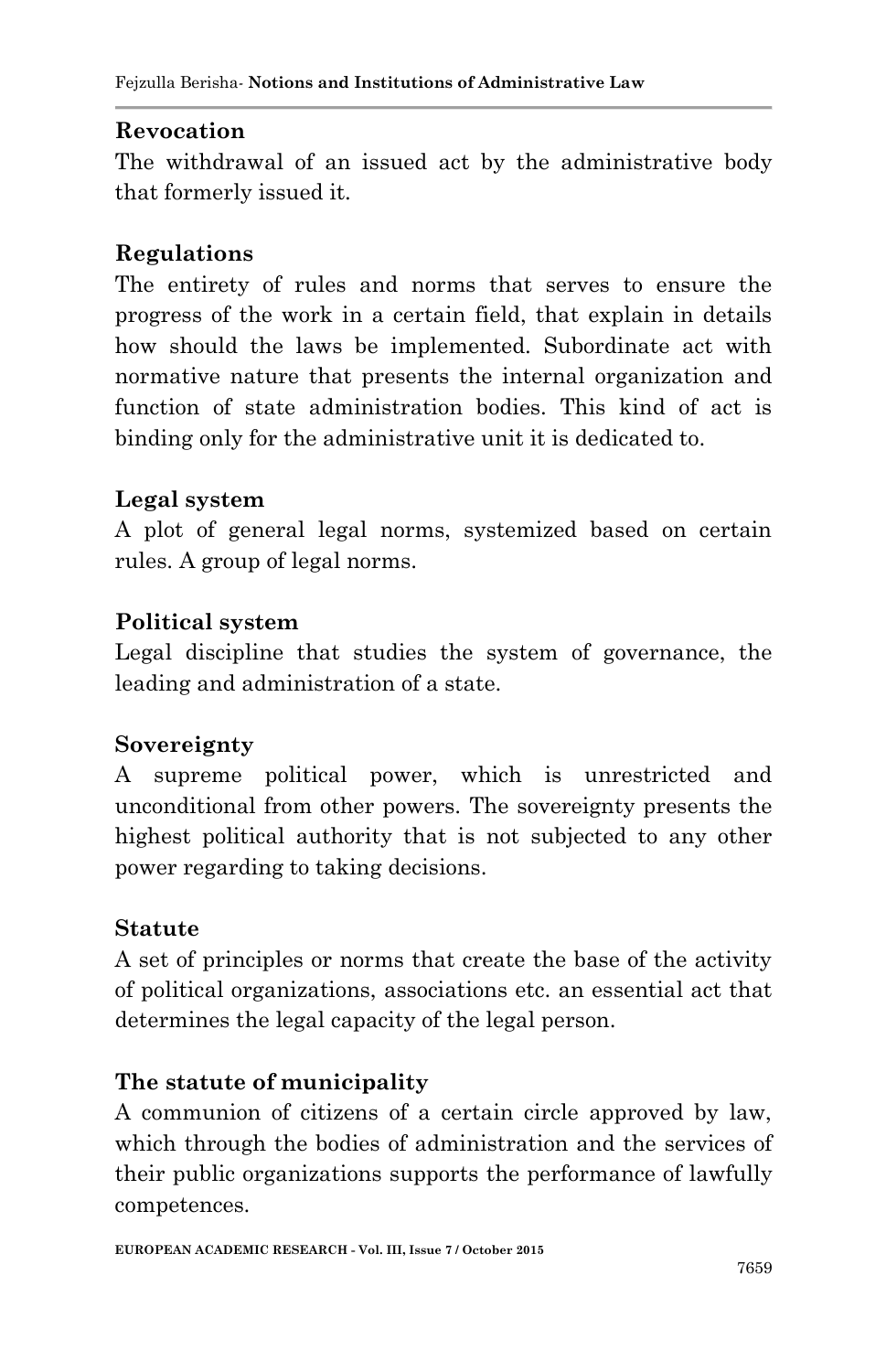### **Administrative section**

Judicial structure created in courts of appeal and courts of first level, that serves for the judgment of administrative conflicts in law issues (from the practice of Albania).

### **Sectors**

A form of internal organization of administrative activity, which, as a rule, includes the administrative work of a branch of state administration.

### **Subdelegation of competence**

The delegation of the 'formerly delegated' competence from a body to another body in procedure that is possible in the same conditions. In order for the subdelegation of competence to exist, we must have the possibility for it to be used only if it is regulated by law and not by subordinate norms. If the possibility of delegating and subdelegating the competence exists, then the possibility of their revocation exists as well.

# **The subjects of administration's control**

The carriers of the control, the organ in which the control is performed; subjects that are authorized by legal norm to perform a certain control upon the administration and sometimes to use their authorizations of control.

# **Subordination**

The obligation of subordinate bodies to act according to concrete orders of higher bodies of state administration.

# **The substitution of competence**

Receiving the competence to perform a certain action by the written authorization of law; for example, the body of central power can"t take a certain administrative case from the competence of the municipal body and decide for it unless that is authorized by law, therefore we can say that the substitution of competence is not allowed, only if the law authorizes it.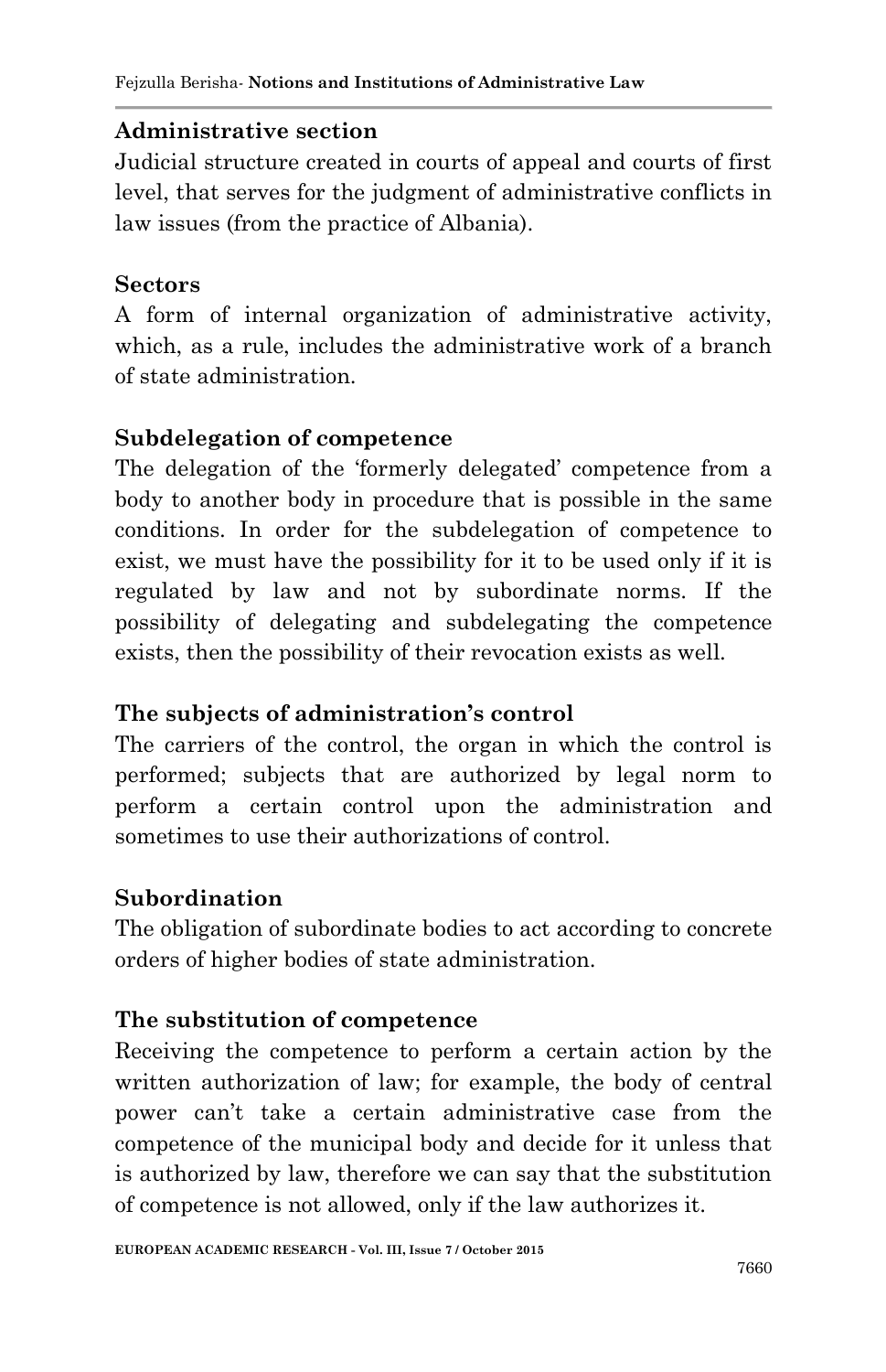# **Citizenship**

A specific legal relation or a special condition of the relation between state and an individual; a permanent relation, based on a person and the sovereign state, based on which a number of rights and obligations appear. There are differences in the points of view about the citizenship because of different practices that are implemented in different countries.

# **Administrative service**

Specialized administrative work, which usually are organized in independent bodies and in their content.

### **The head of government**

A body of external representation of the state, that takes part in international conferences, negotiates, signs international agreements without special authorizations.

### **The head of state**

The highest body set by the constitution for the international representation of the state which can be an individual body (president, king, sultan etc.) or a collegial body (here we are talking about countries with federal state regulation – former-Yugoslavia etc.)

#### **Civil service**

An administrative branch of governance; a group of people employed in government's departments. An independent bodyinstitution charged with supervising the civil service of all institutions.

# **Public service**

A service that directly intends to fulfill the requests of individuals. A service offered by public institutions (educational, health, cultural etc.) which derives from the public authority in national, regional and local level.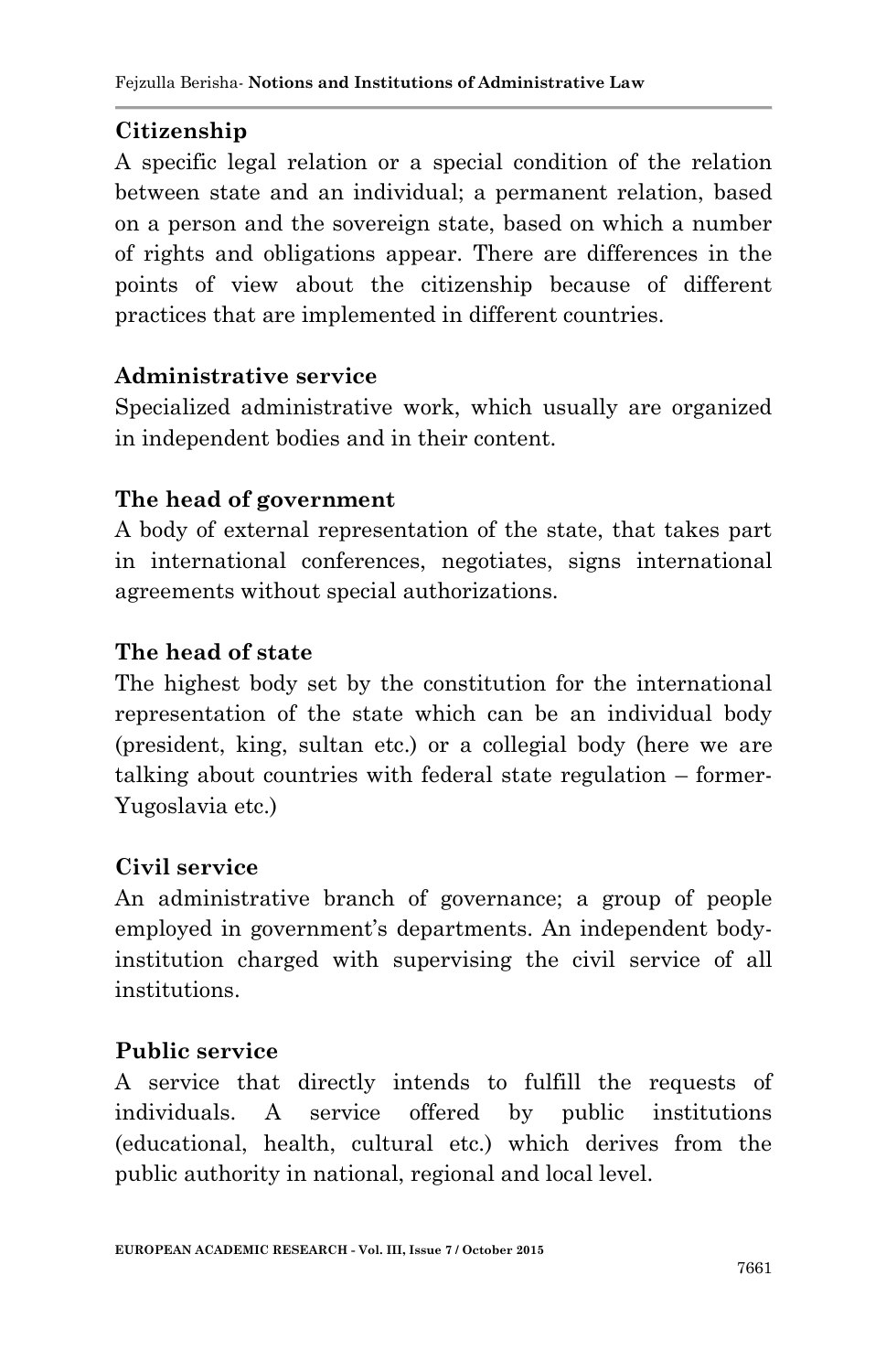# **The state**

A political organization of the governing class of a state, which intends to protect the interests of the political class and existing order, from the opposing forces inside the country and from external enemies. A political, economic and legal organization of a country, with its population, territory and sovereignty. A political structure that has legal jurisdiction and effective control over a certain territory. The criteria that this structure has to fulfill are: the existence of a permanent population, a defined territory, a government and the capacity to enter in international relations with other states.

# **The lawful state**

Some of the characteristics of the legal state are: the supremacy of law as an expression of the popular sovereignty through the principle of representation; 2. A hierarchical system of legal norms, on top of which is the constitution; 3. The separation of public powers, each in a different sphere of competences, to guarantee the democracy; 4. A guaranteeing system of the freedoms expressed with the constitution; 5. The principle of legality (the compliance with the constitution and laws). Also, the legal state requires guarantees about possible abuses of the legislative by the control of the constitutionality of laws.

# **Legal state**

The state where law and justice dominates. Its principles are: the priority of constitution and laws, the separation of powers, the essential rights of citizens, the legal protection from the judicial power and the guarantee of a lawful judicial process and the legality of administration bodies. It is a legal doctrine according to which the governance has to be based on law.

# **Simple state**

A form of state regulation as a form of organization in which the state power belongs to central bodies.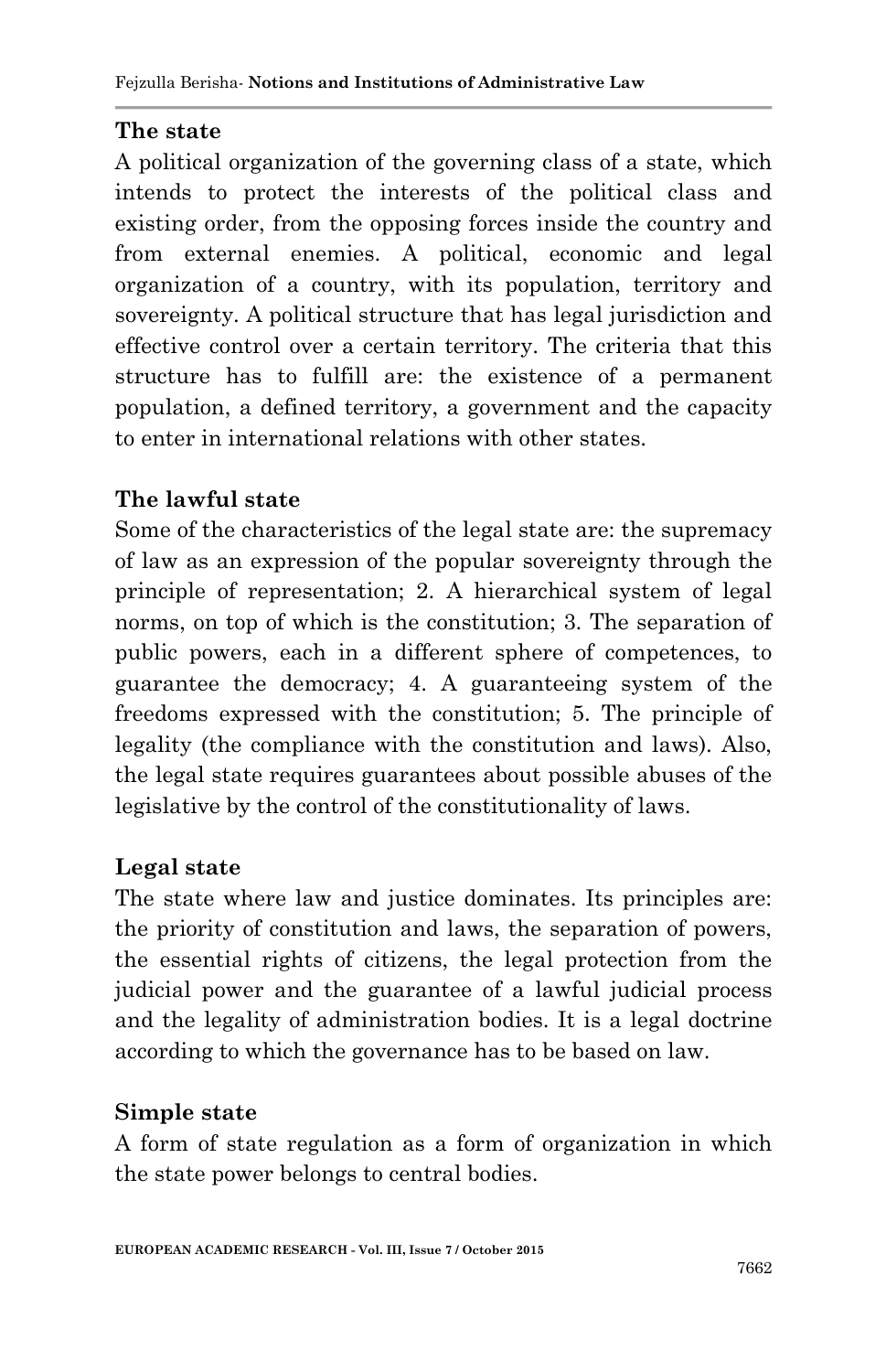#### **Unitary state**

A state based on the unique function of state in the whole territory of state. A state-nation where the sovereignty is not vertically separated with other units such as states or provinces, non-federal state.

#### **Citizen**

A person who by birth or naturalization belongs to a political communion and stays loyal to it by having the right to enjoy all legal and civil rights, economic and social ones, the privileges and protections of that country; a member of a state that has the right to enjoy all of his privileges; a person that has the citizenship of a certain state.

### **Citizenship**

An entirety of norm of a legal state system, that determines the ways of taking and losing the citizenship and also the conflicts of citizenship. 2. The legal relation of a person with a certain state based on which he gains the widest status in the relevant state. 3. A relation with legal-public character between the physical person and sovereign state based in which that person has the status, according to which in the formal legal viewpoint he enjoys all civil, political and economic-social rights, no matter if he is inside his territory or in a foreign one. 4. A term that in the context of tax means that the tax obligation about international incomes is based on the residence of the person. The citizenship is exceptionally used only for these purposes.

#### **Nationalization**

A form of socialization of enterprises where the whole assets or a part of them passes in the property of state or public institutions. 2. A form of taking the property from private subjects and passing it in public property under the administration of state.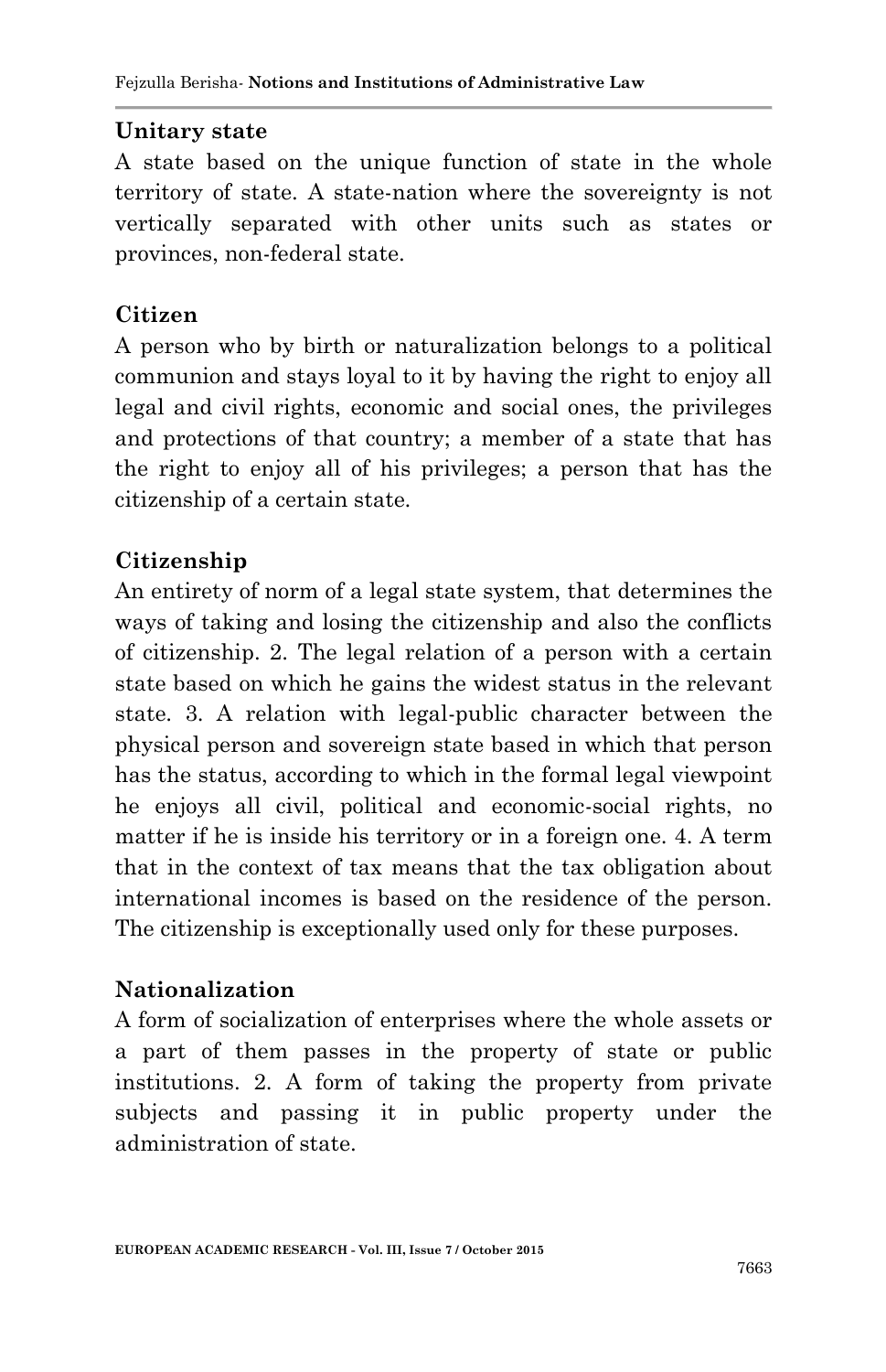### **Public service**

The performance of different work with which a variety of social interests are fulfilled. As a notion and as a legal social institution it was first born and developed in France where Leon Digi developed the theory that public law is, in fact, a right of public services and according to him, public service presents each activity the performance of which should be provided, regulated and controlled from the ones who govern. There are also other points of view for public services. The difficulties arise when the definition is done in different periods and spaces. The French legal science also leads in the classification of public services. Thus, Riviero classifies public services based on the object and the way of how general interest is provided.

#### **Guidance**

A legal act that is issued for the implementation of laws; an act with normative character that details, suggests and advises about all orders given by the law; an act with explanatory character, but with binding effects for the subjects of the administrative law, that are obliged to abide the rules it sets for the concrete relation; it is issued with the intention of directing, advising or giving instructions about the implementation of law and other dispositions of general acts; the dispositions of guidances are binding for the subjects it is directed to, but they are not as biding as regulations; the guidance, as a rule, is issued by higher bodies and is directed to lower ones, with the intention of easier implementation of legal dispositions; except the binding guidance (administrative guidance) with which a higher body guides a lower one about how to implement the law, there also exists the facultative guidance, a non-binding guidance as a professional instruction, through which a higher body guides a lower one about how to perform a professional work; guidances are acts.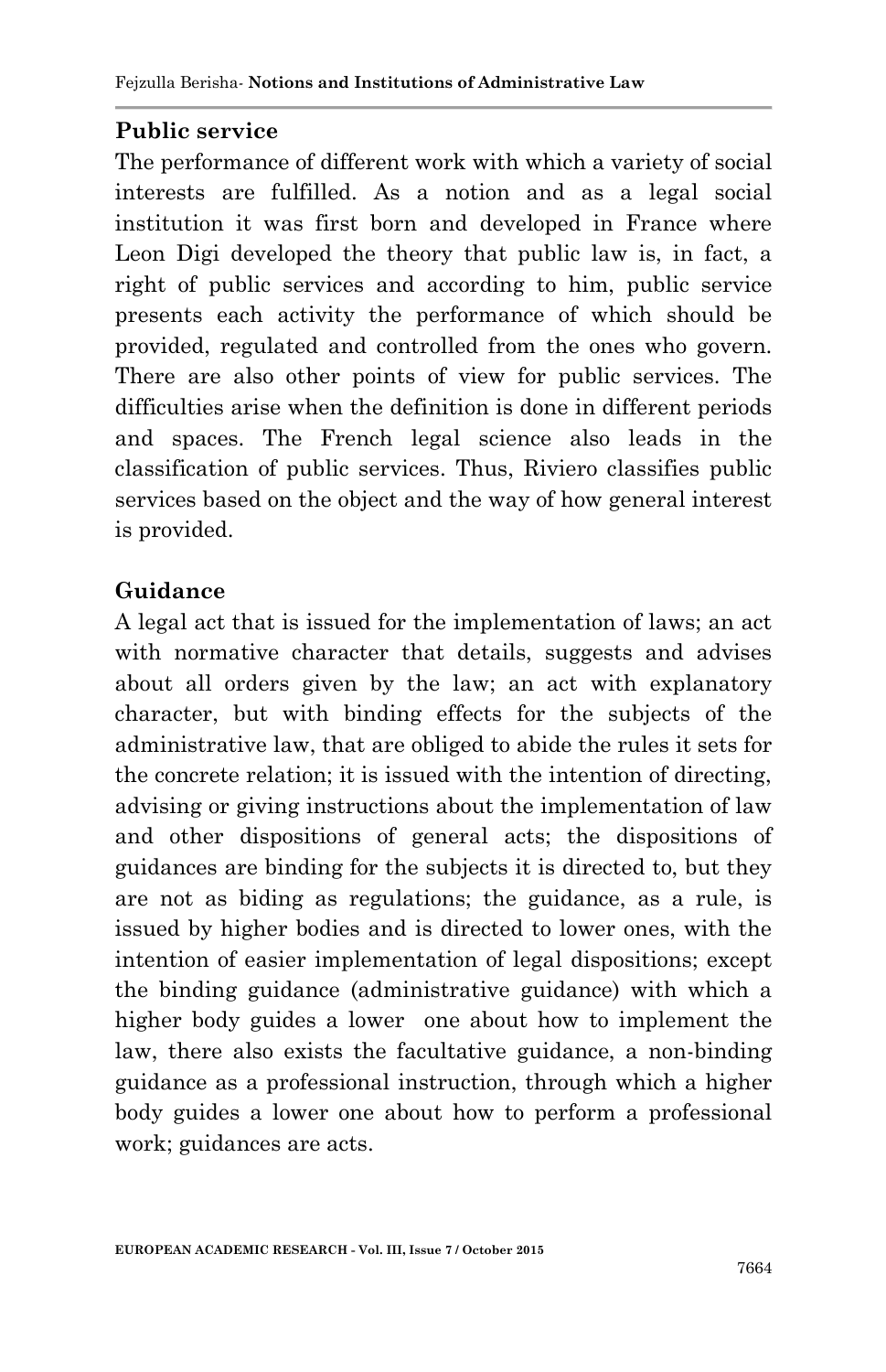#### **II. The guidance**

The advice that is given to someone to perform a work, about how he should act; clarifications, rules, technical instructions. Subordinate acts if we have to deal with general administrative acts, when higher bodies of state power issue the general administrative act, in this context the ordinance towards lower bodies; a way of implementing the law. A guidance, way, instruction about how to implement the law in the general social practice.

# **I. Order**

A legal act with subordinate character which is issued based on and for the implementation of law, with which the administrative body regulates certain concrete relations in the field of administration, relations of a special nature; an act that has internal character and is binding for the administrative units that depend from it.

### **II. Order**

A task which the higher state body gives to the lower one; an order of the minister – ministry; waiting for an order, issue and order, abide the administrative order, I have an order and I am ordered; I am ready to abide every order; abides the order.

# **I. Ordinance**

A legal act with normative nature which sets binding behavior rules for the subjects of law; act that predicts administrative sanctions in cases its orders are not implemented; act that orders for an action to be done or not done; an act that implements legal dispositions and other general acts; the dispositions of ordinances has a more narrow character than the ones of regulation; with ordinance it is ordered for an action to be done or not done.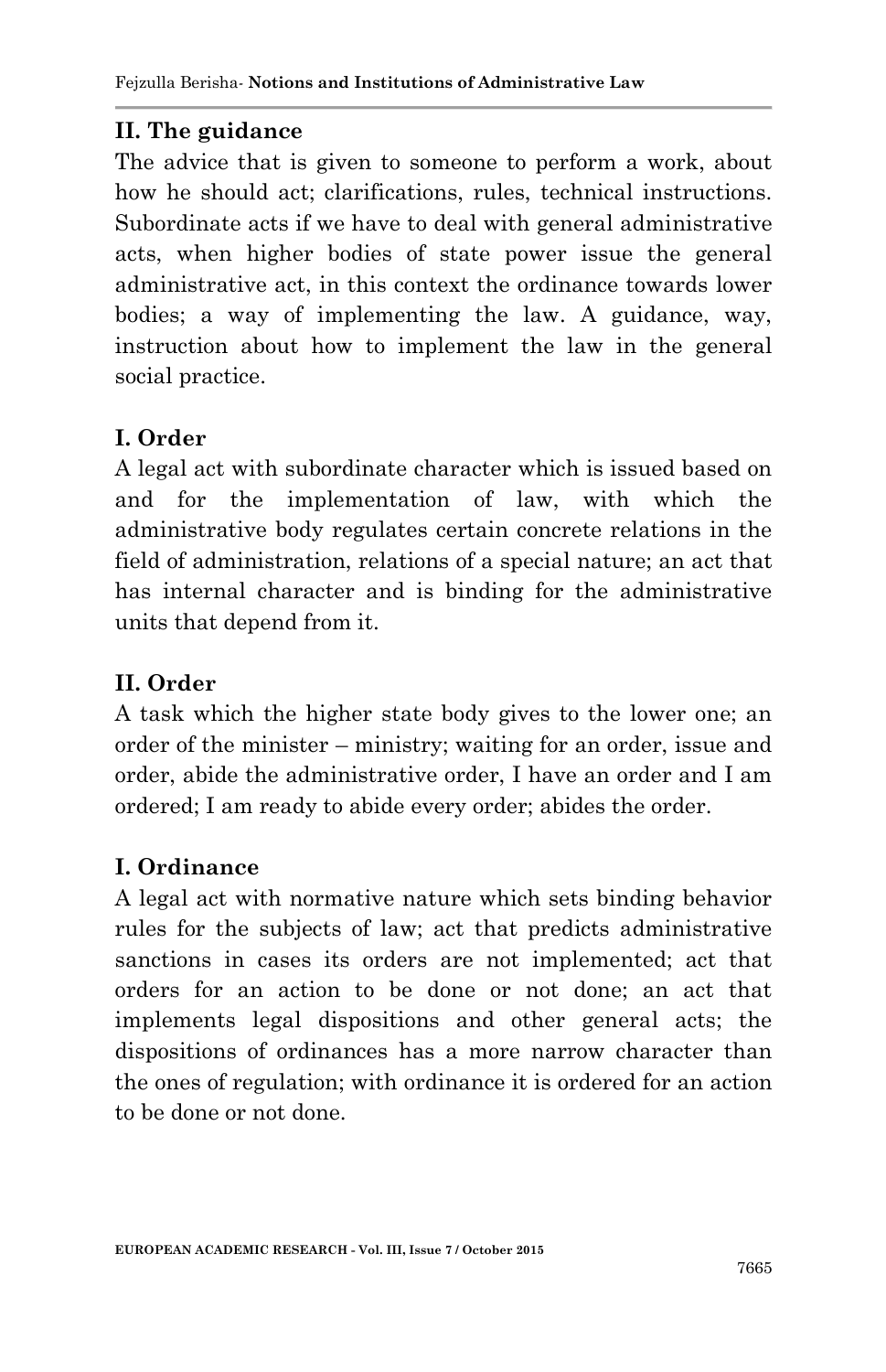### **Administrative ordinance**

Subordinate act, legal act with normative nature that predicts general and binding rules – an order that regulates the behavior of law subjects.

### **The unity of power**

A form of governance where the state power is concentrated in one single supreme body, from which other state bodies derive, organs which are chosen and controlled by the supreme body. A form of state regulation between powers: legislative, executiveadministrative and the judicial one, according to which, the three powers perform their activities separately, but the representative power has the supremacy against the two powers.

### **Administrative activity**

A special form of performing state power, a part of a wide activity; an administrative activity that is always performed based on law; in this context we have to with administrative and executive activity.

# **Executive order-giving activities**

An activity of power which shows in two aspects in the same time – in the executive aspect and in the order-giving aspect, both aspects presents two sides of the same state activity executed by the same system of bodies.

#### **Repressive administrative activity**

An activity that is expressed by giving punishments and by taking protective measures for offenses, based on special procedure; the repressive activity is not exercised by all bodies of state administration; this activity is not used at all by nongovernmental bodies. In different systems this activity is performed by different bodies |based on the practices in former-Yugoslavia, it was entrusted to certain bodies of administration, special bodies for offenses, bodies of internal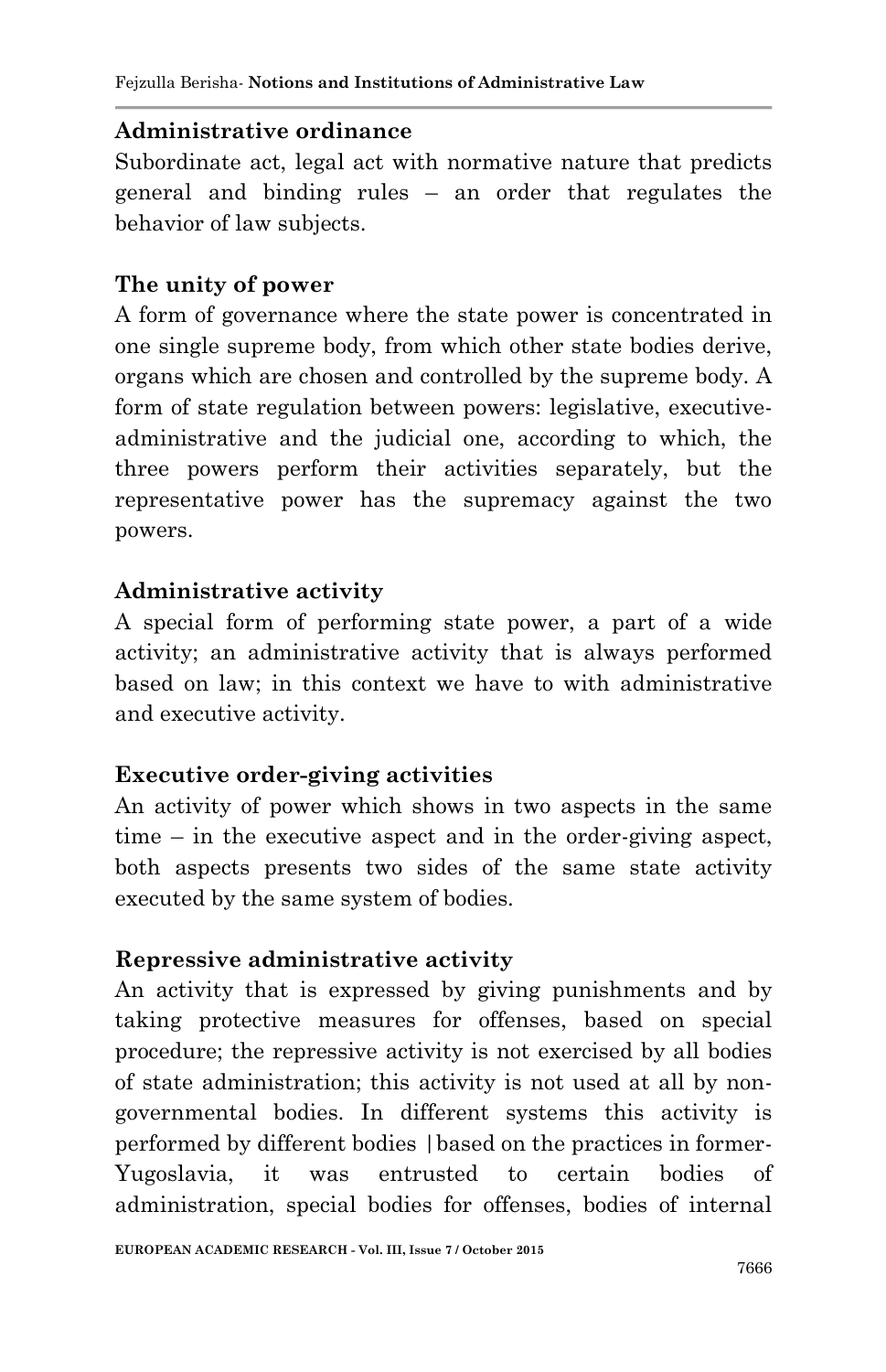duties, customary bodies etc.). The repressive activity includes many fields of social life and of administration and its branches.

#### **The activities of governance**

The process of governance sums up three main activities: legislative, executive (within which the administrative activity is included) and the judicial activity. The legislative activity is expressed with its political function and legislative function (the issuance of laws and other general acts); the executive activity is expressed with the implementation of the policy set by the legislative body, the implementation of laws and other general legal acts; determining and leading the work of administrative bodies. The judicial activity is expressed by putting justice and interpreting laws and by solving conflicts that can appear during the implementation of law, an activity which is enstrusted to specialized bodies.

#### **Office**

An official person that works in an office, employee; a high official, bureaucrat.

# **A high official**

A high official presents the President of state, the prime minister, the deputies of the Assembly, the holders of state administration, in this context the ministers, the secretaries of the government, office directors within relevant ministries, with other words high officials.

#### **REFERENCES**

- 1. Aleksić D.: Finansije i finansijsko pravo, Zagreb, 1982;
- 2. Bogoev, K.: Lokalne finansije Jugoslavije, Belgrade, 1964;
- 3. Dautbašić J.: Finansije i finansijsko pravo, Sarajevo, 1980;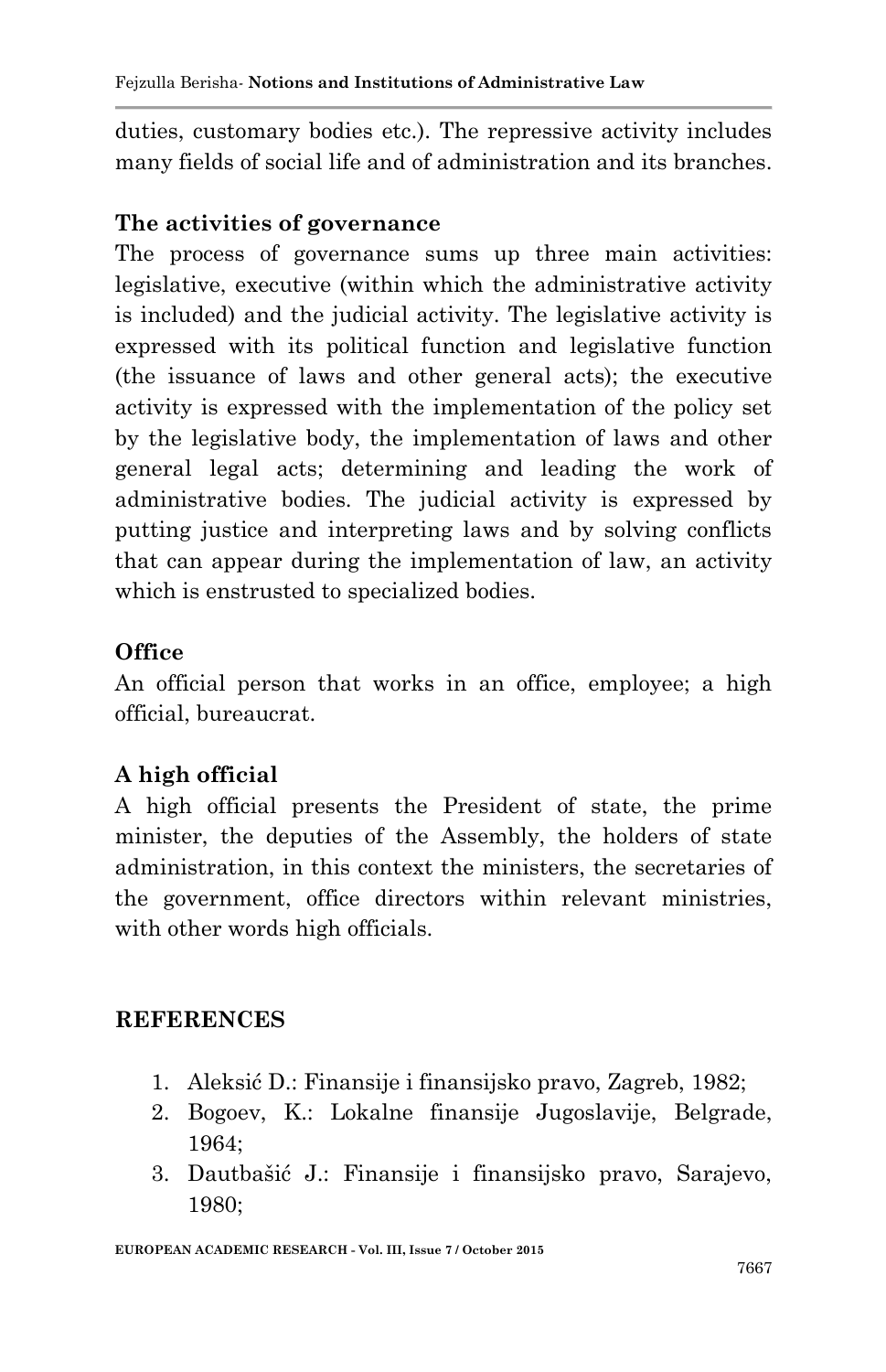- 4. Dedić, S.: Lokalna samouprava u Federaciji Bosne i Hercegovine, Sarajevo, 1998;
- 5. Dukanac Lj.: Osnovni problemi porezivanja, Belgrade, 1938;
- 6. Begić I. Kasdim (2000): Ekonomska politika, Sarajevo;
- 7. Dedić, S. (2001): Upravno pravo, Magistrature, Sarajevëo;
- 8. Dedić, S. (2001): Upravno procesno pravo, Magistrature, Sarajevo;
- 9. Ibrahimagić, O. (2001): Pravna suština Dejtona, Këshilli i Kongresit të intelektualëve boshnjakë, Sarajevo;
- 10. Ibrahimagić, O. (2005): Državno uređenje Bosne i Hercegovine, Sarajevo;
- 11. Jovičić, M. (1992): Državnost federalnih jedinica, Naučna knjiga, Belgrade;
- 12. Kamarić, M., Festić, I. (2004): Upravno pravo, Magistrat, Sarajevo;
- 13. Krijan, P. (1999): Komentar Zakona o upravnom postupku F BiH, OSCE-Ured za demokratizaciju, Sarajevo;
- 14. Kunić, P. (2001): Upravno pravo, Pravni fakultet, Banja Llukë;
- 15. Lilić, S. (1998): Upravno pravo, Savremena administracija, Belgrade;
- 16. Lilić, S. et al. (1999): Upravno pravo, Savremena administracija, Belgrade;
- 17. Miličević, N. et al. (1999): Lokalna samouprava u Bosni i Hercegovini, OSCE – Ured za demokratizaciju, Sarajevo;
- 18. Misita, M. (2002): Osnovi prava EU, Magjistraturë, Sarajevo;
- 19. Prof. dr. EUGEN PUSIĆ: Nauka o upravi, Školska knjiga, Zagreb, 1993;
- 20. Upravni sistemi, Knjiga 1, Grafički zavod Hrvatske, Zagreb, 1985;
- 21. E. Pusić, S. Ivanišević, Z. Pavić, M. Ramljak; Upravni sistemi; Narodne novine, Zagreb 1988;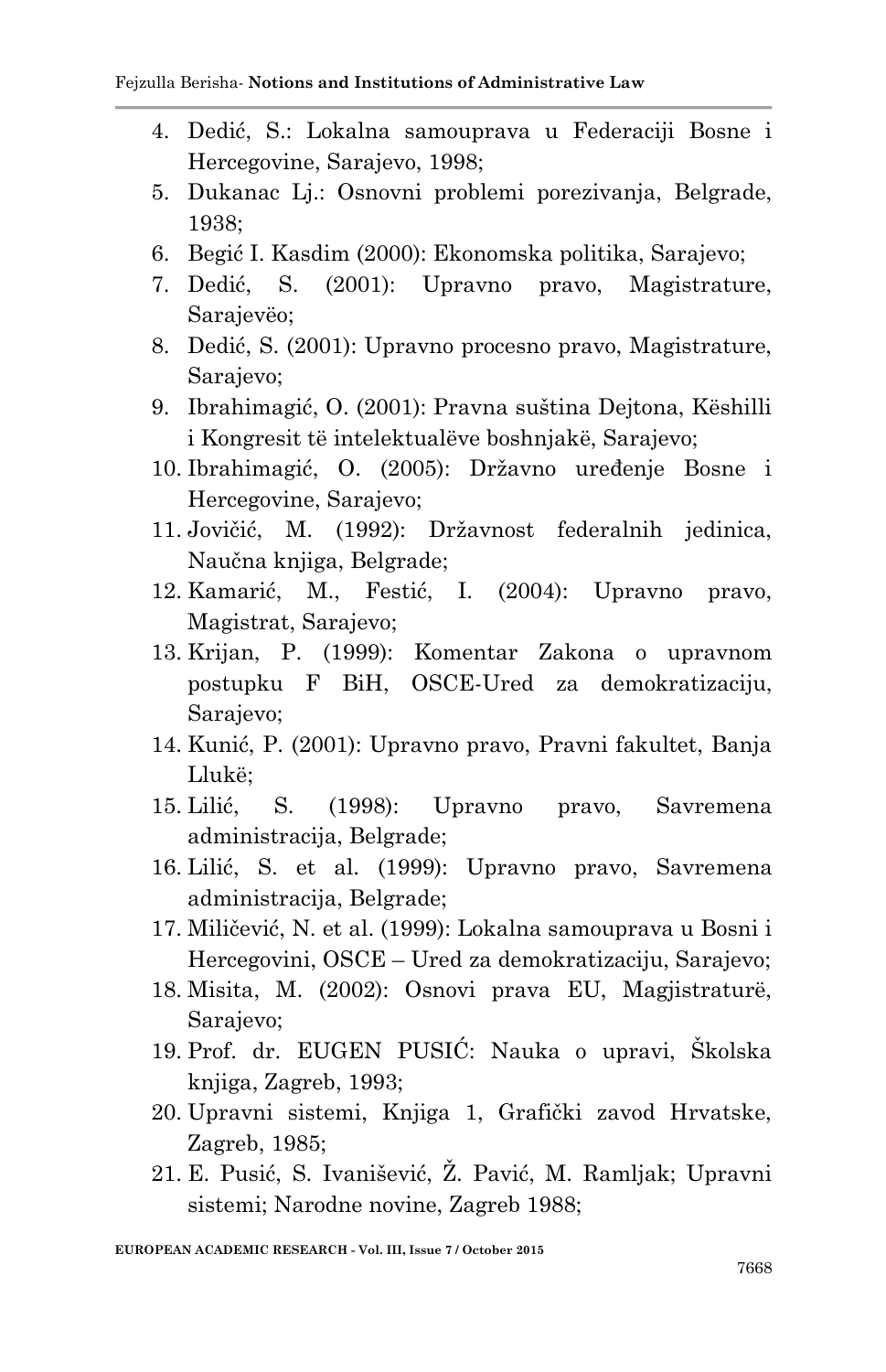- 22. Pusić, E. (1995): Upravna znanost, Naprijed, Zagreb;
- 23. Prof. dr. MILAN RAMLJAK: Uprava i društvo, Institut za društvena istraživanja Sveučilišta Zagreb, Zagreb, 1996;
- 24. Trnka, K. (2000): Konstitutivnost naroda, Vijeće The congress of Bosnian intellectuals, Sarajevo;
- 25. Trnka, K. (2000): Ustavno pravo, Faculty of Law of the Universiy of Bihaq, Sarajevo;
- 26. Trnka, K. (2006): Ustavno pravo, Faculty for public admnistration, Sarajevo; Dedić dr Sead – Upravno pravo Bosne i Hercegovine,"Magjistraturë", Sarajevë, 2001;
- 27. Đelmo dr. Zenaid, Upravno pravo i upravno pravo Evropske unije, Fakulteti për administratë publike, Sarajevë, 2007.
- 28. Đelmo dr. Zenaid, Upravno procesno pravo, Faculty for public administration Sarajevë, 2008;
- 29. Đelmo dr. Zenaid, Pravno uređenje javne uprave, Faculty for public administration Sarajevë, 2008;
- 30. Horvat dr Marijan Rimsko pravo,"Školska knjiga", Zagreb, 1980;
- 31. Ivančević dr Velimir Institucije upravnog prava Zagreb, 1980;
- 32. Krijan dr Pero Komentar zakona o upravnom postupku, Sarajevo, 1999;
- 33. Kamarić Mustafa, Festić Ibrahim Upravno pravo,"Magjistraturë", Sarajevë 2004;
- 34. Konjhodžić Halid, Financijsko pravo i finansijska znanost, Logos, Split, 1995;
- 35. Rađenović O. dr Mirjana Pravo opšteg upravnog postupka,"Atlantik",
- 36. Prof. Dr. Arsim Bajrami "Kushtetuta dhe të Drejtat e Qytetarëve", published by "Libri shkollor", Prishtinë, 2001;
- 37. L. Omari, "Parime dhe Institucione të së Drejtës Publike", the tenth edition, publishing house "Elena Gjika", Tirana, 2007;